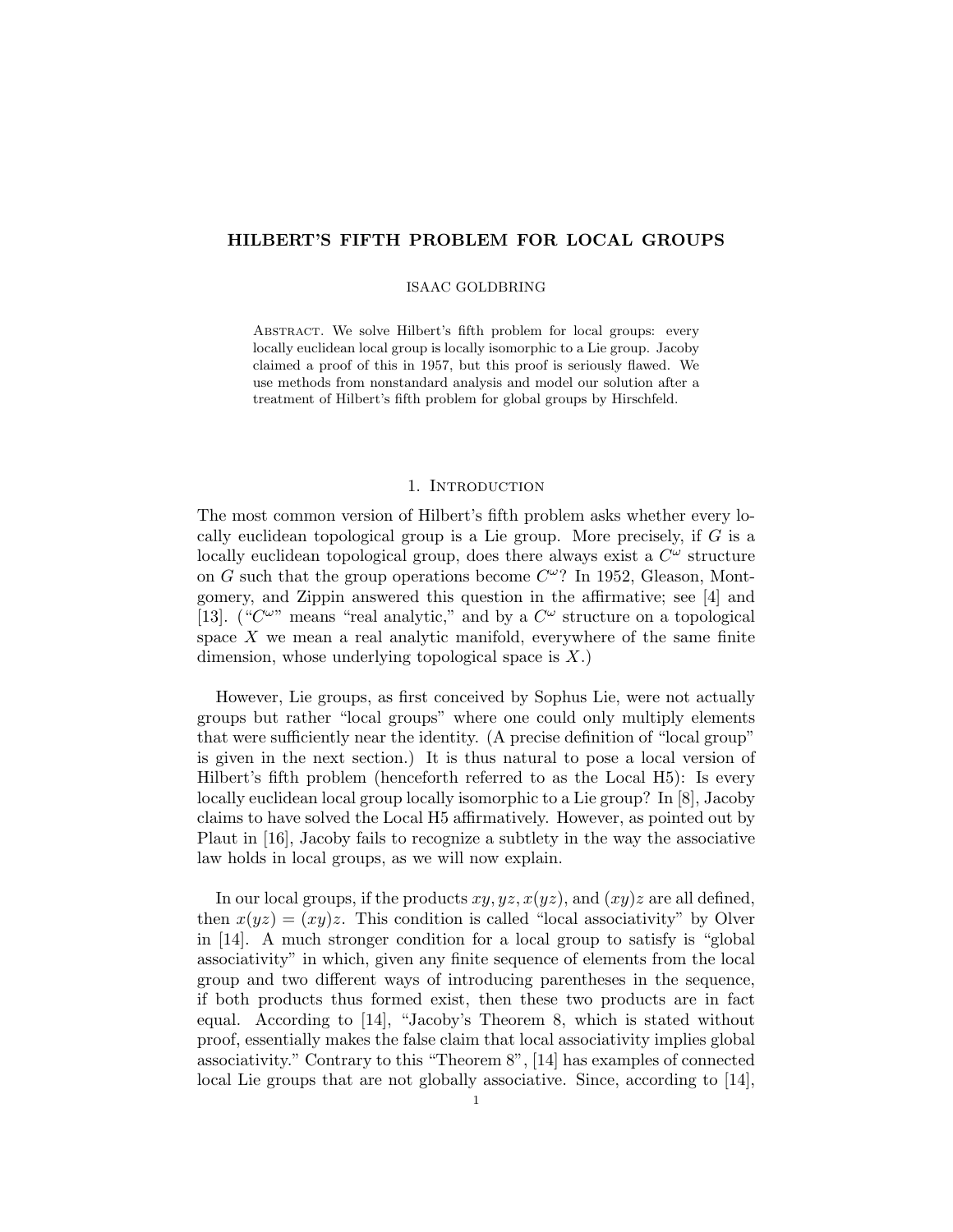"the rest of Jacoby's paper relies heavily on his incorrect Theorem 8", this error invalidates his proof. Olver also indicates that one could probably rework Jacoby's paper to extract the truth of the Local H5. He suggests that this would be a worthwhile endeavor, as, for example, the solution of Hilbert's fifth problem for cancellative semigroups on manifolds heavily relies on the truth of the Local H5; see [1] and [7].

Rather than reworking Jacoby's paper, we have decided to mimic the nonstandard treatment of Hilbert's fifth problem given by Hirschfeld [6]. Whereas nonstandard methods simplified the solution of Hilbert's fifth problem, such methods are even more natural in dealing with the Local H5. The nonstandard proof of Hilbert's fifth problem involves "infinitesimals"– elements in the nonstandard extension of the group infinitely close to the identity; therefore, much of [6] goes through in the local setting, since the infinitesimals form an actual group. These infinitesimals are used to generate local one-parameter subgroups, as in [17] and [6].

While our solution of the Local H5 is along the lines of the proof given by Hirschfeld, many of the arguments have grown substantially in length due to the care needed in working with local groups. We assume familiarity with elementary nonstandard analysis; otherwise, consult [2] or [5]. We should also mention that McGaffey [11] has a completely different nonstandard approach to Hilbert's fifth problem for local groups, using the connection between local Lie groups and finite-dimensional real Lie algebras to reduce to a problem of approximating locally euclidean local groups in a certain metric by local Lie groups. This approach has not yet led to a solution.

I would like to thank Lou van den Dries for many helpful suggestions.

# 2. Preliminaries

In this section, we define the notion of local group and state precisely the Local H5 (in two forms). We also introduce the fundamental objects in the entire story, the local 1-parameter subgroups of G. After defining the local versions of familiar constructions in group theory, e.g. morphisms between local groups, sublocal groups, and local quotient groups, we prove some elementary properties of local groups that are used heavily throughout the paper. We end this section by fixing some notation concerning the nonstandard setting.

Throughout, m and n range over  $\mathbb{N} := \{0, 1, 2, \ldots\}.$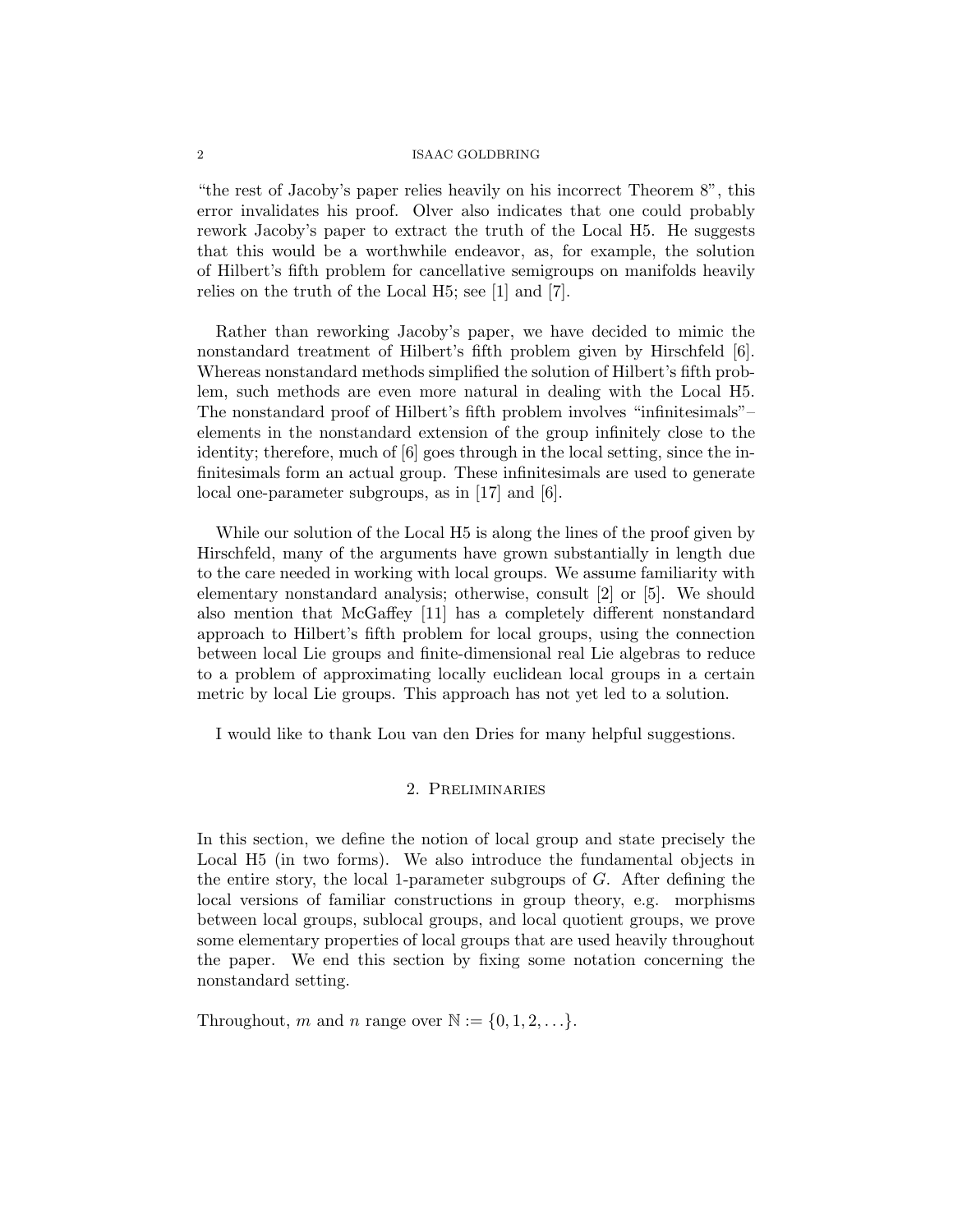## Statement of the Local H5

**Definition 2.1.** A local group is a tuple  $(G, 1, \iota, p)$  where G is a hausdorff topological space with a distinguished element  $1 \in G$ , and  $\iota : \Lambda \to G$  (the inversion map) and  $p: \Omega \to G$  (the product map) are continuous functions with open  $\Lambda \subseteq G$  and open  $\Omega \subseteq G \times G$ , such that  $1 \in \Lambda$ ,  $\{1\} \times G \subseteq \Omega$ ,  $G \times \{1\} \subseteq \Omega$ , and for all  $x, y, z \in G$ :

(1) 
$$
p(1, x) = p(x, 1) = x;
$$
  
\n(2) if  $x \in \Lambda$ , then  $(x, \iota(x)) \in \Omega$ ,  $(\iota(x), x) \in \Omega$  and  
\n $p(x, \iota(x)) = p(\iota(x), x) = 1;$   
\n(3) if  $(x, y), (y, z) \in \Omega$  and  $(p(x, y), z), (x, p(y, z)) \in \Omega$ , then  
\n(A)  $p(p(x, y), z) = p(x, p(y, z)).$ 

In the rest of this paper  $(G, 1, \iota, p)$  is a local group; for simplicity we denote it just by G. For the sake of readability, we write  $x^{-1}$  instead of  $\iota(x)$ , and xy or  $x \cdot y$  instead of  $p(x, y)$ . Note that  $\iota(1) = 1$  and if  $x, y \in \Lambda$ ,  $(x, y) \in \Omega$ , and  $xy = 1$ , then  $y = x^{-1}$  and  $x = y^{-1}$ .

## Definition 2.2.

(1) Let U be an open neighborhood of 1 in  $G$ . Then the **restriction of** G to U is the local group  $G|U := (U, 1, \iota|\Lambda_U, p|\Omega_U)$ , where

 $\Lambda_U := \Lambda \cap U \cap \iota^{-1}(U)$  and  $\Omega_U := \Omega \cap (U \times U) \cap p^{-1}(U)$ .

- (2)  $G$  is locally euclidean if there is an open neighborhood of 1 homeomorphic to an open subset of  $\mathbb{R}^n$  for some n.
- (3) G is a local Lie group if G admits a  $C^{\omega}$  structure such that the maps  $\iota$  and  $p$  are  $C^{\omega}$ .
- (4) G is globalizable if there is a topological group  $H$  and an open neighborhood U of  $1_H$  in H such that  $G = H|U$ .

By a restriction of G we mean a local group  $G|U$  where U is an open neighborhood of 1 in G.

**Local H5-First Form:** If G is a locally euclidean local group, then some restriction of G is a local Lie group.

**Local H5-Second Form:** If G is a locally euclidean local group, then some restriction of  $G$  is globalizable.

The equivalence of the two forms of the Local H5 is seen as follows. It is known that if  $G$  is a local Lie group, then some restriction of  $G$  is equal to some restriction of a Lie group. Thus the first form implies the second form.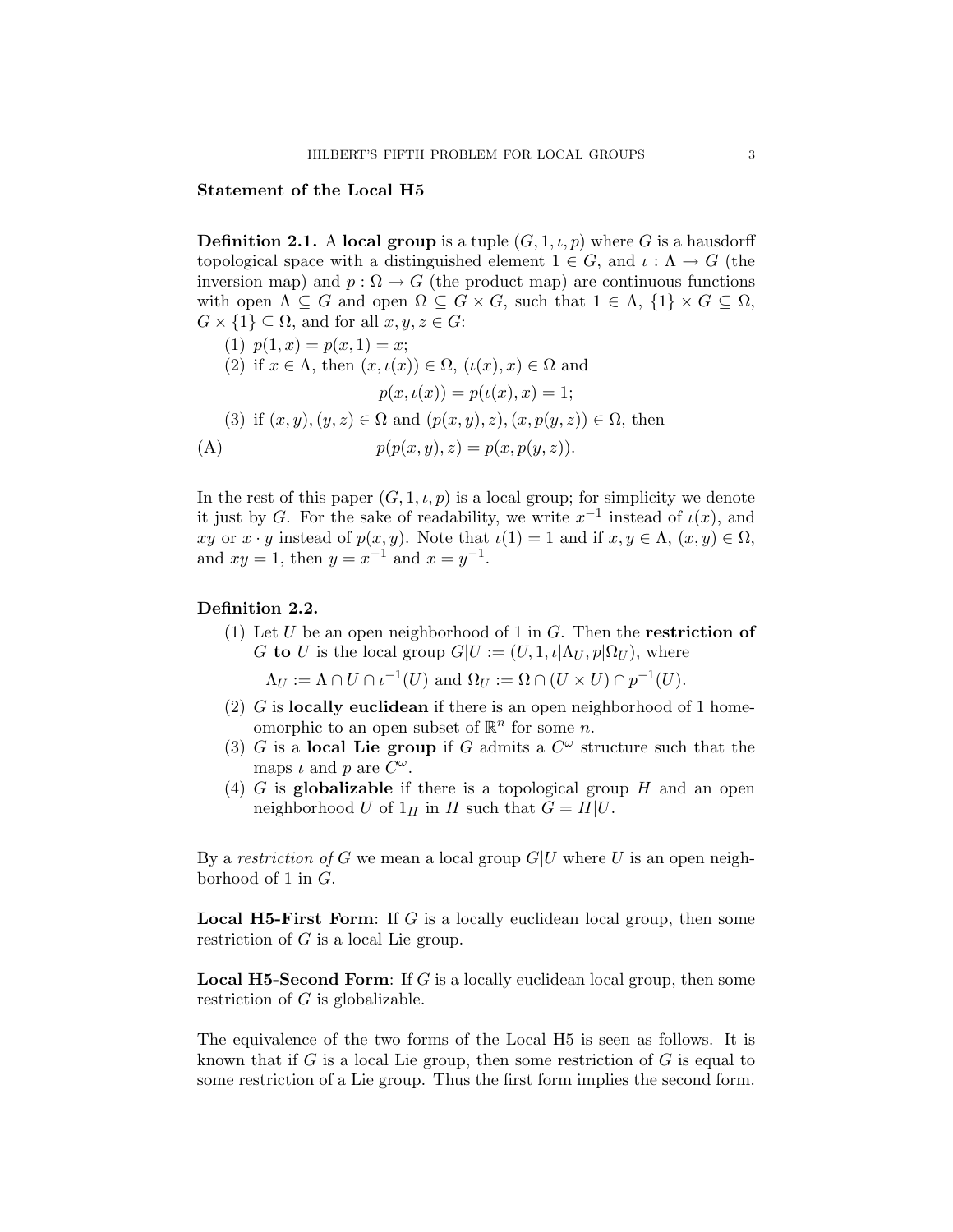Conversely, by the Montgomery-Zippin-Gleason solution to the original H5, if  $G|U$  is globalizable, the global group containing  $G|U$  will be locally euclidean and there will be a  $C^{\omega}$  structure on it making it a Lie group. Then  $G|U$  will be a local Lie group.

**Definition 2.3.** A subgroup of G is a subset  $H \subseteq G$  such that  $1 \in H$ ,  $H \subseteq \Lambda$ ,  $H \times H \subseteq \Omega$  and for all  $x, y \in H$ ,  $x^{-1} \in H$  and  $xy \in H$ .

Note that then H is an actual group with product map  $p|H \times H$ . We will say G has **no small subgroups**, abbreviated G is NSS, if there is a neighborhood U of 1 such that there are no subgroups H of G with  $H \neq \{1\}$ and  $H \subseteq \mathcal{U}$ . In analogy with the solution to Hilbert's fifth problem in the global case, we will first show that every locally compact NSS local group has a restriction which is a local Lie group and then we will prove that every locally euclidean local group is NSS.

# The Sets  $\mathcal{U}_n$

As noted in the introduction, one obstacle in the local theory is the potential lack of generalized associativity. The next definition captures the informal idea of being able to unambiguously multiply a finite sequence of elements.

**Definition 2.4.** Let  $a_1, \ldots, a_n, b \in G$  with  $n \geq 1$ . We define the notion  $(a_1, \ldots, a_n)$  represents b, denoted  $(a_1, \ldots, a_n) \rightarrow b$ , by induction on n as follows:

- $(a_1) \rightarrow b$  iff  $a_1 = b$ ;
- $(a_1, \ldots, a_{n+1}) \to b$  iff for every  $i \in \{1, \ldots, n\}$ , there exists  $b'_i, b''_i \in G$ such that  $(a_1, ..., a_i) \to b'_i, (a_{i+1}, ..., a_{n+1}) \to b''_i, (b'_i, b''_i) \in \Omega$  and  $b'_i \cdot b''_i = b.$

By convention, we say that  $(a_1 \ldots a_n)$  represents 1 when  $n = 0$ .

We will say  $a_1 \cdots a_n$  is **defined** if there is  $b \in G$  such that  $(a_1, \ldots, a_n)$ represents b; in this case we will write  $a_1 \cdots a_n$  for this (necessarily unique) b. If  $a_1 \cdots a_n$  is defined, then, informally speaking, all possible *n*-fold products are defined and equal. If  $a_1 \cdots a_n$  is defined and  $a_i = a$  for all  $i \in \{1, \ldots, n\}$ , we say that  $a^n$  is defined and denote the unique product by  $a^n$ . In particular,  $a<sup>0</sup>$  is always defined and equals 1.

From now on, put  $A^{\times n} := A \times \cdots \times A$  $\overline{n}$  times . Also, call  $W \subseteq G$  symmetric

if  $W \subseteq \Lambda$  and  $W = \iota(W)$ . Note that  $U \cap \iota^{-1}(U)$  is a symmetric open neighborhood of 1 in G for every open neighborhood U of 1 contained in  $\Lambda$ .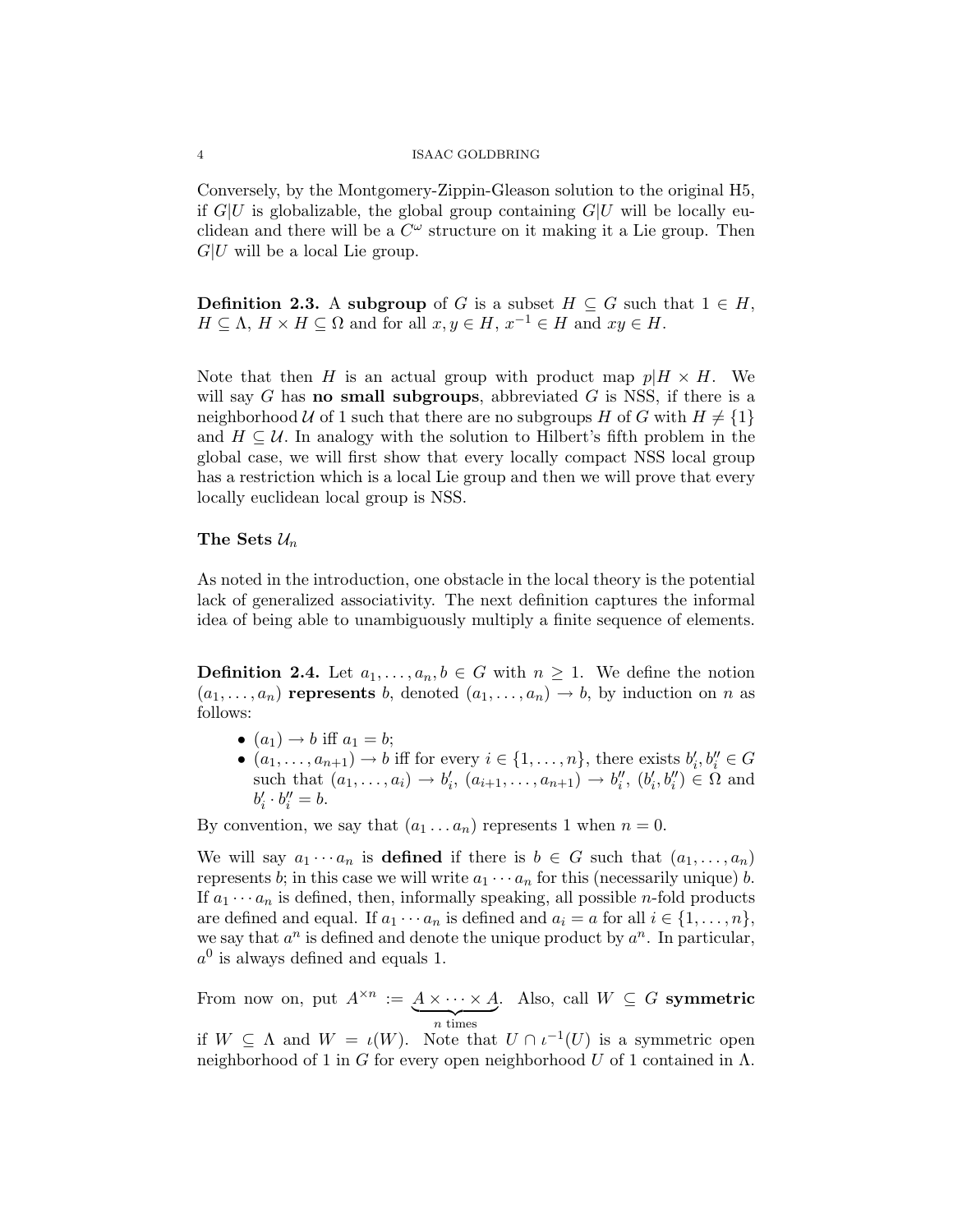We now prove a lemma which says that we can multiply any number of elements unambiguously provided that the elements are sufficiently close to the identity.

**Lemma 2.5.** There are open symmetric neighborhoods  $U_n$  of 1 for  $n > 0$ such that  $\mathcal{U}_{n+1} \subseteq \mathcal{U}_n$  and for all  $(a_1, \ldots, a_n) \in \mathcal{U}_n^{\times n}$ ,  $a_1 \cdots a_n$  is defined.

*Proof.* We let  $U_1$  be any open symmetric neighborhood of 1 and choose  $U_2$  to be a symmetric open neighborhood of 1 such that  $\mathcal{U}_2 \subseteq \mathcal{U}_1$  and  $\mathcal{U}_2 \times \mathcal{U}_2 \subseteq \Omega$ .

Assume inductively that  $n \geq 2$  and that for  $m = 1, \ldots, n$ ,

- $\mathcal{U}_m$  is a symmetric open neighborhood of 1;
- $\mathcal{U}_{m+1} \subseteq \mathcal{U}_m$  if  $m < n$ ;
- for all  $(a_1, \ldots, a_m) \in \mathcal{U}_m^{\times m}$ ,  $a_1 \cdots a_m$  is defined;
- the map  $\varphi_m: \mathcal{U}_m^{\times m} \to G$  defined by  $\varphi_m(a_1, \ldots, a_m) = a_1 \cdots a_m$  is continuous.

Let  $\mathcal{U}_{n+1}$  be a symmetric open neighborhood of 1 such that  $\mathcal{U}_{n+1} \subseteq \mathcal{U}_n$ and  $\mathcal{U}_{n+1}^{\times n} \subseteq \varphi_n^{-1}(\mathcal{U}_2)$ . We show that this choice of  $\mathcal{U}_{n+1}$  works. Let  $(a_1, \ldots, a_{n+1}) \in \mathcal{U}_{n+1}^{\times (n+1)}$ . We must show that  $(a_1, \ldots, a_{n+1})$  represents  $a_1 \cdot (a_2 \cdots a_{n+1})$ . However, this is immediate by the inductive assumptions, using  $(A)$  several times.

From now on, the sets  $\mathcal{U}_n$  will be as in the previous lemma. Also, if  $A \subseteq \mathcal{U}_n$ , put  $A^n := \{a_1 \cdots a_n \mid (a_1, \ldots, a_n) \in A^{\times n}\}.$ 

## Local 1-parameter subgroups

**Definition 2.6.** A local 1-parameter subgroup of  $G$ , henceforth abbreviated **local 1-ps** of G, is a continuous map  $X : (-r, r) \rightarrow G$ , for some  $r \in (0,\infty]$ , such that

(1) image(X)  $\subset \Lambda$ , and (2) if  $r_1, r_2, r_1 + r_2 \in (-r, r)$ , then  $(X(r_1), X(r_2)) \in \Omega$  and  $X(r_1 + r_2) = X(r_1) \cdot X(r_2).$ 

Suppose  $X: (-r,r) \to G$  is a local 1-ps of G and  $s \in (-r,r)$ . It is easy to verify, by induction on n, that if  $ns \in (-r, r)$ , then  $X(s)^n$  is defined and  $X(ns) = X(s)^n$ .

We now define the local analog of the space which played a key role in the solution of Hilbert's fifth problem in the global setting.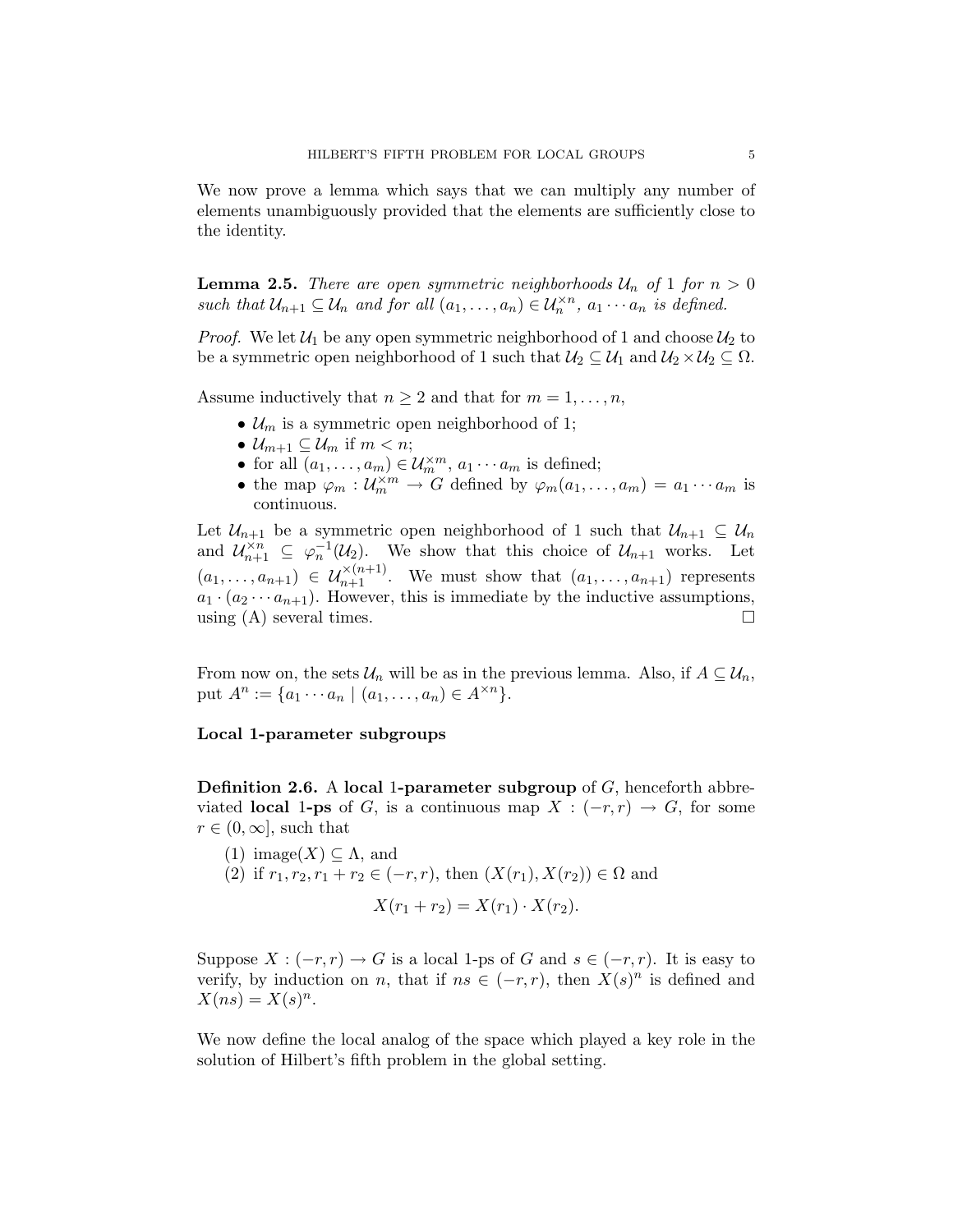**Definition 2.7.** Let  $X, Y$  be local 1-parameter subgroups of  $G$ . We say that X is **equivalent to** Y if there is  $r \in \mathbb{R}^{>0}$  such that

$$
r \in \text{domain}(X) \cap \text{domain}(Y) \text{ and } X|(-r, r) = Y|(-r, r).
$$

We let  $[X]$  denote the equivalence class of X with respect to this equivalence relation. We also let  $L(G) := \{ [X] | X$  is a local 1-ps of  $G \}.$ 

In other words,  $L(G)$  is the set of germs at 0 of local 1-parameter subgroups of G. We often write X for an element of  $L(G)$  and write  $X \in \mathbb{X}$  to indicate that the local 1-ps  $X$  is a representative of the class  $X$ . We have a scalar **multiplication map**  $(s, \mathbb{X}) \rightarrow s \cdot \mathbb{X} : \mathbb{R} \times L(G) \rightarrow L(G)$ , where s $\cdot \mathbb{X}$  is defined as follows. Let  $X \in \mathbb{X}$  with  $X : (-r, r) \to G$ . If  $s = 0$ , then  $0 \cdot \mathbb{X} = \mathbb{O}$ , where  $O : \mathbb{R} \to G$  is defined by  $O(t) = 1$  for all  $t \in \mathbb{R}$  and  $\mathbb{O} = [O]$ . Else, define  $sX$  :  $\left(\frac{-r}{|s|}, \frac{r}{|s|}\right)$  $\frac{r}{|s|}$   $\rightarrow$  G by  $(sX)(t) = X(st)$ . Then sX is a local 1-ps of G, and we set  $s \cdot \mathbb{X} = [sX]$ . It is easy to verify that for all  $\mathbb{X} \in L(G)$  and  $s, s' \in \mathbb{R}$ ,  $1 \cdot \mathbb{X} = \mathbb{X}$  and  $s \cdot (s' \cdot \mathbb{X}) = (ss') \cdot \mathbb{X}$ .

Suppose  $X_1$  and  $X_2$  are local 1-parameter subgroups of G with  $[X_1] = [X_2]$ . Suppose also that  $t \in \text{domain}(X_1) \cap \text{domain}(X_2)$ . Then  $X_1(t) = X_2(t)$ . To see this, let  $r \in \mathbb{R}^{>0}$  be such that  $X_1|(-r, r) = X_2|(-r, r)$  and choose  $n > 0$ such that  $\frac{t}{n} \in (-r, r)$ . Then  $X_1(t) = (X_1(\frac{t}{n})$  $(\frac{t}{n})^n = (X_2(\frac{t}{n}))$  $(\frac{t}{n}))^n = X_2(t)$ . Hence, it makes sense to define, for  $\mathbb{X} \in L(G)$ ,

$$
\textrm{domain}(\mathbb{X}):=\bigcup_{X\in\mathbb{X}}\textrm{domain}(X)
$$

and for  $t \in \text{domain}(\mathbb{X})$ , we will write  $\mathbb{X}(t)$  to denote  $X(t)$  for any  $X \in \mathbb{X}$ with  $t \in \text{domain}(X)$ .

## The Category of Local Groups

In this subsection, we define the analogs of a few ordinary group theoretic notions in the local group setting. We will not need most of this material until Section 8. The presentation given here borrows from [12] and [16].

**Definition 2.8.** Suppose  $G = (G, 1, \iota, p)$  and  $G' = (G', 1', \iota', p')$  are local groups with domain $(\iota) = \Lambda$ , domain $(p) = \Omega$ , domain $(\iota') = \Lambda'$  and domain $(p') = \Omega'$ . A morphism from G to G' is a continuous function  $f: G \to G'$  such that:

- (1)  $f(1) = 1'$ ,  $f(\Lambda) \subseteq \Lambda'$  and  $(f \times f)(\Omega) \subseteq \Omega'$ , (2)  $f(\iota(x)) = \iota'(f(x))$  for  $x \in \Lambda$ , and
- (3)  $f(p(x, y)) = p'(f(x), f(y))$  for  $(x, y) \in \Omega$ .

Suppose  $U_1$  and  $U_2$  are open neighborhoods of 1 in G and suppose that  $f_1: G|U_1 \to G'$  and  $f_2: G|U_2 \to G'$  are both morphisms. We say that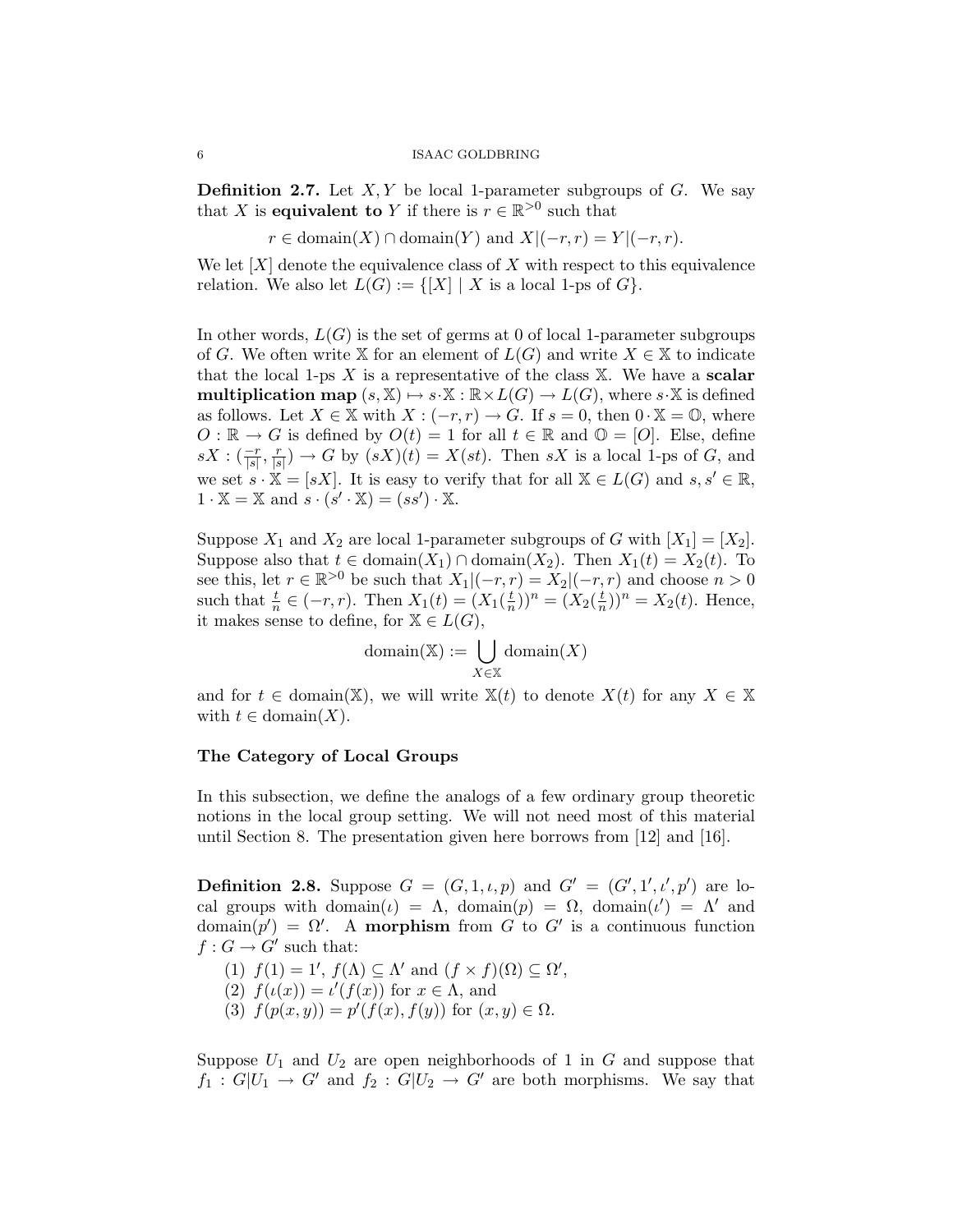$f_1$  and  $f_2$  are **equivalent** if there is an open neighborhood  $U_3$  of 1 in G such that  $U_3 \subseteq U_1 \cap U_2$  and  $f_1|U_3 = f_2|U_3$ . This defines an equivalence relation on the set of morphisms  $f: G|U \to G'$ , where U ranges over all open neighborhoods of 1 in G. We will call the equivalence classes local morphisms from  $G$  to  $G'$ . To indicate that  $f$  is a local morphism from  $G$ to G', we write " $f: G \to G'$  is a local morphism," even though f is not a function from  $G$  to  $G'$ , but rather an equivalence class of certain partial functions.

Suppose  $G, G', G''$  are local groups and  $f : G \to G'$  and  $g : G' \to G''$  are local morphisms. Choose a representative of  $f$  whose image lies in the domain of a representative of g. Then these representatives can be composed and the composition is a morphism. We denote by  $g \circ f$  the equivalence class of this composition. The equivalence class of the identity function on  $G$  is a local morphism and will be denoted by  $id_G$ . We thus have the category LocGrp whose objects are the local groups and whose arrows are the local morphisms with the composition defined above. A local isomorphism is an isomorphism in the category **LocGrp**. Hence, if  $f : G \to G'$  is a local isomorphism, then there is a representative  $f: G|U \to G'|U'$ , where U and U' are open neighborhoods of 1 and 1' in G and G' respectively,  $f: U \to U'$ is a homeomorphism, and  $f: G|U \to G'|U'$  and  $f^{-1}: G'|U' \to G|U$  are morphisms. If there exists a local isomorphism between the local groups  $G$ and  $G'$ , then we say that  $G$  and  $G'$  are locally isomorphic.

**Example 2.9.** One can consider the additive group  $\mathbb{R}$  as a local group and  $(-r, r)$  for  $r \in (0, \infty]$  as a restriction of this local group, so that a local 1-ps  $(-r, r) \rightarrow G$  is a morphism of local groups. In this way, the elements of  $L(G)$  are local morphisms from  $\mathbb R$  to G. Moreover, given any local morphism  $f: G \to G'$ , one gets a map of sets  $L(f): L(G) \to L(G')$ given by  $L(f)(X) = f \circ X$ . It can easily be checked that this yields a functor  $L : LocGrp \rightarrow Sets.$ 

**Definition 2.10.** A sublocal group of G is a set  $H \subseteq G$  containing 1 for which there exists an open neighborhood  $V$  of 1 in  $G$  such that

- (1)  $H \subseteq V$  and H is closed in V;
- (2) if  $x \in H \cap \Lambda$  and  $x^{-1} \in V$ , then  $x^{-1} \in H$ ;
- (3) if  $(x, y) \in (H \times H) \cap \Omega$  and  $xy \in V$ , then  $xy \in H$ .

With  $H$  and  $V$  as above, we call  $H$  a sublocal group of  $G$  with **associated** neighborhood V. A normal sublocal group of G is a sublocal group  $H$ of  $G$  with an associated neighborhood  $V$  such that  $V$  is symmetric and

(4) if  $y \in V$  and  $x \in H$  are such that  $yxy^{-1}$  is defined and  $yxy^{-1} \in V$ , then  $uxu^{-1} \in H$ .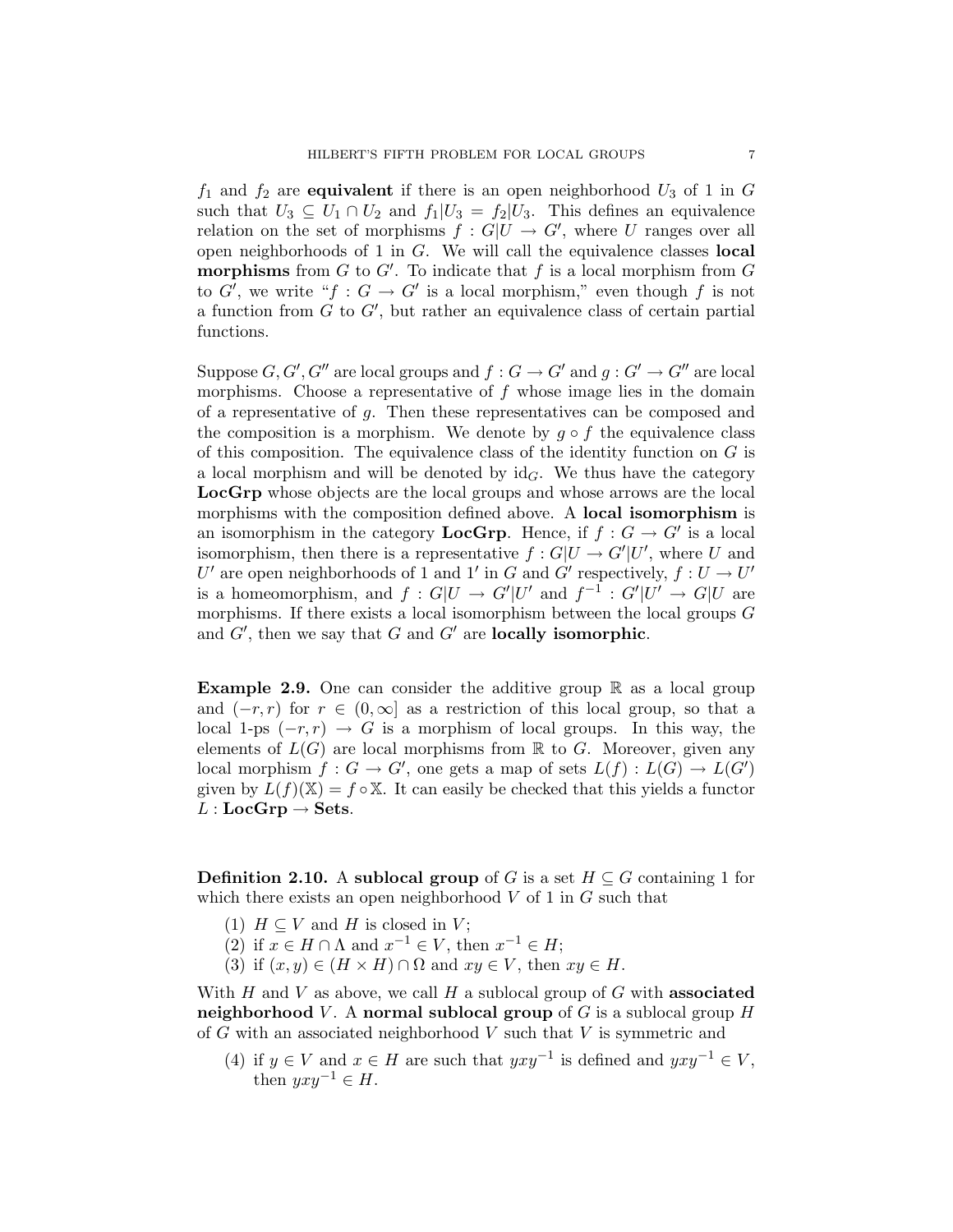For such H and V, we also say that H is a normal sublocal group of  $G$  with associated **normalizing** neighborhood V.

One checks easily that if H is a sublocal group of  $G$  with associated neighborhood  $V$ , then

$$
(H, 1, \iota | H \cap \Lambda \cap \iota^{-1}(V), p | (H \times H) \cap \Omega \cap p^{-1}(V))
$$

is a local group, to be denoted by  $H$  for simplicity, and that then the inclusion  $H \hookrightarrow G$  is a morphism. Sublocal groups H and H' of G are **equivalent** if there is an open neighborhood U of 1 in G such that  $H \cap U = H' \cap U$ .

**Example 2.11.** Suppose  $f: G \to G'$  is a morphism and  $\Lambda = G$ . Then  $\ker(f) := f^{-1}(\{1\})$  is a normal sublocal group of G with associated normalizing neighborhood G.

The following lemma has a routine verification.

**Lemma 2.12.** Suppose  $H$  is a normal sublocal group of  $G$  with associated normalizing neighborhood V. Suppose  $U \subseteq H$  is open in H and symmetric. Let  $U' \subseteq V$  be a symmetric open neighborhood of 1 in G such that  $U = H \cap V$  $U'$ . Then  $H|U$  is a normal sublocal group of G with associated normalizing neighborhood U'.

We now investigate quotients in this category. For the rest of this subsection, assume that  $H$  is a normal sublocal group of  $G$  with associated normalizing neighborhood V.

**Lemma 2.13.** Let W be a symmetric open neighborhood of 1 in  $G$  such that  $W \subseteq \mathcal{U}_6$  and  $W^6 \subseteq V$ . Then

(1) The binary relation  $E_H$  on W defined by

 $E_H(x, y)$  if and only if  $x^{-1}y \in H$ 

is an equivalence relation on W.

(2) For  $x \in W$ , let  $xH := \{xh \mid h \in H$  and  $(x,h) \in \Omega\}$ . Then for  $x, y \in W$ ,  $E_H(x, y)$  holds if and only if  $(xH) \cap W = (yH) \cap W$ . In other words, if  $E_H(x)$  denotes the equivalence class of x, then  $E_H(x) = (xH) \cap W$ . We call the equivalence classes **local cosets** of H.

*Proof.* For (1), first note that the reflexivity of  $E_H$  is trivial. Now suppose  $E_H(x, y)$  holds, i.e. that  $x^{-1}y \in H$ . Since  $(x^{-1}y)^{-1} \in V$ , we have that  $(x^{-1}y)^{-1} \in H$ . It can easily be verified that  $(x^{-1}y)^{-1} = y^{-1}x$ , so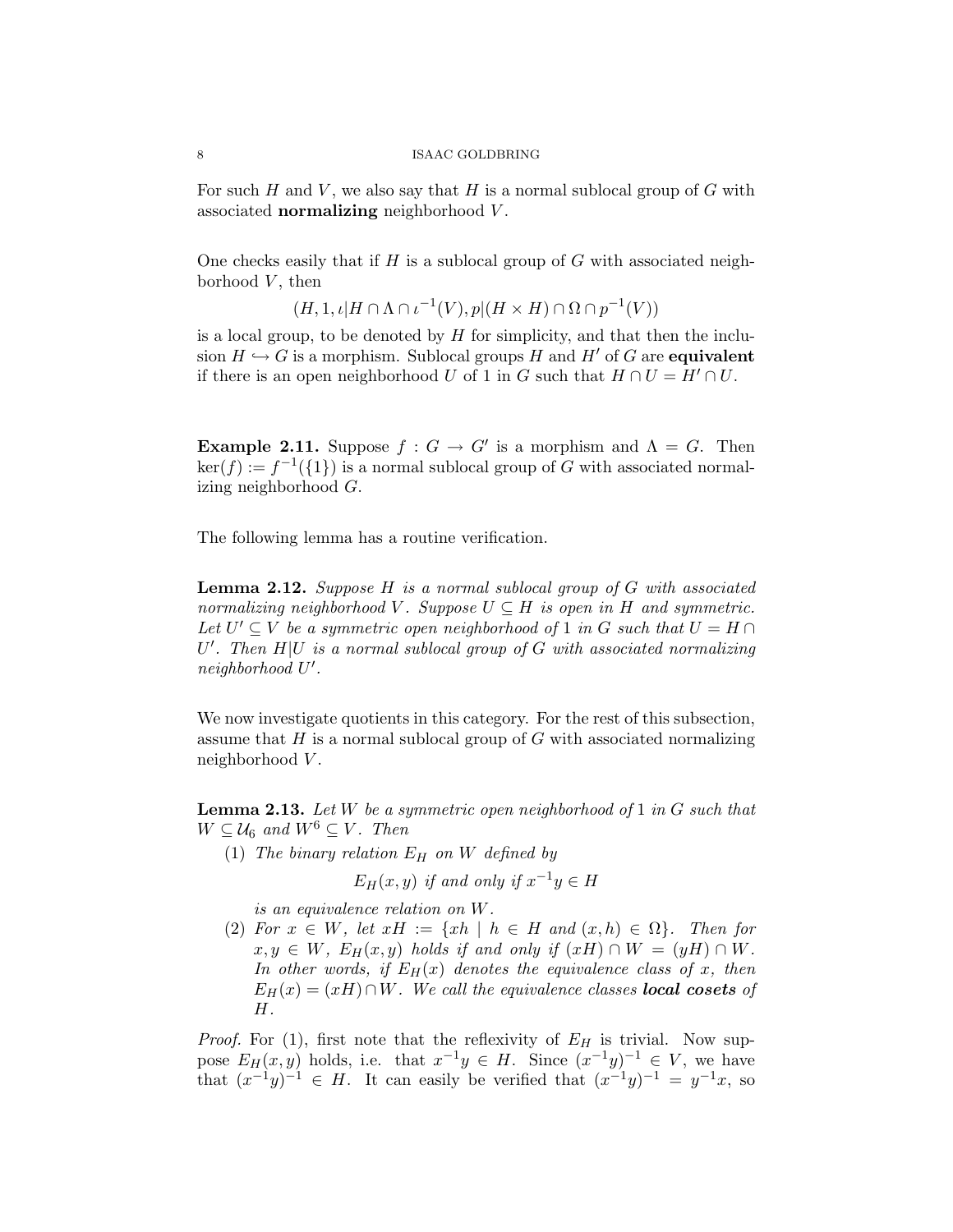$E_H(y, x)$  holds. Finally, suppose  $E_H(x, y)$  and  $E_H(y, z)$  hold. It follows from  $(x^{-1}y)(y^{-1}z) \in V$  that  $(x^{-1}y)(y^{-1}z) \in H$ . However, since  $x, y, z \in \mathcal{U}_4$ , we know that  $(x^{-1}y)(y^{-1}z) = x^{-1}z$ , so we have transitivity and (1) is proven.

For (2), first suppose that  $E_H(x, y)$  holds. Let  $w \in (yH) \cap W$ . Let  $h \in H$ be such that  $w = yh$ . Then  $h = y^{-1}w \in W^2$ . Since  $(x^{-1}y)h \in V$ , we have  $(x^{-1}y)h \in H$ . But  $(x^{-1}y)h = x^{-1}w$ , so  $w \in (xH) \cap W$ . By symmetry,  $(xH) \cap W = (yH) \cap W$ . For the converse, suppose  $(xH) \cap W = (yH) \cap W$ . Since  $y \in (yH) \cap W$ , we have  $y \in (xH) \cap W$ . Let  $h \in H$  be such that  $y = xh$ . Then since  $xh \in W$ , we know that  $x^{-1}(xh)$  is defined. We thus have, by (A),  $x^{-1}y = h \in H$  and so  $E_H(x, y)$  holds.

Let  $\pi_{H,W}: W \to W/E_H$  be the canonical map. Give  $W/E_H$  the quotient topology. Then  $\pi_{H,W}$  becomes an open continuous map.

Let  $\iota_{H,W} : W/E_H \to W/E_H$  be defined by  $\iota_{H,W}(E_H(x)) = E_H(x^{-1})$ . Let  $\Omega_{H,W} := (\pi_{H,W} \times \pi_{H,W})((W \times W) \cap p^{-1}(W)).$  It is easy to check that one can define a map  $p_{H,W} : \Omega_{H,W} \to W/E_H$  by  $p_{H,W}(E_H(x), E_H(y)) = E_H(xy)$ , where  $x$  and  $y$  are representatives of their respective local cosets chosen so that  $xy \in W$ . The following lemma is easy to verify.

Lemma 2.14. With the notations as above,

 $(G/H)_W := (W/E_H, E_H(1), \iota_{H,W}, p_{H,W})$ is a local group and  $\pi_{H,W}: G/W \to (G/H)_W$  is a morphism.

In the construction of quotients, we have made some choices. We would expect that, locally, we have the same local group. The following lemma expresses this.

**Lemma 2.15.** Suppose that  $H'$  is also a normal sublocal group of  $G$  with associated normalizing neighborhood  $V'$  such that  $H$  is equivalent to  $H'$ . Let W' be a symmetric open neighborhood of 1 in G used to construct  $(G/H')_{W'}$ . Then  $(G/H)_W$  and  $(G/H')_{W'}$  are locally isomorphic.

*Proof.* Let U be an open neighborhood of 1 in G such that  $H \cap U = H' \cap U$ . Choose open  $U_1$  containing 1 such that  $U_1^2 \subseteq U$ . Let  $U_2 := W \cap W' \cap U_1$ . Consider the map  $\psi : \pi_{H,W}(U_2) \to W'/E_{H'}$  given by  $\psi(E_H(x)) = E_{H'}(x)$ for  $x \in U_2$ . One can verify that  $\psi : (G/H)_W | \pi_{H,W}(U_2) \to (G/H')_{W'}$  induces the desired local isomorphism.

From now on, we write  $G/H$  to denote  $(G/H)<sub>W</sub>$ , where W is any open neighborhood of 1 as in Lemma 2.13. We will also write  $\pi: G \to G/H$  to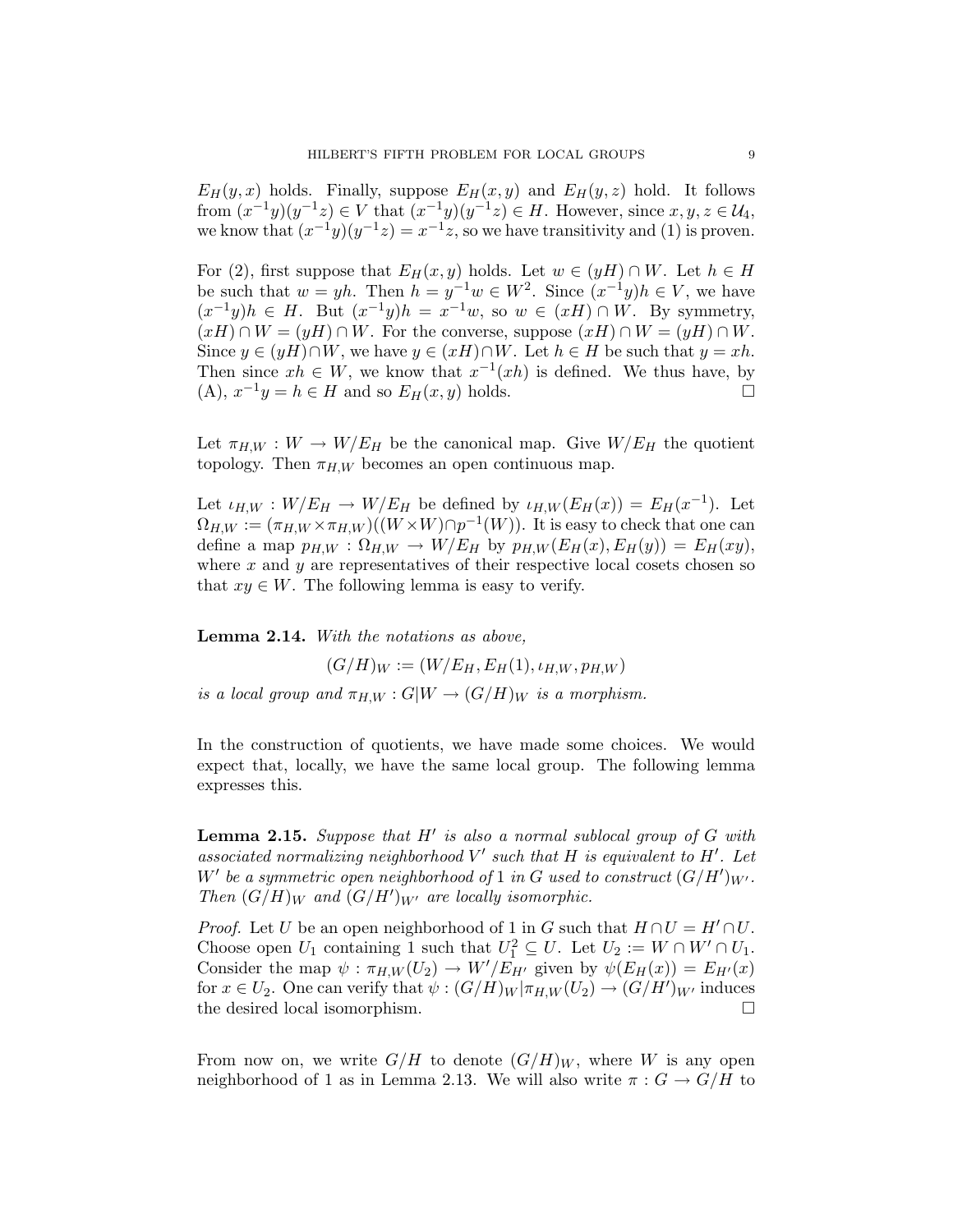denote the local morphism induced by  $\pi_{H,W}: G/W \to (G/H)_W$ . Since all of the various quotients defined in this way are locally isomorphic, fixing one's attention on one particular local coset space is no loss of generality for our purposes.

## Further Properties of Local Groups

In this subsection, we first show that we can place two further assumptions on our local groups which lead to no loss of generality in the solution of the Local H5. Under these new assumptions, we derive several properties of the notion " $a_1 \cdots a_n$  is defined."

Let  $U := \Lambda \cap \iota^{-1}(\Lambda)$ , an open neighborhood of 1 in G. Note that if  $g \in U$ , then  $\iota(g) \in \Lambda$  and  $\iota(\iota(g)) = g \in \Lambda$ , implying that  $\Lambda_U = U$ .

From this point on, we assume that  $\Lambda = G$  for every local group G in this paper. By the preceding remarks, every local group has a restriction satisfying this condition and so this is no loss of generality for our purpose. Note that, with these assumptions, if  $(x, y) \in \Omega$  and  $xy = 1$ , then  $x = y^{-1}$ and  $y = x^{-1}$ . In particular,  $(x^{-1})^{-1} = 1$  for all  $x \in G$ , and G is symmetric.

The following lemma is obvious for topological groups, but requires some care in the local group setting.

## **Lemma 2.16.** *(Homogeneity)*

(1) For any  $q \in G$ , there are open neighborhoods V and W of 1 and g respectively such that  $\{g\} \times V \subseteq \Omega$ ,  $gV \subseteq W$ ,  $\{g^{-1}\} \times W \subseteq \Omega$ ,  $g^{-1}W \subseteq V$ , and the maps

$$
v \mapsto gv: V \to W \text{ and } w \mapsto g^{-1}w: W \to V
$$

are each others inverses (and hence homeomorphisms).

(2) G is locally compact if and only if there is a compact neighborhood of 1.

*Proof.* Clearly (1) implies (2). For any  $q \in G$ , define

$$
\Omega_g := \{ h \in G \mid (g, h) \in \Omega \}.
$$

Then  $\Omega_g$  is an open subset of G and  $L_g : \Omega_g \to G$ , defined by  $L_g(h) = gh$ , is continuous. Let  $V := (L_g)^{-1}(\Omega_{g^{-1}})$ . Then V is open and  $1 \in V$ . Let  $W = L_g(V) \subseteq \Omega_{g^{-1}}$ . Then W is open since  $W = L_{g^{-1}}^{-1}(V)$ . From our choices we can check that  $L_q|V$  and  $L_{q^{-1}}|W$  are inverses of each other.  $\Box$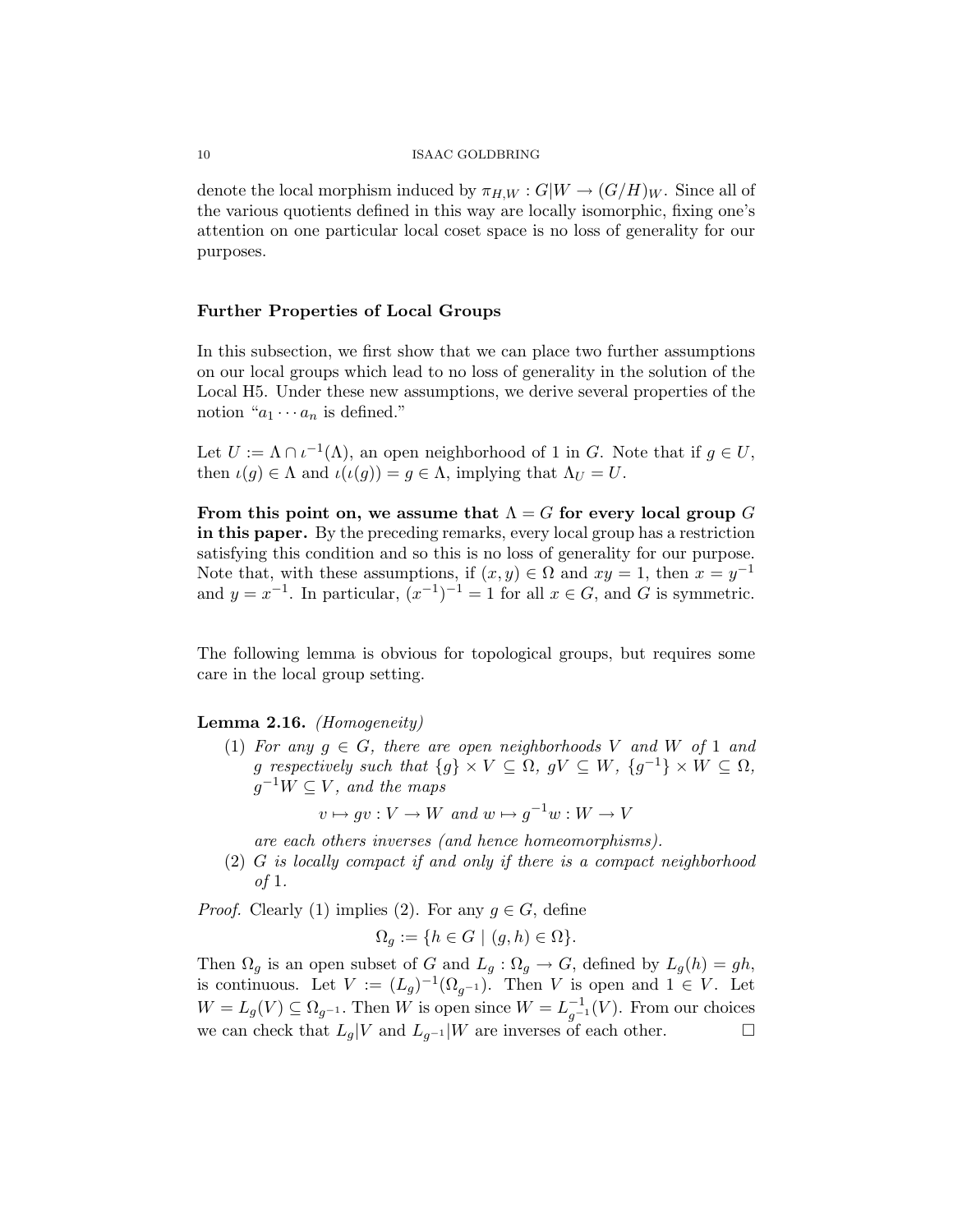**Corollary 2.17.** Let  $U = U_3$ . Then for any  $g, h \in U$  such that  $(g, h) \in \Omega_U$ , one has  $(h^{-1}, g^{-1})$  ∈ Ω<sub>U</sub> and  $(gh)^{-1} = h^{-1}g^{-1}$ .

*Proof.* Suppose  $g, h \in U$  with  $(g, h) \in \Omega_U$ . Then we have  $h^{-1}, g^{-1}, gh \in U$ . Hence  $h^{-1} \cdot g^{-1} \cdot (gh)$  is defined and

$$
h^{-1} \cdot g^{-1} \cdot (gh) = h^{-1} \cdot (g^{-1} \cdot (gh)) = h^{-1}h = 1
$$

by (A). But  $h^{-1} \cdot g^{-1} \cdot (gh) = (h^{-1}g^{-1}) \cdot (gh)$ , so  $h^{-1}g^{-1} = (gh)^{-1}$ . Also, since  $h^{-1}g^{-1} = (gh)^{-1} \in U$ , we have  $(h^{-1}, g^{-1}) \in \Omega_U$ . □

# From now on, we make the following further assumption on our local group  $G$ :

if 
$$
(g, h) \in \Omega
$$
, then  $(h^{-1}, g^{-1}) \in \Omega$  and  $(gh)^{-1} = h^{-1}g^{-1}$ .

By the preceding corollary, every local group has a restriction satisfying this assumption and so this is no loss of generality for our purpose.

## **Lemma 2.18.** Let  $a, a_1, \ldots, a_n \in G$ . Then

- (1) If  $a_1 \cdots a_n$  is defined and  $1 \leq i \leq j \leq n$ , then  $a_i \cdots a_j$  is defined. In particular, if  $a^n$  is defined and  $m \leq n$ , then  $a^m$  is defined.
- (2) If  $a^m$  is defined and  $i, j \in \{0, ..., m\}$  are such that  $i + j = m$ , then  $(a^i, a^j) \in \Omega$  and  $a^i \cdot a^j = a^m$ .
- (3) If  $a^n$  is defined and, for all  $i, j \in \{1, \ldots, n\}$  with  $i + j = n + 1$ , one has  $(a^i, a^j) \in \Omega$ , then  $a^{n+1}$  is defined. More generally, if  $a_1 \cdots a_n$  is defined,  $a_i \cdots a_{n+1}$  is defined for all  $i \in \{2, \ldots, n\}$  and

$$
(a_1 \cdots a_i, a_{i+1} \cdots a_{n+1}) \in \Omega \text{ for all } i \in \{1, \ldots, n\},
$$

then  $a_1 \cdots a_{n+1}$  is defined.

- (4) If  $a^n$  is defined, then  $(a^{-1})^n$  is defined and  $(a^{-1})^n = (a^n)^{-1}$ . (In this case, we denote  $(a^{-1})^n$  by  $a^{-n}$ .) More generally, if  $a_1 \cdots a_n$  is defined, then  $a_n^{-1} \cdots a_1^{-1}$  is defined and  $(a_1 \cdots a_n)^{-1} = a_n^{-1} \cdots a_1^{-1}$ .
- (5) If  $k, l \in \mathbb{Z}$ ,  $l \neq 0$ , and  $a^{k \cdot l}$  is defined, then  $a^k$  is defined,  $(a^k)^l$  is defined and  $(a^k)^l = a^{k \cdot l}$ .

Proof. The proofs of (1) and (2) are immediate from the definitions. (3) follows from repeated uses of  $(A)$ . We prove the first assertion of  $(4)$  by induction on n. The cases  $n = 1$  and  $n = 2$  are immediate from our assumptions on local groups. For the induction step, suppose  $a^{n+1}$  is defined and  $i, j \in \{1, \ldots, n\}$  with  $i + j = n + 1$ . Then since  $(a^j, a^i) \in \Omega$ , by induction we have  $((a^{-1})^i, (a^{-1})^j) \in \Omega$ . Hence, by (3) of the lemma, we know that  $(a^{-1})^{n+1}$  is defined. Also,

$$
(a^{-1})^{n+1} = (a^{-1})^n \cdot a^{-1} = (a^n)^{-1} \cdot a^{-1} = (a \cdot a^n)^{-1} = (a^{n+1})^{-1}.
$$

The second assertion of (4) is proved in the same manner.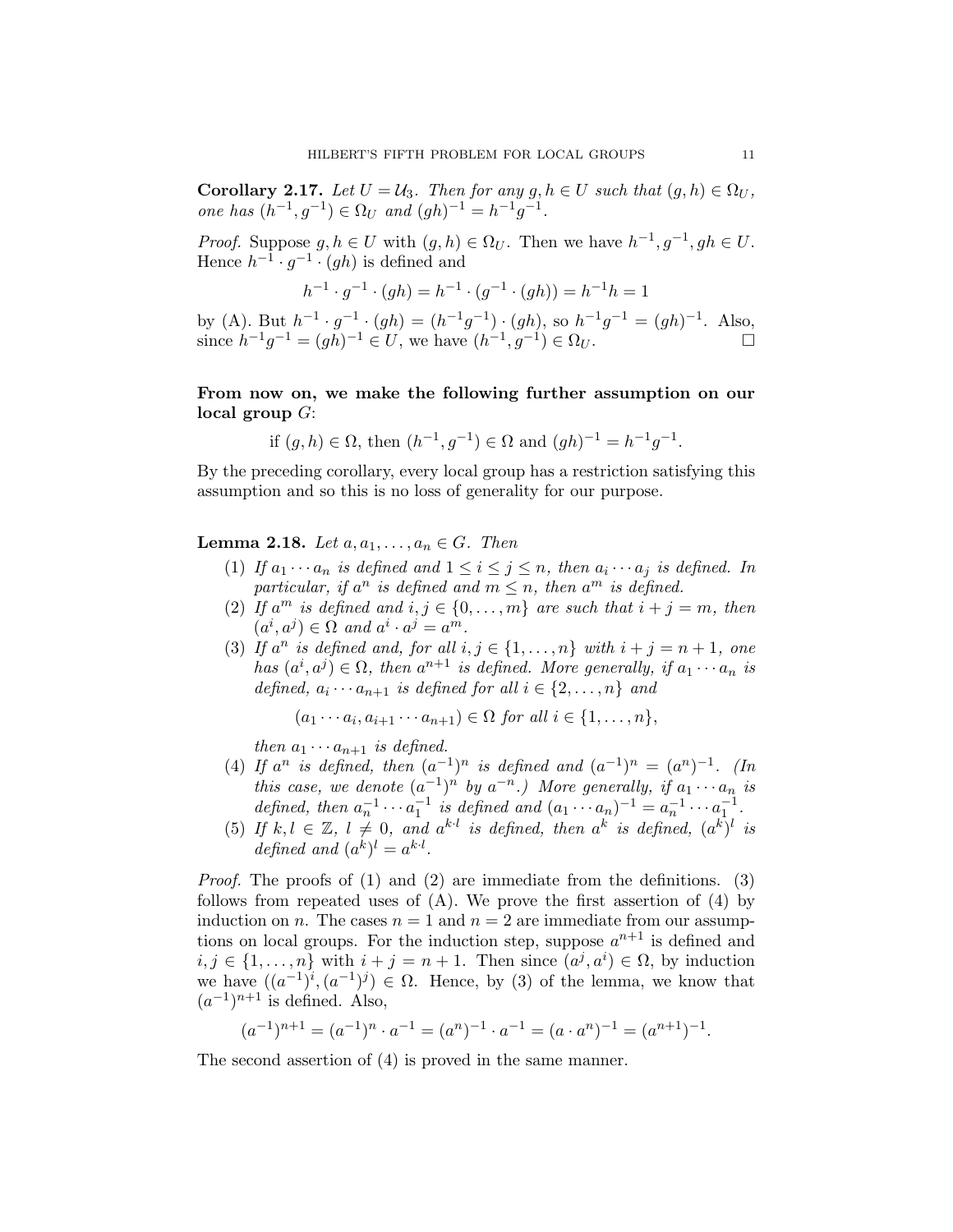We now prove  $(5)$ . It is easy to see that it is enough to check the assertion for  $k, l \in \mathbb{N}, l \neq 0$ . Since  $k \leq k \cdot l$ , we have  $a^k$  is defined by (1). We prove the rest by induction on l. This is clear for  $l = 1$ . Suppose the assertion is true for all  $i \leq l$  and suppose  $a^{k \cdot (l+1)}$  is defined To see that  $(a^k)^{l+1}$  is defined, we must check that  $((a^k)^i, (a^k)^j) \in \Omega$  for  $i, j \in \{1, ..., l\}$  such that  $i + j = l + 1$ . This is the case by (2), since for such i, j, we have  $k \cdot i + k \cdot j = k \cdot (l + 1)$  and by induction  $(a^k)^i = a^{k \cdot i}$  and  $(a^k)^j = a^{k \cdot j}$ . Now that we know that  $(a^k)^{l+1}$ is defined, we must have, by induction, that

$$
(a^k)^{l+1} = (a^k)^l \cdot a^k = a^{k \cdot l} \cdot a^k = a^{k \cdot l + k}.
$$

By (4) of the previous lemma, we can now speak of  $a^k$  being defined for any  $k \in \mathbb{Z}$ , where  $a^k$  being defined for  $k < 0$  means that  $a^{-k}$  is defined.

**Corollary 2.19.** Suppose  $i, j \in \mathbb{Z}$  and  $i \cdot j < 0$ . If  $a^i$  and  $a^j$  are defined and  $(a^i, a^j) \in \Omega$ , then  $a^{i+j}$  is defined and  $a^i \cdot a^j = a^{i+j}$ .

*Proof.* The fact that  $a^{i+j}$  is defined is clear from the preceding lemma. Next note that the result is trivial if  $i = -j$ . We only prove the case that  $i > 0$ and  $j < 0$  and  $i > |j|$ , the other cases being similar. By the preceding lemma, we have  $a^i = a^{i+j} \cdot a^{-j}$ , whence  $a^i \cdot a^j = a^{i+j}$  by (A).

## The Nonstandard Setting

We assume familiarity with this setting; see [2] and [5] for details. Here we just fix notations and terminology. To each relevant "basic" set  $S$  corresponds functorially a set  $S^* \supseteq S$ , the nonstandard extension of S. In particular,  $\mathbb{N}, \mathbb{R}, G$  extend to  $\mathbb{N}^*, \mathbb{R}^*, G^*$ , respectively. Also, any (relevant) relation  $R$  and function  $F$  on these basic sets extends functorially to a relation  $R^*$  and function  $F^*$  on the corresponding nonstandard extensions of these basic sets. For example, the linear ordering < on N extends to a linear ordering  $\lt^*$  on  $\mathbb{N}^*$ , and the local group operation  $p : \Omega \to G$  of G extends to an operation  $p^* : \Omega^* \to G^*$ . For the sake of readability we only use a star in denoting the nonstandard extension of a basic set, but drop the star when indicating the nonstandard extension of a relation or function on these basic sets. For example, when  $x, y \in \mathbb{R}^*$  we write  $x + y$  and  $x < y$  rather than  $x +^* y$  and  $x <^* y$ .

Given an ambient hausdorff space S and  $s \in S$ , the monad of s, notation:  $\mu(s)$ , is by definition the intersection of all  $U^* \subseteq S^*$  with U a neighborhood of s in S; the elements of  $\mu(s)$  are the points of the nonstandard space  $S^*$ that are *infinitely close* to s. The points of  $S^*$  that are infinitely close to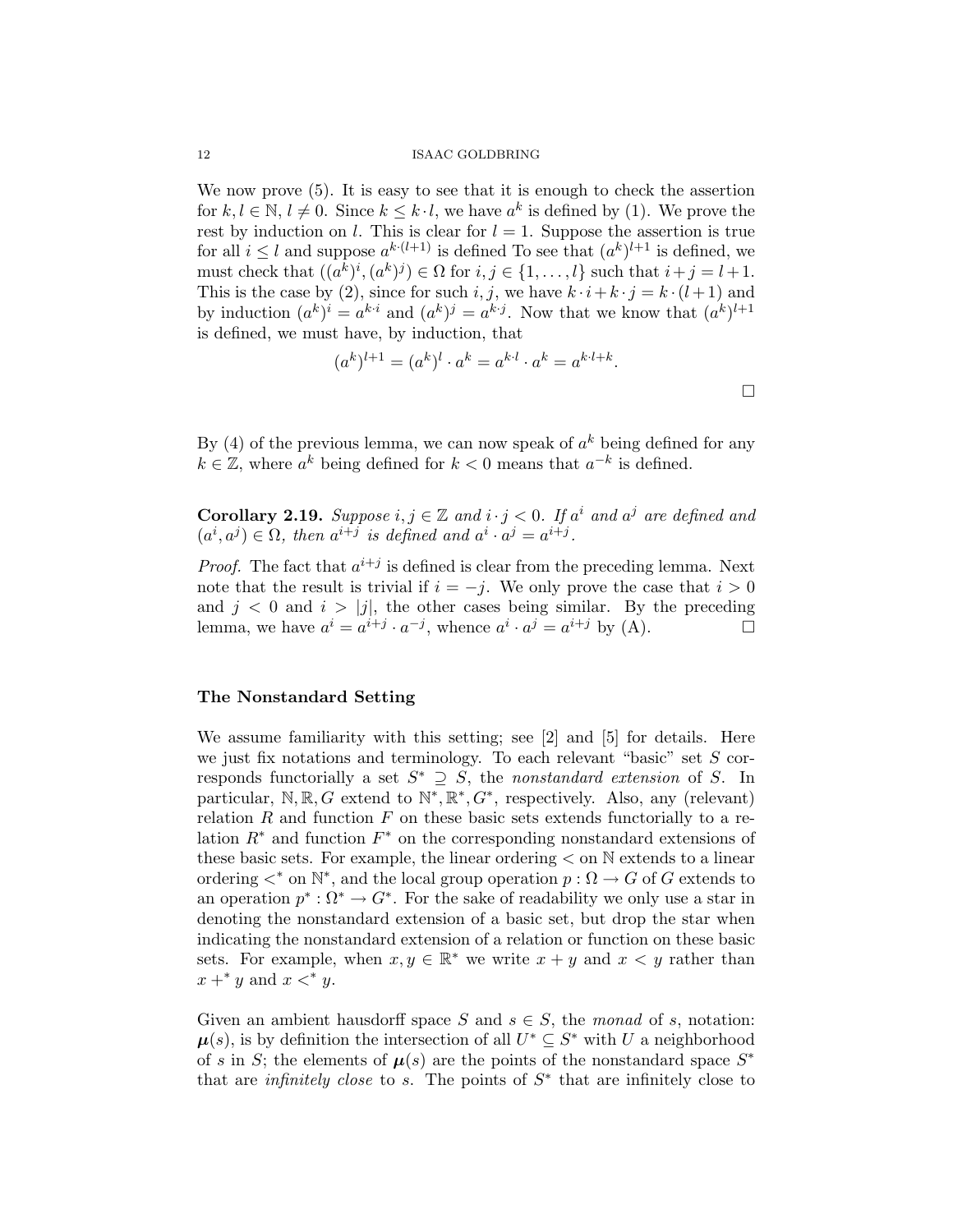some  $s \in S$  are called *nearstandard*, and  $S_{\text{ns}}^*$  is the set of nearstandard points of  $S^*$ :

$$
S_{\text{ns}}^* = \bigcup_{s \in S} \mu(s).
$$

Since S is hausdorff,  $\mu(s) \cap \mu(s') = \emptyset$  for distinct  $s, s' \in S$ . Thus, for  $s^* \in S^*_{\text{ns}}$ , we can define the *standard part* of  $s^*$ , notation:  $\text{st}(s^*)$ , to be the unique  $s \in S$  such that  $s^* \in \mu(s)$ . For  $s_1, s_2 \in S^*_{\text{ns}}$ , we put  $s_1 \sim s_2$  iff  $st(s_1) = st(s_2).$ 

We let  $\mu := \mu(1)$  be the monad of 1 in  $G^*$ ; note that  $\mu$  is a group with product map  $(x, y) \mapsto xy := p(x, y)$ .

From now on, we let  $\nu, \sigma, \tau, \eta, N$  range over  $\mathbb{N}^*$  and i and j range over  $\mathbb{Z}^*$ , but m and n will always denote elements of  $N$ . We use the Landau notation as follows:  $i = o(\nu)$  means  $|i| < \frac{\nu}{n}$  $\frac{\nu}{n}$  for all  $n > 0$  and  $i = O(\nu)$  means  $|i| < n\nu$  for some  $n > 0$ .

In our nonstandard arguments, we will assume as much saturation as needed. The following lemma uses routine nonstandard methods and is left for the reader to verify.

**Lemma 2.20.** G is NSS if and only if there are no internal subgroups of  $\mu$ other than {1}.

We also consider the internal versions of the notions and results that appear earlier in this section. In particular, if  $(a_1, \ldots, a_{\nu})$  is an internal sequence in  $G^*$ , then it makes sense to say that  $(a_1, \ldots, a_{\nu})$  (internally) represents b, where  $b \in G^*$ . We say that  $a_1 \cdots a_{\nu}$  is defined if there exists  $b \in G^*$  such that  $(a_1, \ldots, a_\nu)$  represents b. Likewise, we have the notion " $a^i$  is defined" for  $a \in G^*, i \in \mathbb{Z}^*$ .

The proof of the following lemma is trivial.

# Lemma 2.21.

- (1) Suppose  $a, b \in G$  and  $a' \in \mu(a)$  and  $b' \in \mu(b)$ . If  $(a, b) \in \Omega$ , then  $(a', b') \in \Omega^*, a' \cdot b' \in G_{\text{ns}}^*, \text{ and } \text{st}(a' \cdot b') = a \cdot b.$
- (2) For any  $a \in G_{\text{ns}}^*$  and  $b \in \mu$ ,  $(a, b), (b, a) \in \Omega^*$ ,  $a \cdot b, b \cdot a \in G_{\text{ns}}^*$ , and  $\operatorname{st}(a \cdot b) = \operatorname{st}(b \cdot a) = \operatorname{st}(a).$
- (3) For any  $a, b \in G_{\text{ns}}^*$ , if  $(a, b^{-1}) \in \Omega^*$  and  $ab^{-1} \in \mu$ , then  $a \sim b$ .
- (4) For any  $a \in G$ ,  $a' \in \mu(a)$ , and any n, if  $a^n$  is defined, then  $(a')^n$  is defined and  $(a')^n \in \mu(a^n)$ .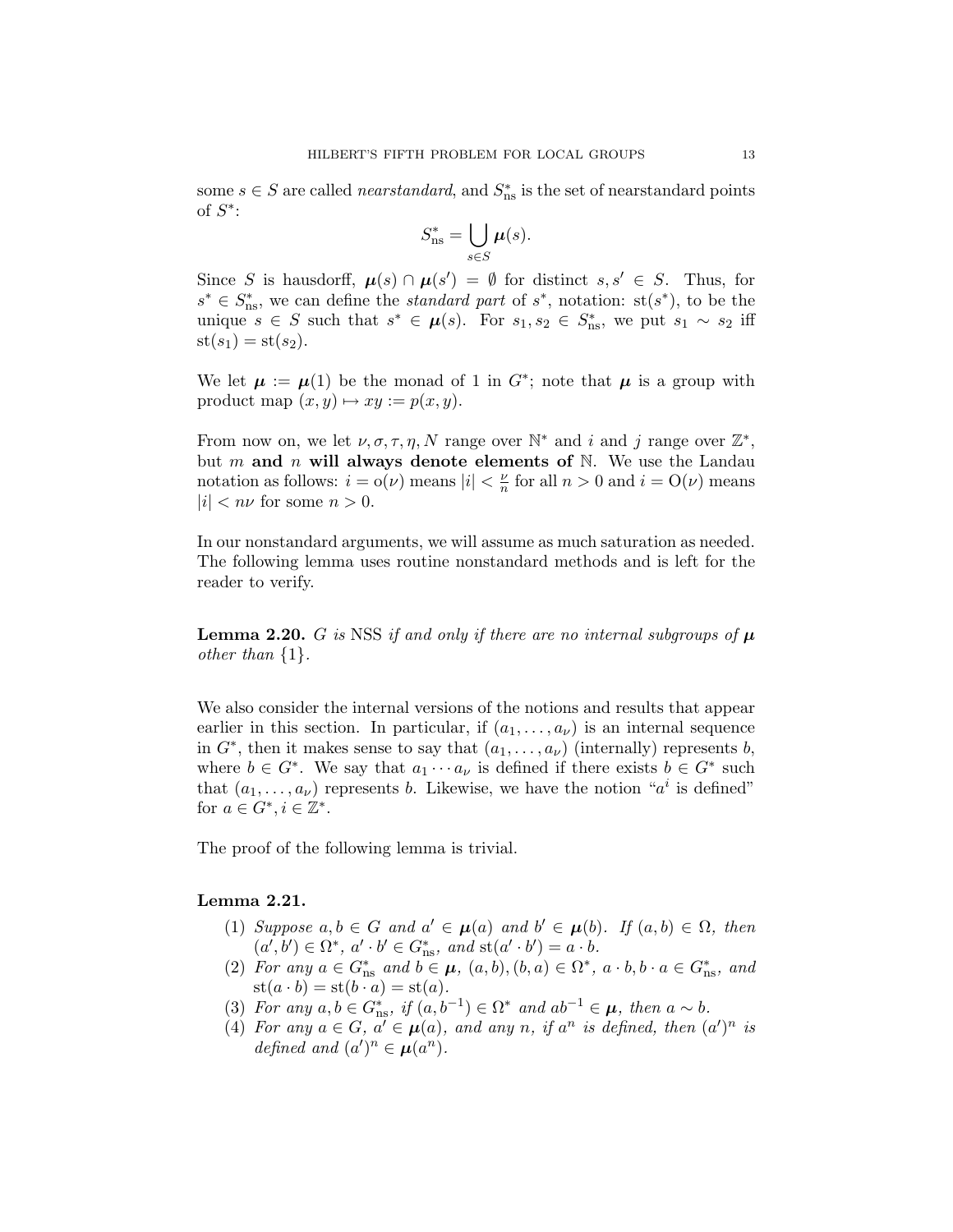A standard consequence of the last item of the preceding lemma is that the partial function  $p_n: G \to G$ , defined by  $p_n(a) = a^n$  if  $a^n$  is defined, has an open domain and is continuous. Note that  $\mathcal{U}_n \subseteq \text{domain}(p_n)$ .

**Lemma 2.22.** Suppose U is a neighborhood of 1 in G and  $a \in \mu$ . Then there is a  $\nu > \mathbb{N}$  such that  $a^{\sigma}$  is defined and  $a^{\sigma} \in U^*$  for all  $\sigma \in \{1, \ldots, \nu\}.$ 

*Proof.* Let  $X = \{ \sigma \in \mathbb{N}^* \mid a^{\sigma} \text{ is defined and } a^{\sigma} \in U^* \}.$  Then X is an internal subset of  $\mathbb{N}^*$  which contains  $\mathbb N$  since  $\mu$  is a subgroup of  $G^*$ . Hence, by overflow, there is a  $\nu > \mathbb{N}$  such that  $\{0, 1, \ldots, \nu\} \subseteq X$ .

## 3. Connectedness and Purity

In this section, we describe the different ways powers of infinitesimals can grow and its impact on the existence of connected subgroups of G. We also show how to build local 1-parameter subgroups from "pure" infinitesimals.

In the rest of this paper, we assume that  $G$  is locally compact. In particular,  $G$  is regular as a topological space. Also,  $a$  and  $b$  will denote elements of  $G^*$ .

For  $\nu > \mathbb{N}$ , we set:

 $G(\nu) := \{ a \in \mu \mid a^i \text{ is defined and } a^i \in \mu \text{ for all } i = o(\nu) \},\$ 

 $G^{\circ}(\nu) := \{ a \in \mu \mid a^{i} \text{ is defined and } a^{i} \in \mu \text{ for all } i = O(\nu) \}.$ Note that  $G^{\circ}(\nu) \subseteq G(\nu)$  and both sets are symmetric.

**Lemma 3.1.** Let  $a \in \mu$  and  $\nu > \mathbb{N}$ . Then the following are equivalent:

- (1)  $a^i$  is defined and  $a^i \in \mu$  for all  $i \in \{1, \ldots, \nu\}$ ;
- (2)  $a \in G^{\rm o}(\nu)$ ;
- (3) there is  $\tau \in \{1, ..., \nu\}$  such that  $\nu = O(\tau)$  and  $a^i$  is defined and  $a^i \in \mu$  for all  $i \in \{1, \ldots, \tau\}.$

*Proof.* (1)  $\Rightarrow$  (2): Fix  $\sigma$  such that  $\sigma = O(\nu)$ . We claim that if  $a^{\sigma}$  is defined, then  $a^{\sigma} \in \mu$ . To see this, write  $\sigma = n\nu + \eta$  for some n and  $\eta < \nu$ . By Lemma 2.18,

$$
a^{\sigma} = (a^{\nu})^n \cdot a^{\eta} \in \boldsymbol{\mu} \cdot \boldsymbol{\mu} \subseteq \boldsymbol{\mu}.
$$

We now prove by internal induction that  $a^i$  is defined for all  $i \in \{1, \ldots, \sigma\}.$ The assertion is true for  $i = 1$  and inductively suppose that  $a^i$  is defined and  $i + 1 \leq \sigma$ . By Lemma 2.18, in order to show that  $a^{i+1}$  is defined, it suffices to show that  $(a^k, a^l) \in \Omega^*$  for all  $k, l \in \{1, \ldots, i\}$  with  $k + l = i + 1$ . However,  $(a^k, a^l) \in \boldsymbol{\mu} \times \boldsymbol{\mu} \subseteq \Omega^*$ , finishing the induction.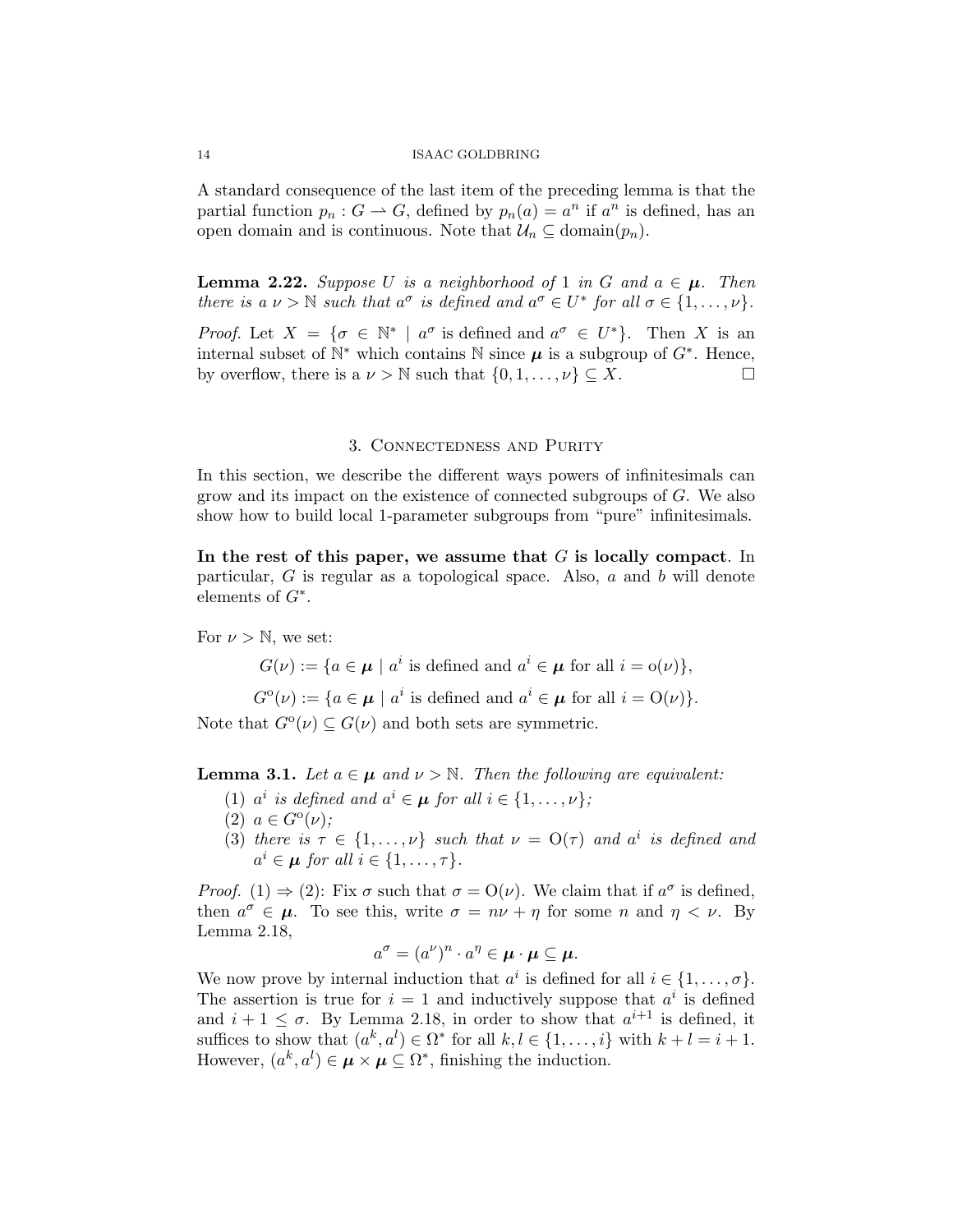Clearly  $(2) \Rightarrow (1)$  and  $(3)$ , so it remains to prove that  $(3) \Rightarrow (2)$ . So assume that there is  $\tau \in \{1, \ldots, \nu\}$  as in (3). By the proof of  $(1) \Rightarrow (2)$ , we see that  $a \in G^{\circ}(\tau)$ . Since  $G^{\circ}(\tau) \subseteq G^{\circ}(\nu)$ , we are finished.

**Definition 3.2.** We say that  $a \in \mu$  is **degenerate** if, for all i,  $a^i$  is defined and  $a^i \in \mu$ .

It is easy to see that G is NSS if and only if  $\mu$  has no nondegenerate elements other than 1.

**Lemma 3.3.** Let  $a_1, \ldots, a_{\nu}$  be an internal sequence of elements of  $G^*$  with  $\nu > 0$  such that for all  $i \in \{1, \ldots, \nu\}$  we have  $a_i \in \mu$ ,  $a_1 \cdots a_i$  is defined and  $a_1 \cdots a_i \in G^*_{\text{ns}}$ . Then the set

$$
S := \{ \text{st}(a_1 \cdots a_i) : 1 \le i \le \nu \} \subseteq G
$$

is compact and connected (and contains 1).

The proof is as in the global case, but we include it for completeness.

*Proof.* Suppose for every compact  $K \subseteq G$ , there is  $i \in \{1, \ldots, \nu\}$  such that  $a_1 \cdots a_i \notin K^*$ . Then, by saturation, there is  $i \in \{1, \ldots, \nu\}$  such that  $a_1 \cdots a_i \notin K^*$  for all compact  $K \subseteq G$ , contradicting local compactness. Hence there is compact  $K \subseteq G$  with  $a_1 \cdots a_i \in K^*$  for all  $i \in \{1, \ldots, \nu\}$ , so  $S \subseteq K$ . It is well-known that S must be closed, being the standard part of an internal nearstandard set. Hence S is compact.

Suppose  $S$  is not connected. Then we have disjoint open subsets  $U$  and  $V$ of G such that  $S \subseteq U \cup V$  and  $S \cap U \neq \emptyset$ ,  $S \cap V \neq \emptyset$ . Assume  $1 \in U$ , so  $a_1 \in U^*$ . Choose  $i \in \{1, ..., \nu\}$  minimal such that  $a_1 \cdots a_i \in V^*$ . Then  $i \geq 2$  and  $a_1 \cdots a_{i-1} \in U^*$ . Now  $a := \text{st}(a_1 \cdots a_{i-1}) = \text{st}(a_1 \cdots a_i) \in S$ . If  $a \in U$ , then  $a_1 \cdots a_{i-1} \in U^*$  and if  $a \in V$ , then  $a_1 \cdots a_i \in V^*$ ; either option yields a contradiction.

Until further notice, U denotes a compact symmetric neighborhood of 1 such that  $U \subseteq \mathcal{U}_2$ .

**Definition 3.4.** Let  $a \in G^*$ . If, for all i,  $a^i$  is defined and  $a^i \in U^*$ , define  $\mathrm{ord}_U(a) = \infty$ . Else, define  $\mathrm{ord}_U(a) = \nu$  if, for all i with  $|i| \leq \nu$ ,  $a^i$  is defined,  $a^i \in U^*$ , and  $\nu$  is the largest element of  $\mathbb{N}^*$  for which this happens.

It is easy to see that  $\text{ord}_U(a) = 0$  iff  $a \notin U^*$ . By Lemma 2.22, we can see that  $\text{ord}_U(a) > \mathbb{N}$  if  $a \in \mu$ . Note that if  $a \in \mu$  and  $\text{ord}_U(a) = \nu \in \mathbb{N}^*$ ,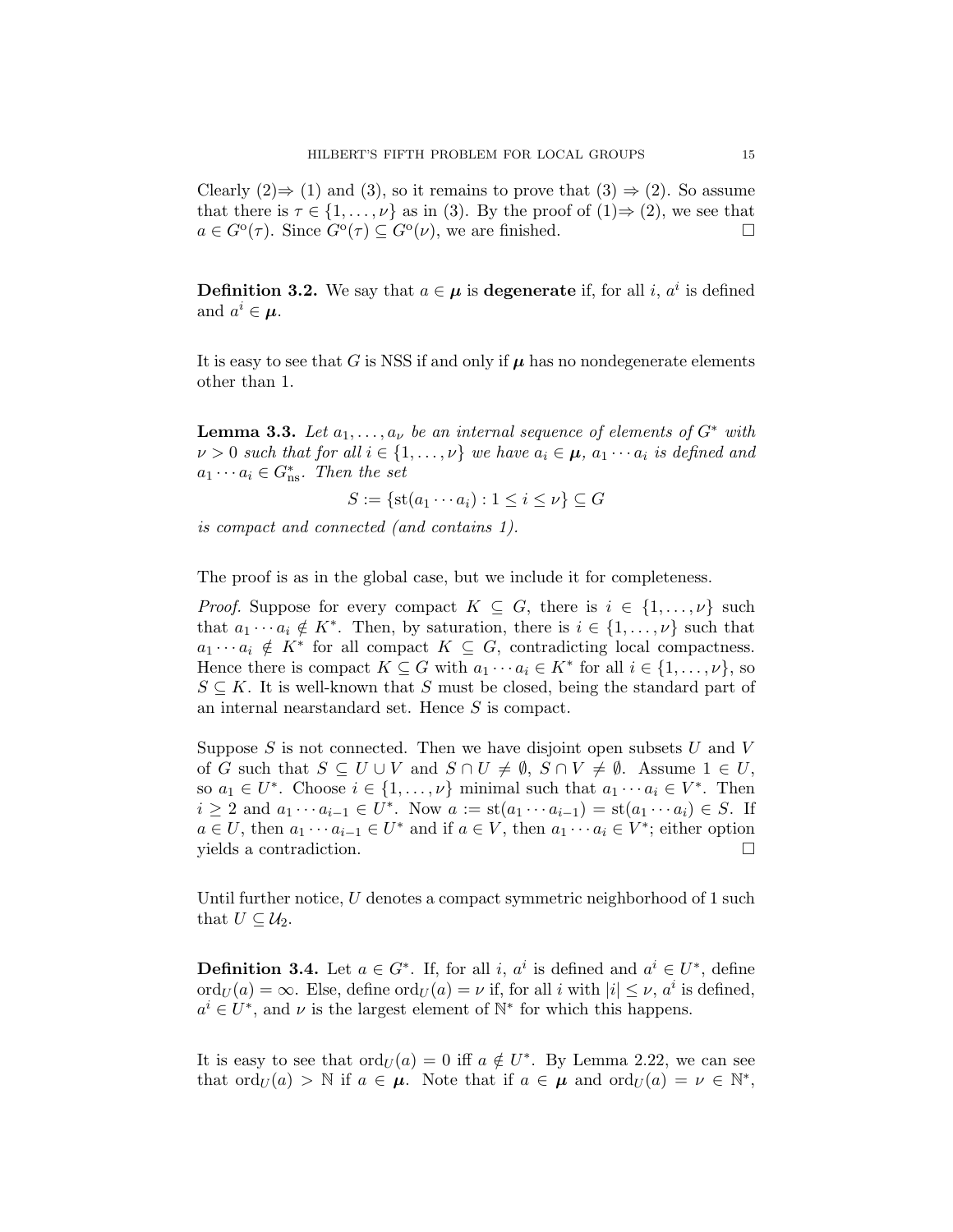then  $a^{\nu+1}$  is defined. To see this, it is enough to check that  $(a^i, a^j) \in \Omega^*$ for all  $i, j \in \{1, ..., \nu\}$  such that  $i + j = \nu + 1$ . However, this is true since  $(a^i, a^j) \in U^* \times U^* \subseteq \mathcal{U}_2^* \times \mathcal{U}_2^* \subseteq \Omega^*$ . Hence, if  $\text{ord}_U(a) = \nu$ , then this is not because  $a^{\nu+1}$  is undefined but rather for the more important reason that  $a^{\nu+1}$  is defined but not in  $U^*$ . We have thus captured the correct adaptation of the global notion to our local setting.

**Lemma 3.5.** Suppose  $a \in \mu$  and  $a^i \notin \mu$  for some  $i = o(\text{ord}_U(a))$ . Then U contains a nontrivial connected subgroup of G.

Proof. By the previous lemma, the set

$$
G_U(a) := \{ \mathrm{st}(a^i) \mid |i| = \mathrm{o}(\mathrm{ord}_U(a)) \}
$$

is a union of connected subsets of  $U$ , each containing 1, hence is connected. It is also a subgroup of G by Lemma 2.18 and Corollary 2.19.

**Definition 3.6.** We say that  $a \in \mu$  is U-pure<sup>1</sup> if it is nondegenerate and  $a \in G(\tau)$ , where  $\tau := \text{ord}_{U}(a)$ . We say that  $a \in \mu$  is pure if it is V-pure for some compact symmetric neighborhood V of 1 such that  $V \subseteq \mathcal{U}_2$ .

The last lemma now reads that if U contains no non-trivial connected subgroup of G, then every  $a \in \mu$  which is nondegenerate is U-pure.

**Lemma 3.7.** Let  $a \in \mu$ . Then a is pure iff there is  $\nu > N$  such that  $a^{\nu}$  is defined,  $a^{\nu} \notin \mu$  and  $a \in G(\nu)$ .

*Proof.* First suppose that a is V-pure. Let  $\nu = \text{ord}_V(a)$ . Then certainly  $a^{\nu}$  is defined. Now since  $a^{\nu+1}$  is defined,  $a^{\nu} \notin \mu$ , else  $a^{\nu+1} = a^{\nu} \cdot a \in \mu$ , contradicting  $a^{\nu+1} \notin V^*$ . However,  $a^i \in \mu$  for  $i = o(\nu)$  by definition of Vpurity. Conversely, suppose one has  $\nu > N$  such that  $a^{\nu}$  is defined,  $a^{\nu} \notin \mu$ and  $a \in G(\nu)$ . Since  $a^{\nu} \notin \mu$ , there is a compact symmetric neighborhood V of 1 such that  $V \subseteq U_2$  and such that  $a^{\nu} \notin V^*$ . Let  $\tau := \text{ord}_V(a)$ . Then  $\tau < \nu$ , implying that  $a \in G(\tau)$  and thus a is V-pure.

Let Q range over internal subsets of  $G^*$  such that  $Q \subseteq \mu$ ,  $1 \in Q$ , and Q is symmetric. If  $\nu$  is such that for every internal sequence  $a_1, \ldots, a_\nu$  from  $Q, a_1 \cdots a_{\nu}$  is defined, then we define  $Q^{\nu}$  to be the internal subset of  $G^*$ consisting of all  $a_1 \cdots a_{\nu}$  for  $a_1, \ldots, a_{\nu}$  an internal sequence from Q. In this situation, we say that  $Q^{\nu}$  is defined.

<sup>&</sup>lt;sup>1</sup>We have decided to replace the use of "regular" in  $[6]$  with "pure" as "regular" already has a different meaning for topological spaces.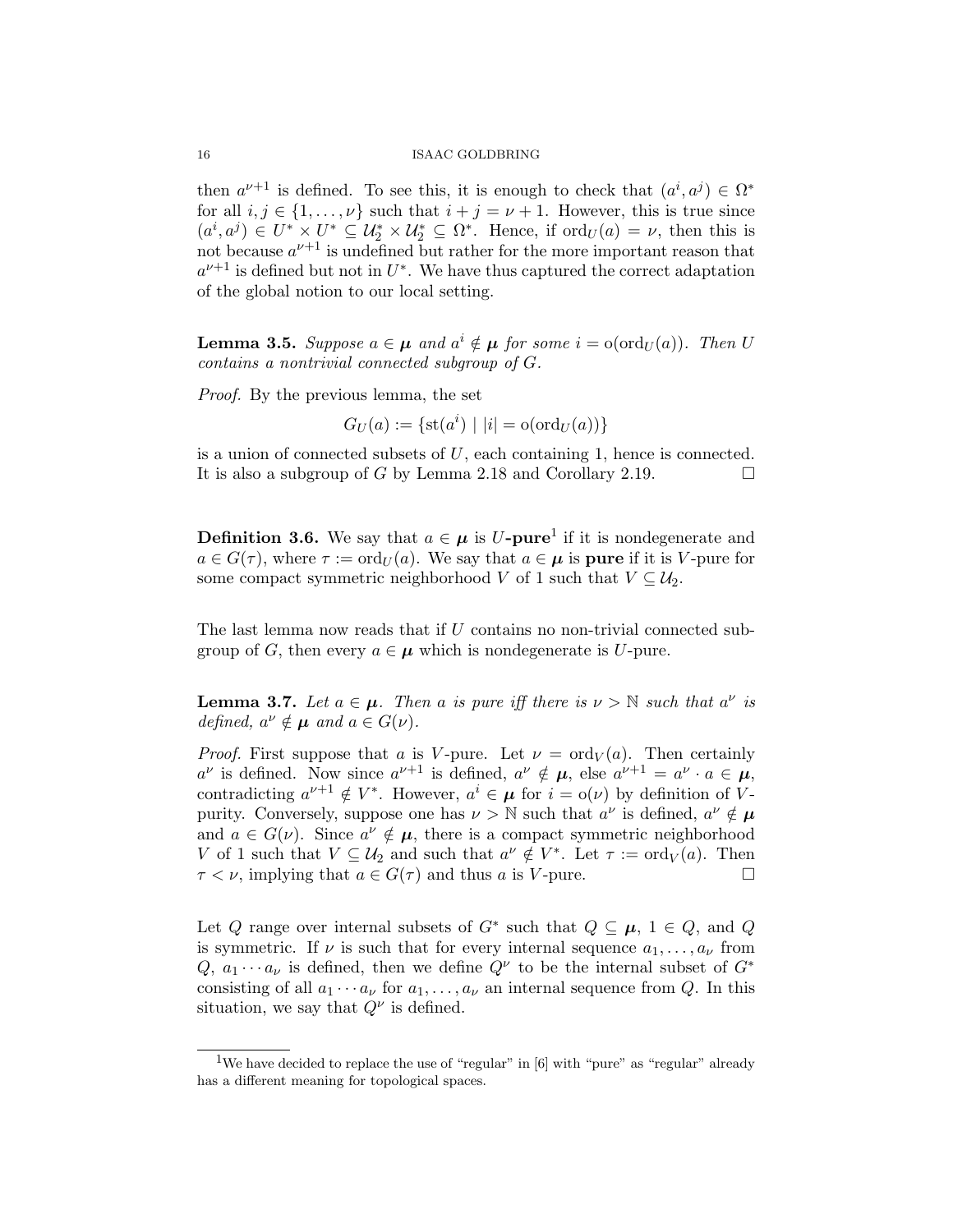**Definition 3.8.** If for all  $\nu$ ,  $Q^{\nu}$  is defined and  $Q^{\nu} \subseteq \mu$ , then we say that Q is **degenerate**. If  $Q^{\nu}$  is defined and  $Q^{\nu} \subseteq U^*$  for all  $\nu$ , define  $\text{ord}_U(Q) = \infty$ . Else, define  $\text{ord}_U(Q) = \nu$  if  $Q^{\nu}$  is defined,  $Q^{\nu} \subseteq U^*$ , and  $\nu$  is the largest element of  $\mathbb{N}^*$  for which this happens.

Using an overflow argument similar to that in Lemma 2.22, we have that  $\mathrm{ord}_U(Q) > \mathbb{N}$ . One can also check that if  $\mathrm{ord}_U(Q) \in \mathbb{N}^*$ , then  $Q^{\mathrm{ord}_U(Q)+1}$  is defined.

**Lemma 3.9.** Suppose  $Q^{\nu} \nsubseteq \mu$  for some  $\nu = o( \text{ord}_U(Q))$ . Then U contains a non-trivial connected subgroup of G.

Proof. As in the proof of Lemma 3.5, the set

$$
G_U(Q) = \{ \text{st}(a) \mid a \in Q^{\nu} \text{ for some } \nu = o(\text{ord}_U(Q)) \}
$$

is a union of connected subsets of  $U$ , each containing 1, and thus itself is a connected subset of U. To see that  $G_U(Q)$  is a group, suppose that  $a \in Q^{\nu}$  and  $b \in Q^{\eta}$  for  $\nu, \eta = o(\text{ord}_U(Q))$ . Then  $\nu + \eta = o(\text{ord}_U(Q))$  and so the concatenation of the sequences representing  $a$  and  $b$  represents an element of  $G^*$ , which must necessarily be  $a \cdot b$ . Hence  $a \cdot b \in Q^{\nu+\eta}$  and  $\text{st}(a) \cdot \text{st}(b) = \text{st}(a \cdot b) \in G_U(Q)$ . That  $G_U(Q)$  is closed under inverses is an easy consequence of Lemma 2.18.

**Definition 3.10.** We say that  $Q$  is  $U$ -pure if  $Q$  is nondegenerate and if  $Q^{\nu} \subseteq \mu$  for all  $\nu = o(\text{ord}_U(Q))$ . We say that Q is **pure** if it is V-pure for some compact symmetric neighborhood V of 1 in G such that  $V \subseteq U_2$ .

The previous lemma now reads that if  $U$  contains no nontrivial connected subgroups of  $G$ , then every nondegenerate  $Q$  as above is  $U$ -pure.

**Lemma 3.11.** Q is pure iff there is some  $\tau > \mathbb{N}$  such that  $Q^{\tau}$  is defined,  $Q^{\tau} \nsubseteq \mu$  and  $Q^{\nu} \subseteq \mu$  for all  $\nu = o(\tau)$ .

*Proof.* First suppose Q is V-pure. Let  $\tau = \text{ord}_V(Q)$ . Then  $\tau > \mathbb{N}, Q^{\tau}$  is defined,  $Q^{\tau} \nsubseteq \mu$  (otherwise  $Q^{\tau+1} \subseteq \mu \subseteq V^*$ , contradicting the definition of  $\tau$ ), and  $Q^{\nu} \subseteq \mu$  for  $\nu = o(\tau)$  by definition of being V-pure. Conversely, suppose we have  $\tau > \mathbb{N}$  such that  $Q^{\tau}$  is defined,  $Q^{\tau} \nsubseteq \mu$ , and  $Q^{\nu} \subseteq \mu$  for  $\nu = o(\tau)$ . Since  $Q^{\tau} \nsubseteq \mu$ , we can find a compact symmetric neighborhood V of 1 in G such that  $V \subseteq \mathcal{U}_2$  and  $Q^{\tau} \nsubseteq V$ . Let  $\eta := \text{ord}_V(Q)$ . Then  $\eta < \tau$ , implying that  $Q^{\nu} \subseteq \mu$  for all  $\nu = o(\eta)$ , that is Q is V-pure.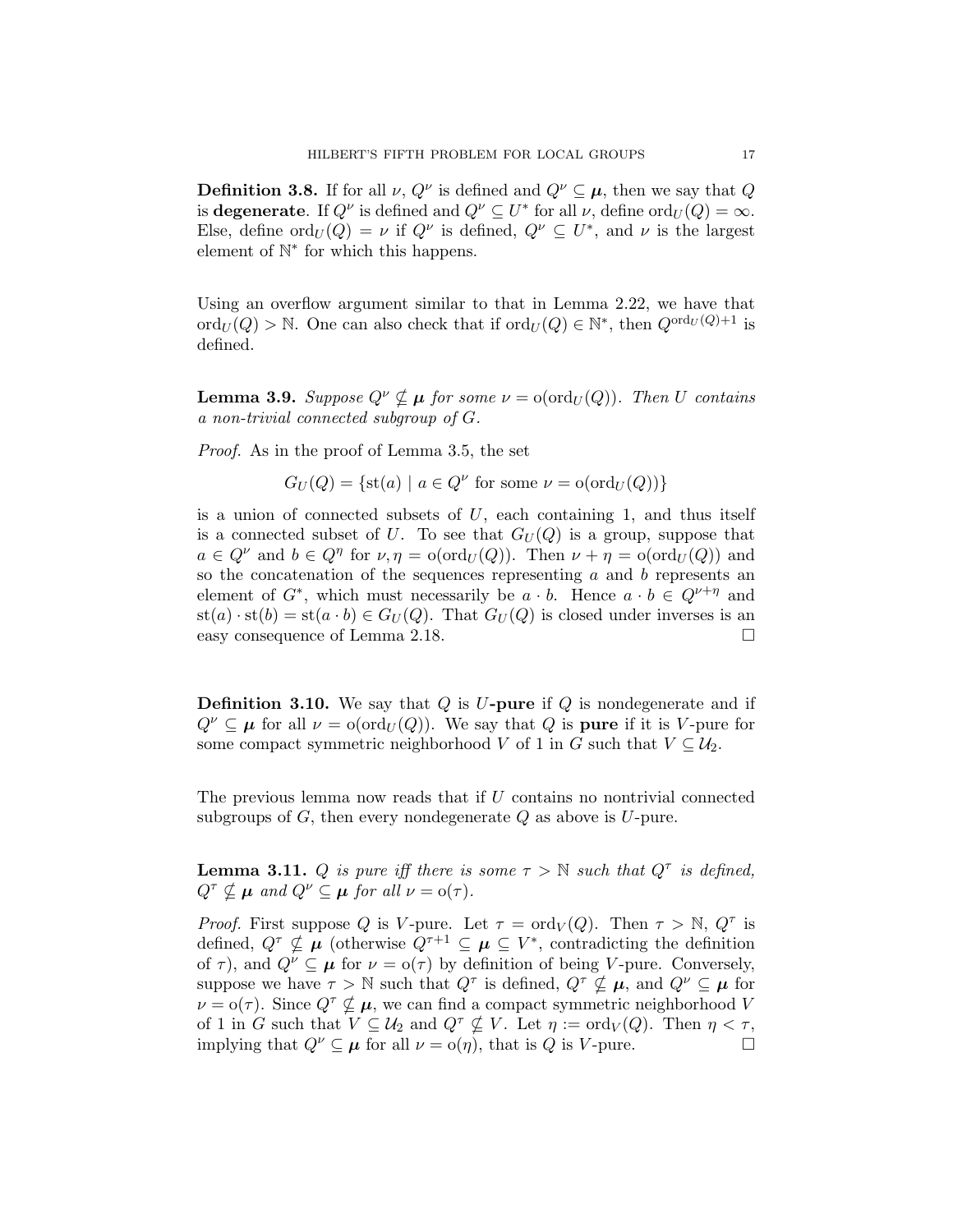Definition 3.12. G has no small connected subgroups, henceforth abbreviated  $G$  is NSCS, if there is a neighborhood of 1 in  $G$  that contains no connected subgroup of G other than  $\{1\}$ . We say that G is **pure** if every nondegenerate Q as above is pure.

**Corollary 3.13.** If G is NSCS, then G is pure.

## Pure infinitesimals and local 1-parameter subgroups

Suppose  $a \in \mu$  is U-pure and  $0 < \nu = \mathcal{O}(\tau)$ , where  $\tau := \text{ord}_U(a)$ . Let

 $\Sigma_{\nu,a,U} := \{r \in \mathbb{R}^{>0} \mid a^{[rv]} \text{ is defined and } a^i \in U^* \text{ if } |i| \leq [rv] \}.$ 

Since  $\nu = \mathcal{O}(\tau)$ ,  $\Sigma_{\nu,a,U} \neq \emptyset$ . Let  $r_{\nu,a,U} = \sup \Sigma_{\nu,a,U}$ , where we let  $r_{\nu,a,U} = \infty$ if  $\Sigma_{\nu,a,U} = \mathbb{R}^{>0}$ . Suppose  $s < r_{\nu,a,U}$ . Then  $s \in \Sigma_{\nu,a,U}$  and  $a^{[s\nu]} \in U^*$ . Since  $a^{[sv]+1}$  is defined (see comment after Definition 3.4; all that was used there was that  $U \times U \subseteq \Omega$ , we have that  $a^{[s\nu]+1} = a^{[s\nu]} \cdot a \in G_{\text{ns}}^*$ . Hence we have that  $a^{[s\nu]}$  is defined and nearstandard for  $s \in (-r_{\nu,a,U},0)$  as well since, for such s, we have that  $[s\nu] = -[(-s)\nu]$  or  $-[(-s)\nu] - 1$ .

**Lemma 3.14.** The map  $X: (-r_{\nu,a,U}, r_{\nu,a,U}) \rightarrow G$  given by  $X(s) := \text{st}(a^{[s\nu]})$ is a local 1-ps of G.

*Proof.* Throughout this proof, we let  $r := r_{\nu,a,U}$ . We first show that X satisfies the additivity condition in the definition of a local 1-ps of G. Note that the preceding arguments show that image(X)  $\subseteq \mathcal{U}_2$ . Suppose first that  $s_1, s_2, s_1 + s_2 \in (0, r)$ . Since  $[s_1 \nu] + [s_2 \nu] = [(s_1 + s_2)\nu]$  or  $[(s_1 + s_2)\nu]$ 1, we have that  $a^{[s_1 \nu]+[s_2 \nu]}$  is defined and  $st(a^{[(s_1+s_2)\nu]}) = st(a^{[s_1 \nu]+[s_2 \nu]})$ . Hence  $X(s_1 + s_2) = X(s_1) \cdot X(s_2)$ . The case that  $s_1, s_2, s_1 + s_2 \in (-r, r)$ with  $s_1 \cdot s_2 < 0$  works similarly, using Corollary 2.19. Using the fact that  $X(-s) = X(s)^{-1}$ , we get the additivity property for  $s_1, s_2 \in (-r, 0)$  for which  $s_1 + s_2 \in (-r, 0)$ .

It remains to show that  $X$  is continuous. By Lemma 2.16, it is enough to show that X is continuous at 0. Let V be a compact neighborhood of 1 in G. If  $i = o(\nu)$ , then  $a^i$  is defined and  $a^i \in \mu \subseteq V^*$ . By saturation, we have *n* such that  $\frac{1}{n} < r$  and such that if  $\left|\frac{i}{\nu}\right|$  $\frac{i}{\nu}| < \frac{1}{n}$  $\frac{1}{n}$ , then  $a^i$  is defined and  $a^i \in V^*$ . Hence  $X(s) \in V$  for  $|s| < \frac{1}{n}$  $\frac{1}{n}$ .

 $\Box$ 

We end this section with an extension lemma which will be used later in the paper. From now on,  $I := [-1, 1] \subseteq \mathbb{R}$ .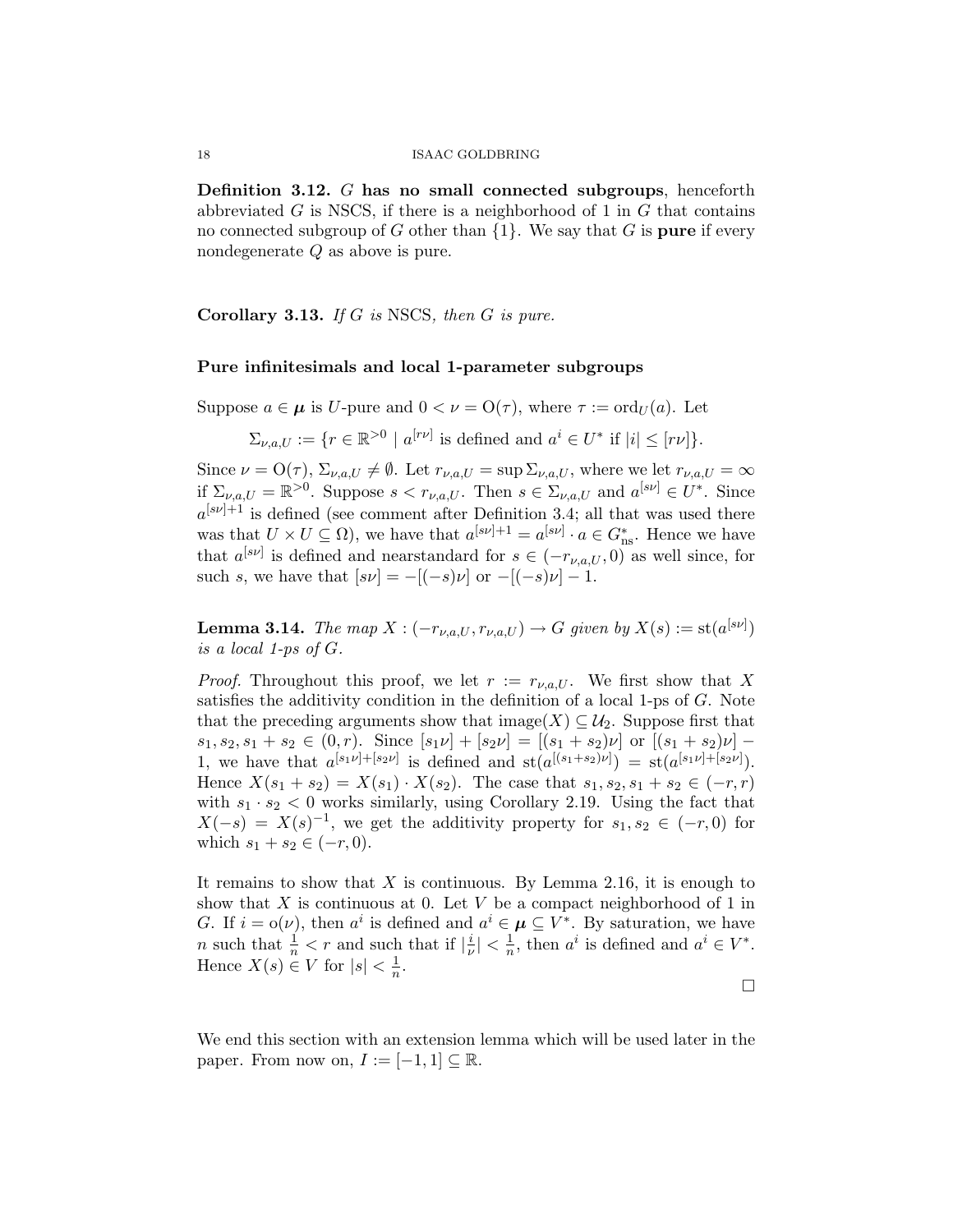**Lemma 3.15.** Suppose  $X : I \to G$  is a continuous function such that for all  $r, s \in I$ , if  $r + s \in I$ , then  $(X(r), X(s)) \in \Omega$  and  $X(r + s) = X(r) \cdot X(s)$ . Further suppose that  $X(I) \subseteq \mathcal{U}_4$ . Then there exists  $\epsilon \in \mathbb{R}^{>0}$  and a local 1-parameter subgroup  $\overline{X}$ :  $(-1 - \epsilon, 1 + \epsilon) \rightarrow G$  of G such that  $\overline{X} | I = X$ .

*Proof.* Fix  $\epsilon \in (0, \frac{1}{2})$  $\frac{1}{2}$ ). We claim that  $\overline{X}$  :  $(-1 - \epsilon, 1 + \epsilon) \rightarrow G$  defined by  $\overline{X}$ |I = X and, for  $0 < \delta < \epsilon$ ,  $\overline{X}(1 + \delta) = X(1) \cdot X(\delta)$  and  $\overline{X}(-1 - \delta) =$  $\overline{X}(1+\delta)^{-1}$  satisfies the conclusion of the lemma. By Lemma 2.16, it is enough to show that  $(\overline{X}(r), \overline{X}(s)) \in \Omega$  and  $\overline{X}(r)\overline{X}(s) = \overline{X}(r+s)$  for all  $r, s \in (-1 - \epsilon, 1 + \epsilon)$  for which  $r + s \in (-1 - \epsilon, 1 + \epsilon)$ . We first note that  $\overline{X}(r), \overline{X}(s) \in \mathcal{U}_4^2$  so that  $(\overline{X}(r), \overline{X}(s)) \in \Omega$  is immediate. The additivity property of  $\overline{X}$  splits up into several cases.

**Case 1a:**  $r, s, r + s \in [0, 1]$ . This case is trivial.

**Case 1b:**  $r, s \in [0, 1 + \epsilon), r + s \in (1, 1 + \epsilon)$ . Then

$$
\overline{X}(r+s) = X(1)X(r+s-1) = X(1)X(r-1)X(s) = \overline{X}(r)\overline{X}(s).
$$

**Case 2a:**  $r, s, r + s \in [-1, 0]$ . This case is trivial. Case 2b:  $r, s \in (-1 - \epsilon, 0], r + s \in (-1 - \epsilon, -1)$ . Then

$$
\overline{X}(r+s) = \overline{X}(-s-r)^{-1} = (\overline{X}(-s)\overline{X}(-r))^{-1} = \overline{X}(r)\overline{X}(s).
$$

**Case 3a:**  $r \in [0, 1], s \in [-1, 0].$  This case is trivial. Case 3b:  $r \in [0, 1], s \in (-1 - \epsilon, -1)$ . Then

$$
\overline{X}(r+s) = \overline{X}(-r-s)^{-1}
$$
\n
$$
= (X(1)X(-r-s-1))^{-1}
$$
\n
$$
= X(r+s+1)X(-1)
$$
\n
$$
= X(r)X(s+1)X(-1)
$$
\n
$$
= X(r)(X(1)X(-s-1))^{-1}
$$
\n
$$
= \overline{X}(r)\overline{X}(s).
$$

**Case 3c:**  $r \in (1, 1 + \epsilon), s \in [-1, 0].$  Then by Case 3b, we have

$$
\overline{X}(r+s) = \overline{X}(-s-r)^{-1} = (\overline{X}(-s)\overline{X}(-r))^{-1} = \overline{X}(r)\overline{X}(s).
$$

Case 3d:  $r \in (1, 1 + \epsilon)$ ,  $s \in (-1 - \epsilon, -1)$ . For this case, we will need the observation that for any  $\delta \in (-\epsilon, \epsilon)$ , we have  $X(1)X(\delta) = X(\delta)X(1)$ . We shall only prove this for  $\delta \geq 0$ , the proof being similar for  $\delta < 0$ . The following chain of equalities verifies the observation:

$$
X(1)X(\delta) = X(1 - \delta)X(\delta)X(\delta)
$$
  
= X(1 - \delta)X(2\delta)  
= X(\delta)X(1 - 2\delta)X(2\delta)  
= X(\delta)X(1).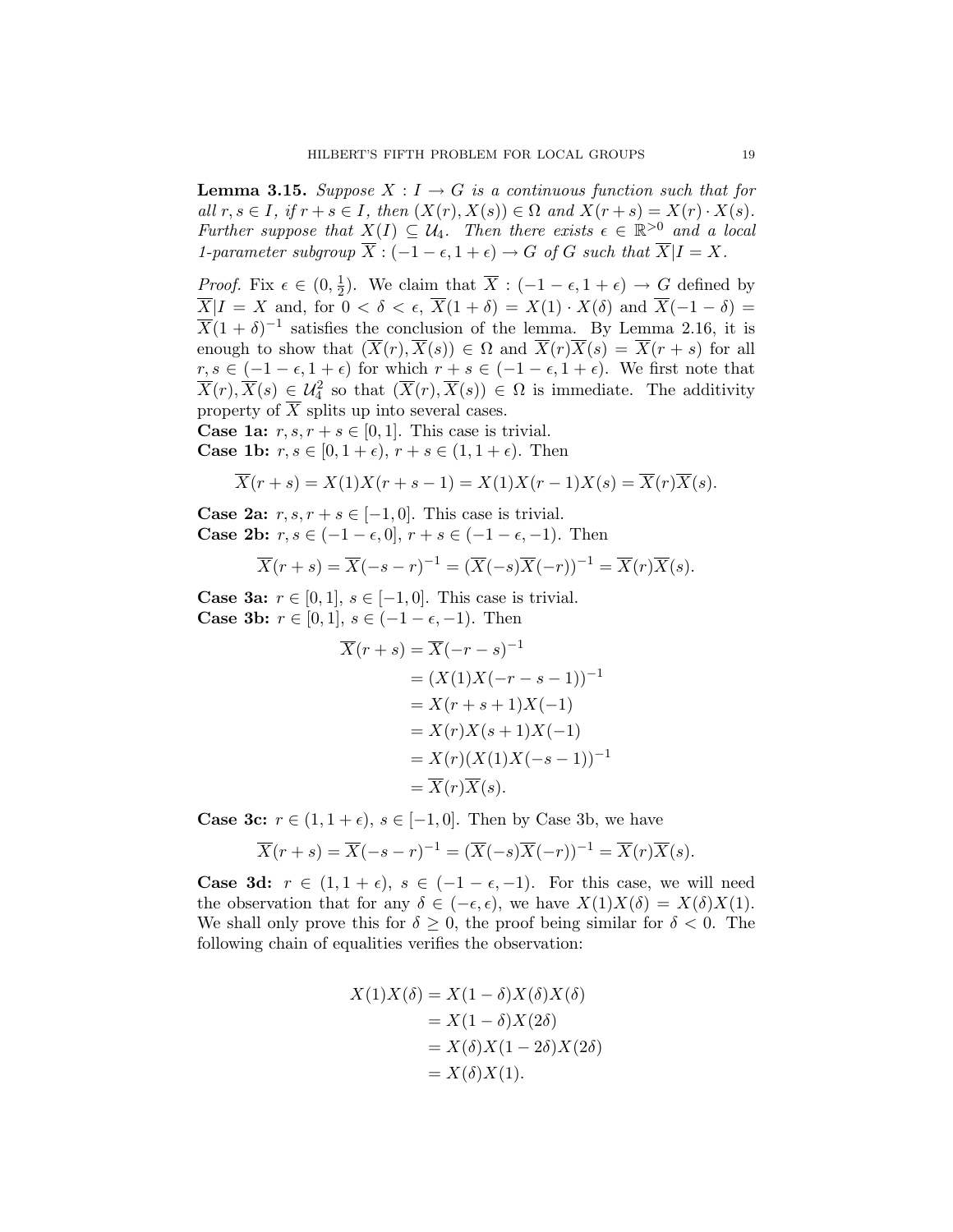Now, we have

$$
\overline{X}(r+s) = X(r+s)X(1)X(-1)
$$
  
= X(1)X(r+s)X(-1)  
= X(1)X(r-1)X(s+1)X(-1)  
= \overline{X}(r)\overline{X}(s).

**Case 4:**  $r \in (-1 - \epsilon, 0], s \in [0, 1 + \epsilon)$ . This case is treated exactly like Case  $3.$ 

## 4. Consequences of NSS

In this section we assume  $G$  is NSS.

#### Special Neighborhoods

The next lemma is from [10], and we repeat its proof, with a more detailed justification of some steps.

**Lemma 4.1.** There is a neighborhood V of 1 such that  $V \subseteq U_2$  and for all  $x, y \in V$ , if  $x^2 = y^2$ , then  $x = y$ .

*Proof.* Choose a compact symmetric neighborhood U of 1 in G with  $U \subseteq U_6$ such that U contains no subgroups of G other than  $\{1\}$ . Choose a symmetric open neighborhood W of 1 in G such that  $W^5 \subseteq U$ . Since U is compact, we can find a symmetric open neighborhood V of 1 in G such that  $V^2 \subseteq W$ and  $qVq^{-1} \subseteq W$  for all  $q \in U$ . We claim that this V fulfills the desired condition.

Suppose  $x, y \in V$  are such that  $x^2 = y^2$ . Let  $a := x^{-1}y \in V^2 \subseteq W \subseteq U$ . Since  $V \subseteq \mathcal{U}_5$ , we have

$$
axa = (x^{-1}y)x(x^{-1}y) = x^{-1}y^2 = x^{-1}x^2 = x.
$$

Claim: For all *n*,  $a^n$  is defined,  $a^n \in U$  and  $a^n = xa^{-n}x^{-1}$ .

We prove the claim by induction. The case  $n = 1$  follows from the fact that  $axa = x$ . For the inductive step, suppose the assertion holds for all  $m \in \{1, \ldots, n\}$ . In order to show that  $a^{n+1}$  is defined, it suffices to show that  $(a^i, a^j) \in \Omega$  for all  $i, j \in \{1, \ldots, n\}$  such that  $i + j = n + 1$ . However, by the inductive hypothesis,  $(a^i, a^j) \in U \times U \subseteq \Omega$ , proving that  $a^{n+1}$  is defined. Since  $U \subseteq \mathcal{U}_6$ , we have

$$
a^{n+1} = a^n \cdot a = (xa^{-n}x^{-1})(xa^{-1}x^{-1}) = xa^{-n-1}x^{-1}.
$$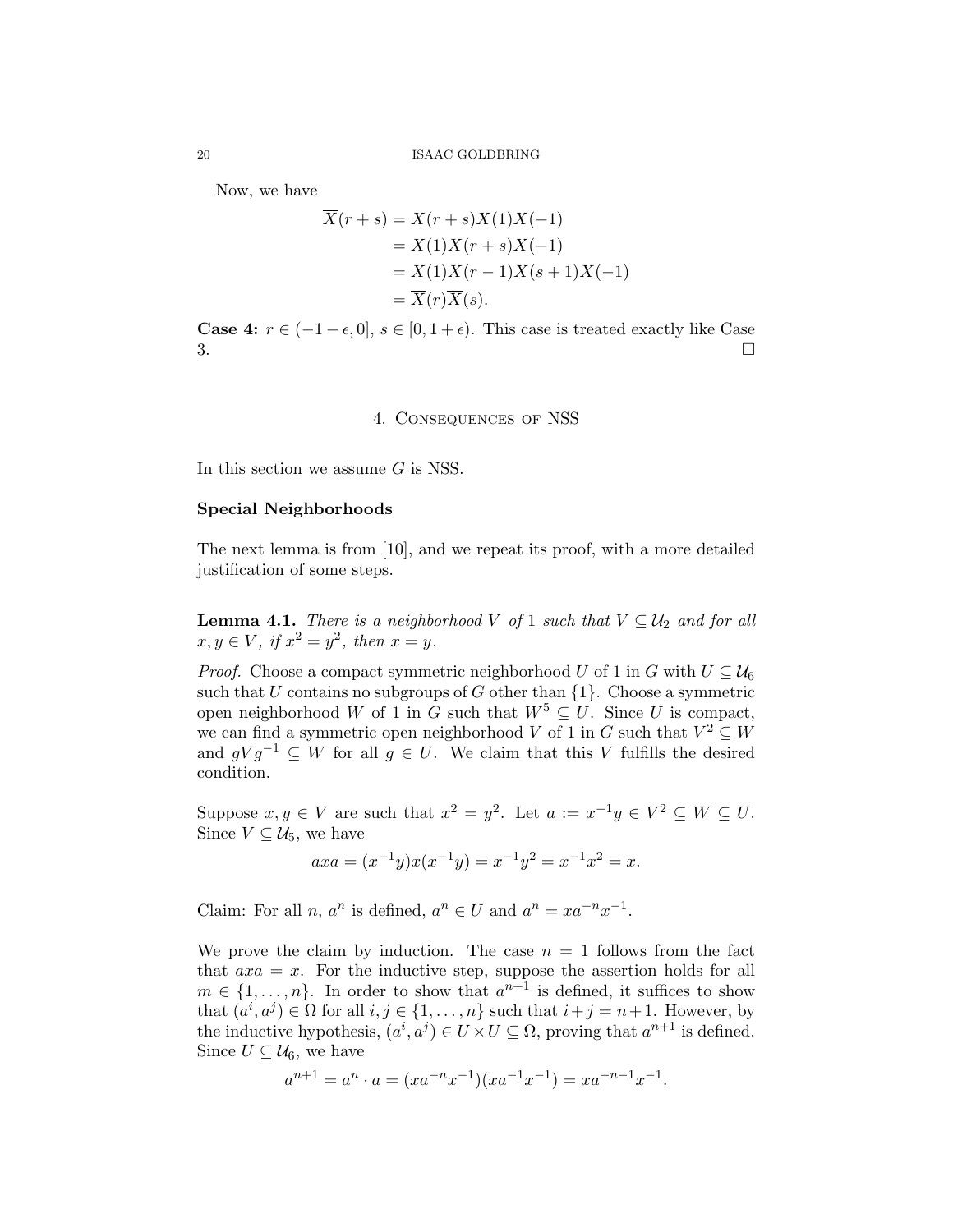It remains to show that  $a^{n+1} \in U$ . First suppose that  $n+1$  is even, say  $n+1=2m$ . Then

$$
a^{n+1} = a^m \cdot a^m = x a^{-m} x^{-1} a^m \in xW \subseteq W^2 \subseteq U.
$$

Now if  $n + 1$  is odd, then

$$
a^{n+1} = a^n \cdot a \in W^2 \cdot W^2 \subseteq U.
$$

This finishes the proof of the claim. The claim yields a subgroup  $a^{\mathbb{Z}}$  of G with  $a^{\mathbb{Z}} \subseteq U$ . Thus  $a = 1$  and so  $x = y$ .

**Definition 4.2.** A special neighborhood of  $G$  is a compact symmetric neighborhood U of 1 in G such that  $U \subseteq U_2$ , U contains no nontrivial subgroup of G, and for all  $x, y \in \mathcal{U}$ , if  $x^2 = y^2$ , then  $x = y$ .

By the last lemma, we know that  $G$  has a special neighborhood. In the rest of this section, we fix a special neighborhood  $\mathcal U$  of G. Then every  $a \in \mu \setminus \{1\}$ is  $\mathcal{U}\text{-pure. For }a\in G^*,$  we set  $\text{ord}(a):=\text{ord}_{\mathcal{U}}(a)$ .

**Lemma 4.3.** Let  $a \in G^*$ . Then  $\text{ord}(a)$  is infinite iff  $a \in \mu$ .

*Proof.* We remarked earlier that if  $a \in \mu$ , then ord(a) is infinite. Now suppose ord(*a*) is infinite. Then, for all  $k \in \mathbb{Z}$ ,  $a^k$  is defined and  $a^k \in \mathcal{U}^*$ . It is easy to prove by induction that  $\operatorname{st}(a)^k$  is defined and  $\operatorname{st}(a)^k \in \mathcal{U}$  for all  $k \in \mathbb{Z}$ . This implies that  $\text{st}(a) = 1$  since U is a special neighborhood.  $\square$ 

**Lemma 4.4.** Suppose  $\sigma > \mathbb{N}$  and  $a \in G(\sigma)$ . Then:

- (1) if  $a \neq 1$ , then a is U-pure and  $\sigma = O(\text{ord}(a))$ ;
- (2) if  $i = o(\sigma)$ , then  $a^i$  is defined and  $a^i \in \mu$ ;
- (3) Let  $\Sigma_a := \Sigma_{\sigma,a,\mathcal{U}}$  and  $r_a := r_{\sigma,a,\mathcal{U}}$ . Let  $X_a : (-r_a, r_a) \to G$  be defined by  $X(s) := \text{st}(a^{[s\sigma]})$ . Then  $X_a$  is a local 1-ps of G.

*Proof.* It has already been remarked why a is U-pure. If  $\text{ord}(a) = \text{o}(\sigma)$ , then  $a^{\text{ord}(a)} \in \mu$ , a contradiction. Hence,  $\sigma = \text{O}(\text{ord}(a))$ . By (1), if  $i = \text{o}(\sigma)$ , then  $i = o(ord(a))$ , whence  $a^i$  is defined and  $a^i \in \mu$  since a is *U*-pure. This proves (2). (3) follows immediately from Lemma 3.14.

**Corollary 4.5.** Suppose G is not discrete. Then  $L(G) \neq \{0\}$ .

 $\Box$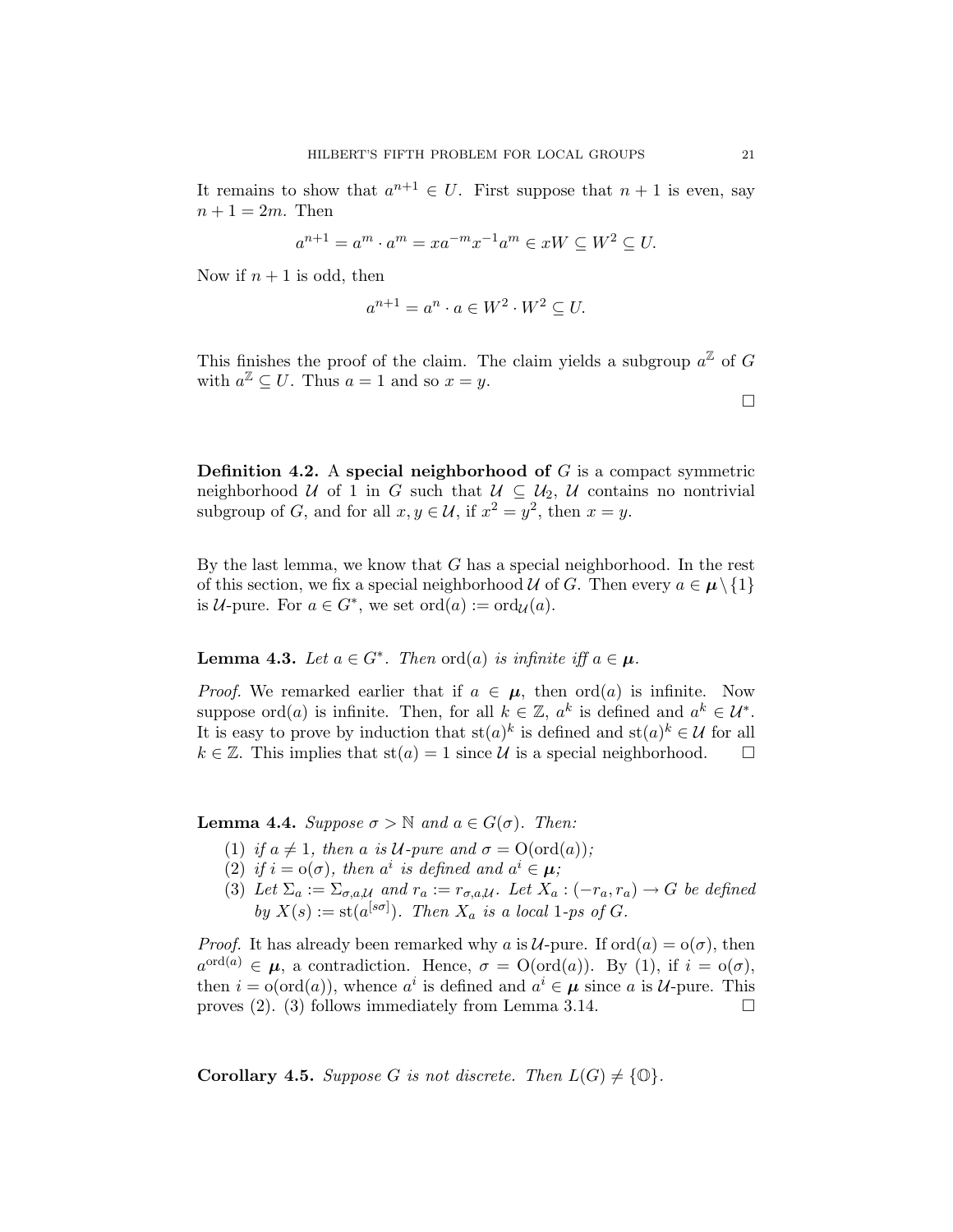*Proof.* Take  $a \in \mu \setminus \{1\}$ . Set  $\sigma := \text{ord}(a)$ . Since  $a \in \mu$ , we must have  $\sigma > \mathbb{N}$ . Since  $a \in G(\sigma)$ , we have  $[X_a] \in L(G)$ , where  $X_a$  is as defined in Lemma 4.4. We need to show that  $[X_a] \neq \mathbb{O}$ . It suffices to show that for every n such that  $\frac{1}{n} \in \Sigma_a$ ,  $a^{[\frac{1}{n}\sigma]} \notin \mu$ . Let  $t := [\frac{1}{n}\sigma]$ . Then  $t = \frac{1}{n}$  $\frac{1}{n}\sigma - \epsilon$ , with  $\epsilon \in [0,1)^*$ . Towards a contradiction, suppose that  $a^t \in \mu$ . Then since  $nt \leq \sigma$ ,  $a^{nt}$  is defined and  $a^{nt} = (a^t)^n \in \mu$  by Lemma 2.18. Also  $n \in \mathbb{N}^*$  and  $n \in \infty$ , whence  $a^{n\epsilon} \in \mu$ . But then  $a^{\sigma} = a^{nt+n\epsilon} = a^{nt} \cdot a^{n\epsilon} \in \mu$ , a contradiction.  $\square$ 

**Lemma 4.6.** Let  $a \in G(\sigma) \setminus \{1\}$ . Then:

(1)  $a^{-1} \in G(\sigma)$  and  $[X_{a^{-1}}] = (-1) \cdot [X_a]$ ; (2)  $b \in \boldsymbol{\mu} \Rightarrow bab^{-1} \in G(\sigma)$  and  $[X_{bab^{-1}}] = [X_a]$ ; (3)  $[X_a] = \mathbb{O} \Leftrightarrow a \in G^{\circ}(\sigma);$ (4)  $L(G) = \{[X_a] | a \in G(\sigma)\}.$ 

*Proof.* (1) is straightforward. As to (2), let  $b \in \mu$  and let  $\tau := \text{ord}(a)$ . We know that  $\sigma = O(\tau)$ . One can show by internal induction on  $\eta$  that  $(bab^{-1})^{\eta}$ is defined and equal to  $ba^{\eta}b^{-1}$  for all  $\eta \leq \tau$ . Thus, for  $i = o(\sigma)$ , we have  $(bab^{-1})^i \in \mu$  and hence  $bab^{-1} \in G(\sigma)$ . Again, for  $r \in \Sigma_a$ , we have that  $(bab^{-1})^{[r\sigma]}$  is defined and equals  $ba^{[r\sigma]}b^{-1}$ , whence  $[X_a] = [X_{bab^{-1}}]$ .

The proof of (3) is immediate from the definitions and Lemma 3.1. Now suppose  $X \in L(G)$  and  $X \in X$ . Suppose domain $(X) = (-r, r)$  and consider the nonstandard extension  $X: (-r,r)^* \to G^*$  of X. Let  $a = X(\frac{1}{\sigma})$  $\frac{1}{\sigma}) \in \mu.$ We claim that  $X = [X_a]$ . To see this, let  $s < min(r, r_a)$  and let  $\epsilon$  be an infinitesimal element of  $\mathbb{R}^*$  such that  $s = \frac{[s\sigma]}{\sigma} + \epsilon$ . Then:

$$
X(s) = \text{st}(X(\frac{[s\sigma]}{\sigma}))
$$

$$
= \text{st}(X(\frac{1}{\sigma})^{[s\sigma]})
$$

$$
= \text{st}(a^{[s\sigma]})
$$

$$
= X_a(s)
$$

Hence we have shown that X and  $X_a$  agree on  $(-r, r) \cap (-r_a, r_a)$ . This proves (4).

 $\Box$ 

#### The Local Exponential Map

Consider the following sets:

$$
\mathcal{K} := \{ \mathbb{X} \in L(G) \mid I \subseteq \text{domain}(\mathbb{X}) \text{ and } \mathbb{X}(I) \subseteq \mathcal{U} \}
$$

and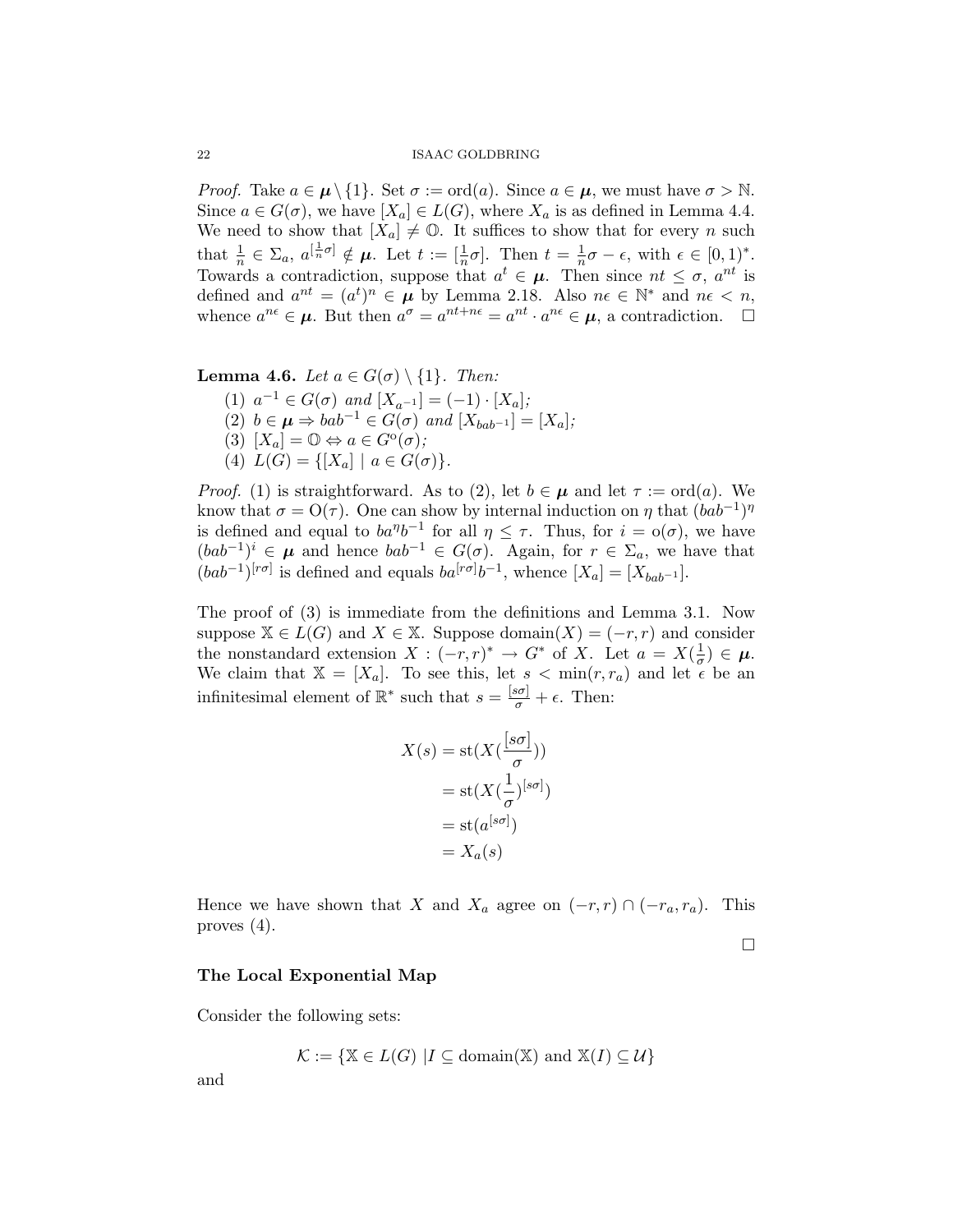$$
K := \{ \mathbb{X}(1) \mid \mathbb{X} \in \mathcal{K} \}.
$$

**Lemma 4.7.** For every  $\mathbb{X} \in L(G)$ , there is  $s \in (0,1)$  such that  $s \cdot \mathbb{X} \in \mathcal{K}$ .

*Proof.* Let  $X \in \mathbb{X}$  and suppose  $X : (-r, r) \to G$ . If  $r \leq 1$ , pick any  $0 < s_1 < r$  and then  $s_1 \cdot X : (-\frac{r}{s_1})$  $\frac{r}{s_1}, \frac{r}{s_1}$  $\frac{r}{s_1}$   $\rightarrow$  G will have I contained in its domain. If  $r > 1$ , let  $s_1 = 1$ . By continuity of  $s_1 \cdot X$ , there is  $0 < s_2 < 1$ such that  $(s_2 \cdot (s_1 \cdot X))(I) \subseteq \mathcal{U}$ . So for  $s := s_1 \cdot s_2, s \cdot X \in \mathcal{K}$ .

**Lemma 4.8.** The map  $\mathbb{X} \to \mathbb{X}(1) : \mathcal{K} \to K$  is bijective.

*Proof.* Let  $\mathbb{X}_1, \mathbb{X}_2$  be in K with representatives  $X_1, X_2$  containing I in their domains. Suppose  $X_1(1) = X_2(1)$ . Then  $(X_1(\frac{1}{2}))$  $(\frac{1}{2})^2 = (X_2(\frac{1}{2}))^2$  $(\frac{1}{2}))^2$ , implying that  $X_1(\frac{1}{2})$  $(\frac{1}{2}) = X_2(\frac{1}{2})$  $\frac{1}{2}$ ) since  $\mathcal{U}$  is a special neighborhood. Inductively, we have  $X_1(\frac{1}{2^n}) = X_2(\frac{1}{2^n})$  for all n, and thus  $X_1(\frac{k}{2^n}) = X_2(\frac{k}{2^n})$  for all  $k \in \mathbb{Z}$  such that  $\left|\frac{k}{2^n}\right| \leq 1$ . By density, we have  $[X_1] = [X_2]$ .

From now on, for  $\mathbb{X} \in \mathcal{K}$ , we let  $E(\mathbb{X}) = \mathbb{X}(1)$ . So the last lemma now reads  $E: \mathcal{K} \to K$  is a bijection. We will have much more to say about this local exponential map later and it will be a crucial tool in our solution of the Local H5.

#### A Countable Neighborhood Basis of the Identity

For Q as earlier, we put  $\text{ord}(Q) := \text{ord}_{\mathcal{U}}(Q)$ . Extend this to the standard setting as follows: for symmetric  $P \subseteq G$  with  $1 \in P$ , let ord $(P)$  be the largest n such that  $P^n$  is defined and  $P^n \subseteq \mathcal{U}$  if there is such an n and set ord $(P) := \infty$  if  $P^n$  is defined and  $P^n \subseteq \mathcal{U}$  for all n.

We set  $V_n := \{x \in G \mid \text{ord}(x) \geq n\}.$  Notice that for all n,  $p_1^{-1}(\mathcal{U}) \cap \ldots \cap p_n^{-1}(\mathcal{U}) \subseteq V_n \subseteq \mathcal{U}_n.$ 

**Lemma 4.9.**  $(V_n : n \geq 1)$  is a decreasing sequence of compact symmetric neighborhoods of 1 in G, ord $(V_n) \to \infty$  as  $n \to \infty$ , and  $\{V_n : n \geq 1\}$  is a countable neighborhood basis of 1 in G.

*Proof.* For  $\sigma > \mathbb{N}$ , consider the internal set

$$
V_{\sigma} := \{ g \in G^* \mid \text{ord}(g) \ge \sigma \}.
$$

Note that  $V_{\sigma} \subseteq \mu$ , so given any neighborhood U of 1 in G, we have  $x_1 \cdots x_m$ is defined and in  $U^*$  for all m and  $x_1, \ldots, x_m \in V_{\sigma}$ . It follows that for any neighborhood U of 1 in G and any  $m$  we have  $(V_n)^m$  is defined and contained in U for all sufficiently large n.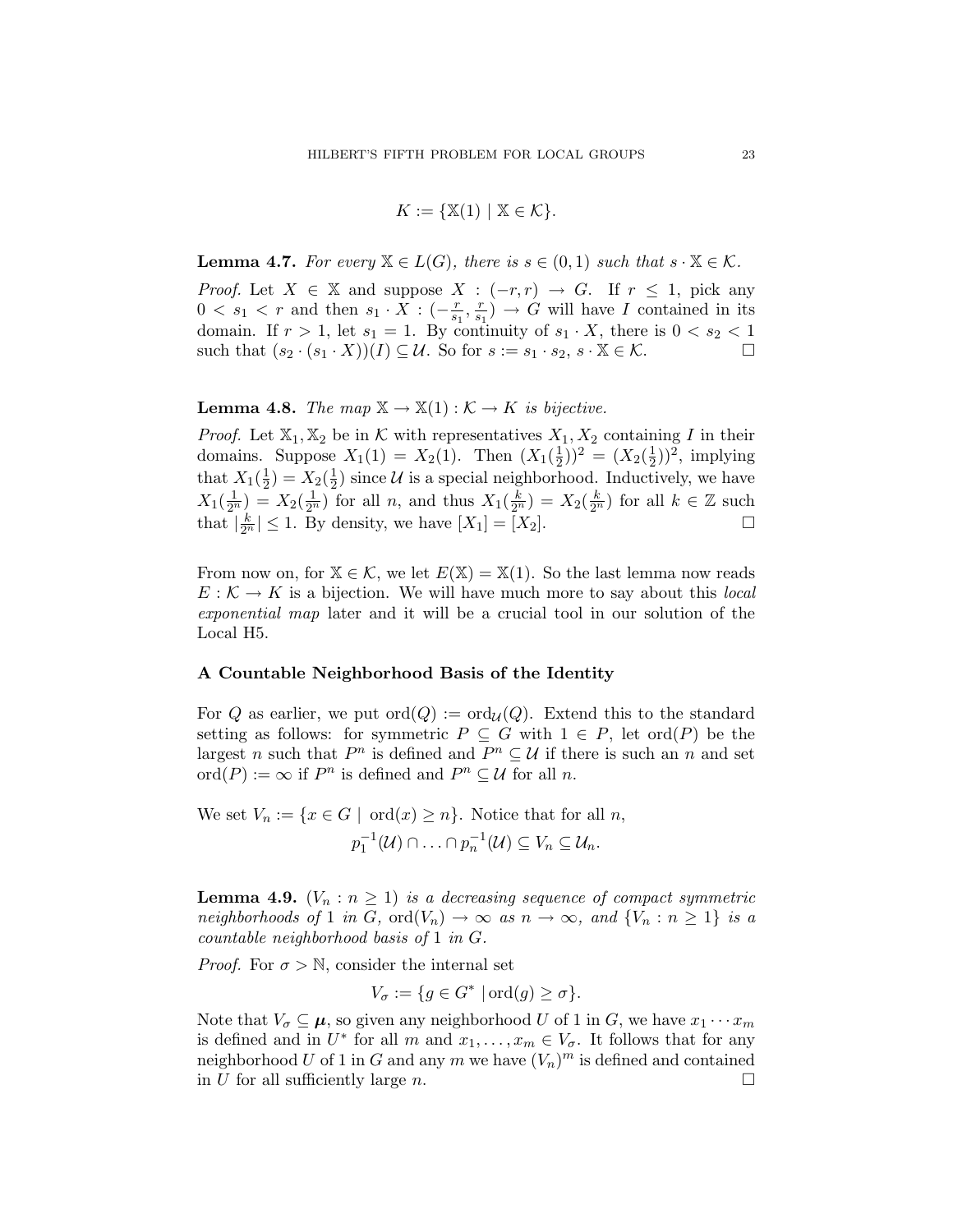#### 5. Local Gleason-Yamabe Lemmas

The trickiest and most technical part of the original solution of Hilbert's fifth problem concerned several ingenious lemmas proved by Gleason and Yamabe. These lemmas really drive much of the proof and obtaining local versions of them is a crucial part of our current project. Fortunately, it is not too difficult to obtain local versions of these lemmas, although carrying out some of the details can become laborious.

Throughout this section, we work with the following assumptions. We suppose  $\mathcal{U} \subseteq \mathcal{W}$  are compact symmetric neighborhoods of 1 such that  $\mathcal{W} \subseteq \mathcal{U}_M$ and  $\mathcal{U}^P \subseteq \mathcal{W}$  for fixed positive integers  $P \leq M$  large enough for all of the arguments below to make sense. (A careful analysis of the arguments below could give precise values for  $M$  and  $P$ , but this endeavor became quite tedious.) We let  $Q \subseteq \mathcal{U}$  be symmetric such that  $1 \in Q$ ,  $N := \text{ord}_{\mathcal{U}}(Q) \neq \infty$ , and  $Q^{N+1}$  is defined. We first define the map  $\Delta = \Delta_Q : G \to [0, 1]$  by

$$
\bullet \ \Delta(1)=0;
$$

- $\Delta(x) = \frac{i}{N+1}$  if  $x \in Q^i \setminus Q^{i-1}$ ,  $1 \le i \le N$ ;
- $\Delta(x) = 1$  if  $x \notin Q^N$ .

Then for all  $x \in G$ ,

- $\Delta(x) = 1$  if  $x \notin \mathcal{U}$ ;
- $|\Delta(ax) \Delta(x)| \leq \frac{1}{N}$  for all  $a \in Q$  such that  $(a, x) \in \Omega$ .

To smooth out  $\Delta$ , fix a continuous function  $\tau: G \to [0,1]$  such that

 $\tau(1) = 1,$   $\tau(x) = 0$  for all  $x \in G \setminus \mathcal{U}.$ 

It is important later that  $\tau$  depends only on  $\mathcal{U}$ , not on  $Q$ .

Next define  $\theta = \theta_Q : G \to [0, 1]$  by setting

$$
\theta(x) = \begin{cases} \sup_{y \in \mathcal{U}} (1 - \Delta(y)) \tau(y^{-1}x) & \text{if } x \in \mathcal{W} \\ 0 & \text{if } x \in G \setminus \mathcal{W} \end{cases}
$$

Lemma 5.1. The following properties hold for the above defined functions.

- (1)  $\theta$  is continuous and  $\theta(x) = 0$  if  $x \notin \mathcal{U}^2$ ;
- (2)  $0 \leq \tau \leq \theta \leq 1$ ;
- (3)  $|\theta(ax) \theta(x)| \leq \frac{1}{N}$  for  $a \in Q$  if  $(a, x) \in \Omega$ .

*Proof.* It is clear that  $\theta(x) = 0$  if  $x \notin \mathcal{U}^2$ . To see that  $\theta$  is continuous, let  $x \in G$  and  $a \in \mu$ . We must show that  $\theta(ax) - \theta(x)$  is infinitesimal. First note that if  $x \notin W$ , then  $ax \notin W^*$ ; in this case,  $\theta(ax) = \theta(x) = 0$ . So assume  $x \in \mathcal{W}$ . If  $ax \notin \mathcal{W}$ , then  $x \notin \text{interior}(\mathcal{W})$ . Since  $\mathcal{U}^2 \subseteq \text{interior}(\mathcal{W})$ ,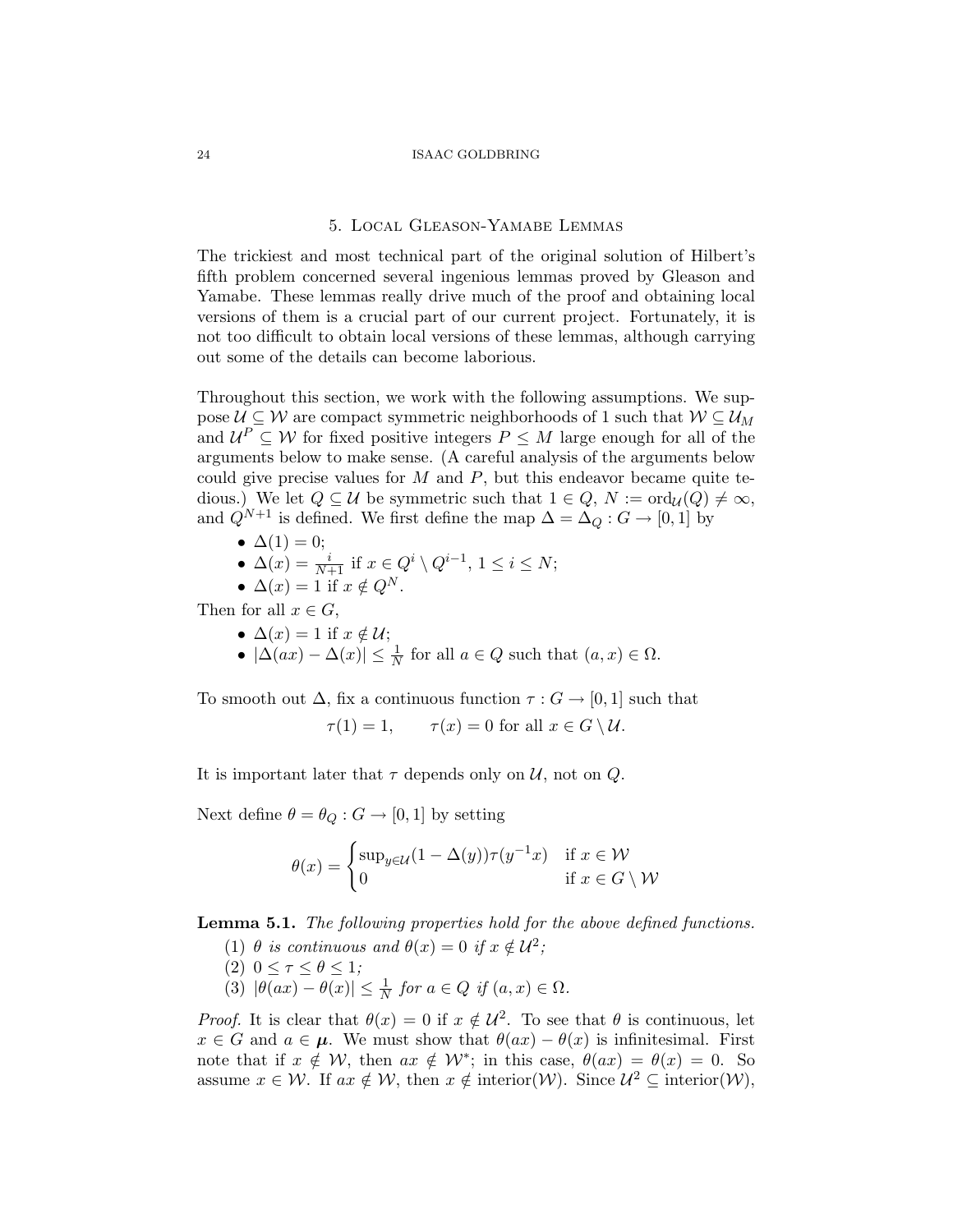we conclude that  $x \notin \mathcal{U}^2$  and so  $\theta(x) = \theta(ax) = 0$ . Now suppose  $ax \in \mathcal{W}^*$ , so we can use the first clause in the definition of  $\theta$  for  $\theta(x)$  and  $\theta(ax)$ . In this case,  $\theta(ax)-\theta(x)$  is infinitesimal by the continuity of  $\tau$ . (2) is also clear from the definition.

We now prove (3). Let  $a \in Q$  and suppose  $(a, x) \in \Omega$ . If  $x \notin \mathcal{W}$ , then  $ax \notin \mathcal{U}^2$ , else  $x \in \mathcal{U}^3 \subseteq \mathcal{W}$ , a contradiction. Hence  $\theta(ax) = \theta(x) = 0$  in this case. Now if  $x \in \mathcal{W} \setminus \mathcal{U}^3$ , then  $ax \notin \mathcal{U}^2$ , and once again  $\theta(ax) = \theta(x) = 0$ . Hence we can suppose  $x \in \mathcal{U}^3$  so that  $ax \in \mathcal{U}^4 \subseteq \mathcal{W}$  and so we can use the first clause in the definition of  $\theta$  for  $\theta(x)$  and  $\theta(ax)$ . Let  $y \in \mathcal{U}$ . Then  $(a^{-1}, y) \in \Omega$  and

$$
|(1 - \Delta(a^{-1}y)) - (1 - \Delta(y))| \le \frac{1}{N}.
$$

Since  $y^{-1}ax$  is defined, we have  $y^{-1}ax = (a^{-1}y)^{-1}x$ , so

$$
|(1 - \Delta(y))\tau(y^{-1}ax) - (1 - \Delta(a^{-1}y)\tau((a^{-1}y)^{-1}x))| \le \frac{1}{N}
$$

(3) now follows from noting that the sets  $\{(1 - \Delta(y))\tau(y^{-1}x) \mid y \in \mathcal{U}\}\$ and  $\{(1 - \Delta(a^{-1}y))\tau((a^{-1}y)^{-1}x) \mid y \in \mathcal{U}, a^{-1}y \in \mathcal{U}\}\)$  have the same supremum.  $\Box$ 

Let  $C := \{f : G \to \mathbb{R} \mid f \text{ is continuous and } \text{supp}(f) \subseteq \mathcal{W}^2\}$ . Then C is a real vector space and we equip it with the norm given by

$$
||f|| := \sup\{|f(x)| \mid x \in G\}.
$$

If  $f \in C$  is such that  $\text{supp}(f) \subseteq W$  and  $a \in W$ , then we can define the new function  $a \cdot f$  by the rule

$$
(a \cdot f)(x) = \begin{cases} f(a^{-1}x) & \text{if } x \in \mathcal{W}^2 \\ 0 & \text{otherwise.} \end{cases}
$$

It is easy to see that  $a \cdot f \in C$  and that if  $f, g \in C$  both have supports contained in W, then  $a \cdot (f + g) = a \cdot f + a \cdot g$ . We will often drop the  $\cdot$  and just write  $af$  instead of  $a \cdot f$ . This should not be confused with the function rf given by  $(rf)(x) = rf(x)$  for  $r \in \mathbb{R}$ , which is defined for any  $f : G \to \mathbb{R}$ .

**Lemma 5.2.** Suppose  $a, b \in \mathcal{W}$  and  $f \in C$  is such that  $\text{supp}(f) \subseteq \mathcal{W}$  and  $\text{supp}(bf) \subseteq W$ . Then:

(i) 
$$
||af|| = ||f||
$$
;  
\n(ii)  $a(bf) = (ab)f$  and  
\n
$$
||(ab)f - f|| \le ||af - f|| + ||bf - f||.
$$

.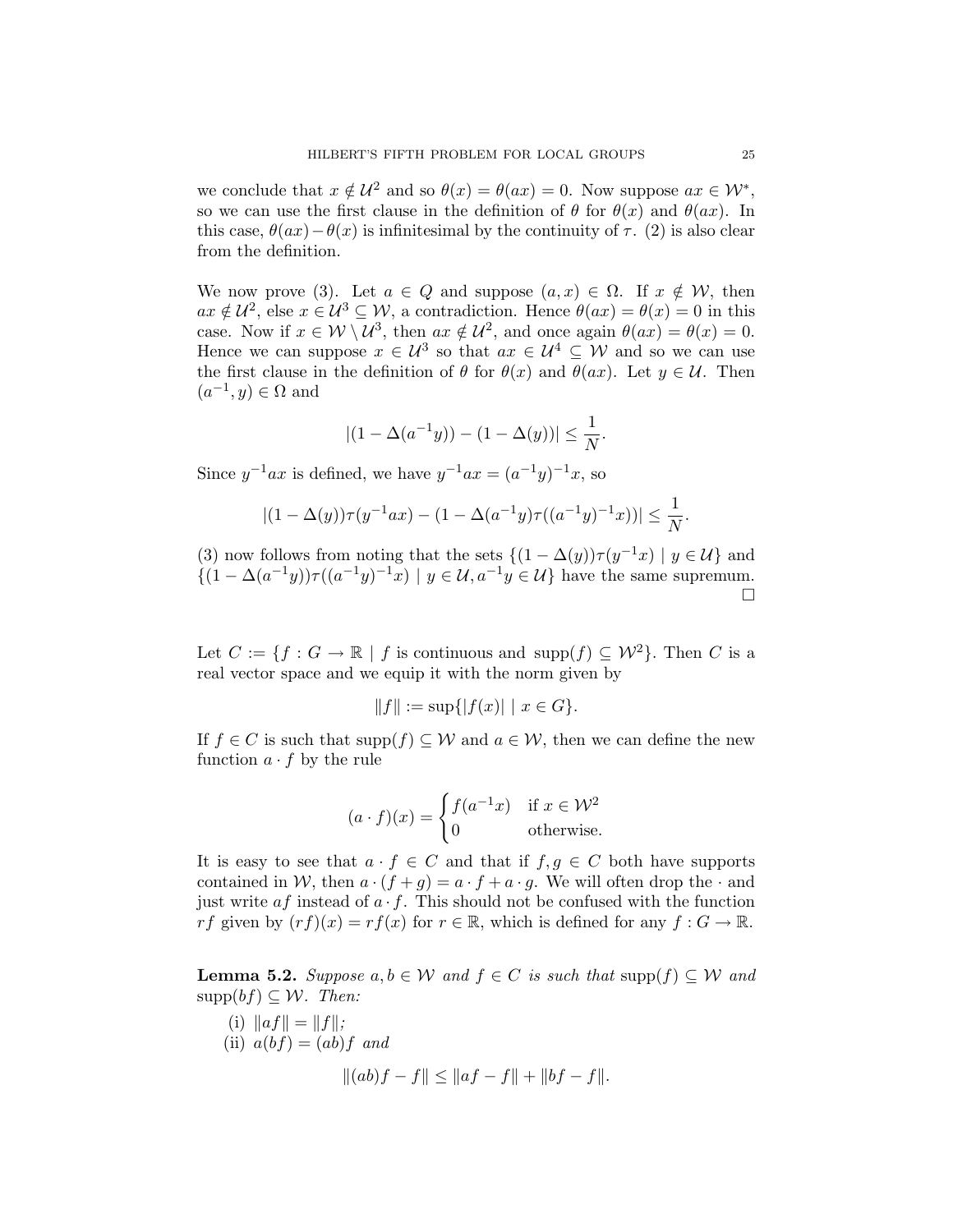Proof. To see (i), note that

$$
||af|| = \sup\{|f(a^{-1}x)| \mid x \in \mathcal{W}^2\}
$$
  
=  $\sup\{|f(a^{-1}x)| \mid x \in \mathcal{W}^2, a^{-1}x \in \mathcal{W}\}\$   
=  $\sup\{|f(y)| \mid y \in \mathcal{W}\}\$   
=  $||f||$ 

We now prove (ii). Suppose  $x \notin \mathcal{W}^2$ . In this case,  $((ab)f)(x) = 0$  and since  $a^{-1}x \notin W$  and supp $(bf) \subseteq W$ , we also have  $(a(bf))(x) = 0$ . Now suppose  $x \in \mathcal{W}^2$ . Then  $((ab)f)(x) = f((ab)^{-1}x) = f((b^{-1}a^{-1})x)$  and  $(a(bf))(x) = (bf)(a^{-1}x)$ . If  $a^{-1}x \notin \mathcal{W}^2$ , then  $b^{-1}a^{-1}x \notin \mathcal{W}$ ; in this case, we have  $((ab)f)(x) = 0$  and  $(a(bf)(x) = 0$ . If  $a^{-1}x \in \mathcal{W}^2$ , then  $(a(bf))(x) = (bf)(a^{-1}x) = f(b^{-1}(a^{-1}x)) = ((ab)f)(x)$ . We now finish the proof of (ii) as in the global case, that is

$$
||(ab)f - f|| = ||a(bt) - af + af - f||
$$
  
\n
$$
\leq ||a(bt) - af|| + ||af - f||
$$
  
\n
$$
\leq ||a(bt - f)|| + ||af - f||
$$
  
\n
$$
= ||bf - f|| + ||af - f||
$$

 $\Box$ 

Since supp $(\theta) \subseteq \mathcal{U}^2 \subset \mathcal{W}$ , we can consider the function  $a\theta \in C$  for any  $a \in \mathcal{W}$ . We will often need the following equicontinuity result.

(4) For each  $\epsilon \in \mathbb{R}^{>0}$ , there is a symmetric neighborhood  $V_{\epsilon}$  of 1 in  $G$ , independent of Q, such that  $V_{\epsilon} \subseteq \mathcal{U}$  and  $||a\theta - \theta|| \leq \epsilon$  for all  $a \in V_{\epsilon}$ .

To see this, let  $\epsilon \in \mathbb{R}^{>0}$  and note by the uniform continuity of  $\tau$ , we have a neighborhood U of 1 in G such that  $|\tau(g) - \tau(h)| < \epsilon$  for all  $g, h \in \mathcal{U}$ such that  $gh^{-1} \in U$ . Now take a symmetric neighborhood  $V_{\epsilon}$  of 1 in G such that  $V_{\epsilon} \subseteq U$  and  $y^{-1}ay \in U$  for all  $(a, y) \in U \times V_{\epsilon}$ . The claim is that this choice for  $V_{\epsilon}$  works. Fix  $a \in V_{\epsilon}$ . We must compute  $|(a\theta)(x) - \theta(x)|$ for various  $x$ . Let us first take care of some of the trivial computations. If  $x \notin \mathcal{W}^2$ , then  $(a\theta)(x) = \theta(x) = 0$ . Next suppose that  $x \in \mathcal{W}^2 \setminus \mathcal{W}$ , so  $\theta(x) = 0$ . If  $a^{-1}x \notin \mathcal{W}$ , then  $(a\theta)(x) = 0$ . If  $a^{-1}x \in \mathcal{W}$ , then  $a^{-1}x \notin \mathcal{U}^2$ , else  $x \in \mathcal{U}^3 \subseteq \mathcal{W}$ , a contradiction. So in this case also,  $(a\theta)(x) = 0$ . Now if  $x \in \mathcal{W} \setminus \mathcal{U}^3$ , then  $a^{-1}x \notin \mathcal{U}^2$ , so once again  $(a\theta)(x) = \theta(x) = 0$ . Thus the only real case of interest is when  $x \in \mathcal{U}^3$  and hence  $a^{-1}x \in \mathcal{U}^4 \subseteq \mathcal{W}$ . In this case, we have  $|\tau(y^{-1}a^{-1}x) - \tau(y^{-1}x)| < \epsilon$  for any  $y \in \mathcal{U}$ . We now have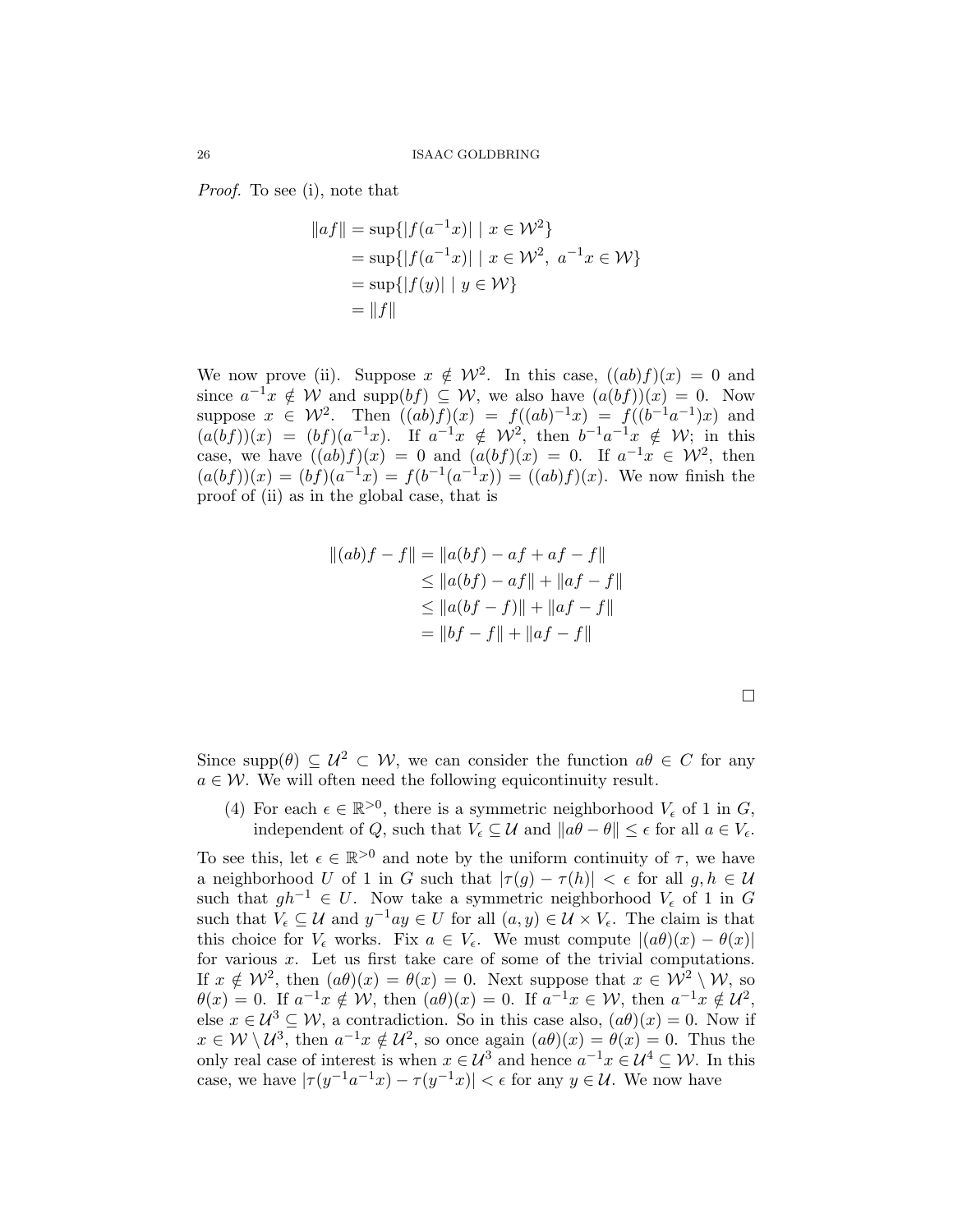$$
|(a\theta)(x) - \theta(x)| = \left| \sup_{y \in \mathcal{U}} (1 - \Delta(y))\tau(y^{-1}a^{-1}x) - \sup_{y \in \mathcal{U}} (1 - \Delta(y))\tau(y^{-1}x) \right|
$$
  

$$
\leq \sup_{y \in \mathcal{U}} (1 - \Delta(y))|\tau(y^{-1}a^{-1}x) - \tau(y^{-1}x)|
$$
  

$$
\leq \epsilon.
$$

This finishes the proof of (4).

In [12], Montgomery and Zippin construct a linear functional

$$
f \mapsto \int f: C \to \mathbb{R}
$$

with the following properties:

- (i) For any  $f \in C$ , one has  $| \int f | \leq \int |f|$ ;
- (ii) (Left invariance) Suppose  $f \in C$  satisfies supp $(f) \subseteq \mathcal{W}$ . Let  $a \in \mathcal{W}$ . Then  $\int af = \int f$ .

The above defined functional will be referred to as the local Haar integral on G. As is the case for topological groups, the local Haar integral is unique up to multiplication by a positive real constant. By the Riesz Representation Theorem, for each local Haar integral as above, we get a Borel measure  $\mu$ on a certain  $\sigma$ -algebra of subsets of  $\mathcal{W}^2$ . We will refer to the measure corresponding to a local Haar integral as a local Haar measure on G. If a given integral induces the measure  $\mu$ , then we will denote the integral of a function f by  $\int f d\mu$ , or if we wish to specify the variable, by  $\int f(x) d\mu(x)$ . By the left invariance of the integral, the measure  $\mu$  is left-invariant in the sense that for any measurable subset  $V \subseteq W$  and any  $a \in W$ , we have  $\mu(aV) = \mu(V).$ 

With these remarks behind us, we can now proceed with our discussion. Fix a continuous function  $\tau_1 : G \to [0,1]$  such that

$$
\tau_1(x) = 1
$$
 for all  $x \in \mathcal{U}^2$ ,  $\tau_1(x) = 0$  for all  $x \in G \setminus \mathcal{U}^3$ .

It is important later that  $\tau_1$  depends only on  $\mathcal{U}$ , not on  $\mathcal{Q}$ .

Note that  $0 \leq \theta \leq \tau_1$ . Take the unique local Haar measure  $\mu$  such that  $\int \tau_1(x) d\mu(x) = 1$ . Then in particular we have

(5)  $0 \leq \int \theta(x) d\mu(x) \leq 1$ .

By (4) above, we have an open neighborhood  $V \subseteq U$  of 1 in G, independent of Q, such that  $\theta^2(x) \geq \frac{1}{2}$  $\frac{1}{2}$  on V. We now introduce the function

$$
\phi = \phi_Q : G \to \mathbb{R}
$$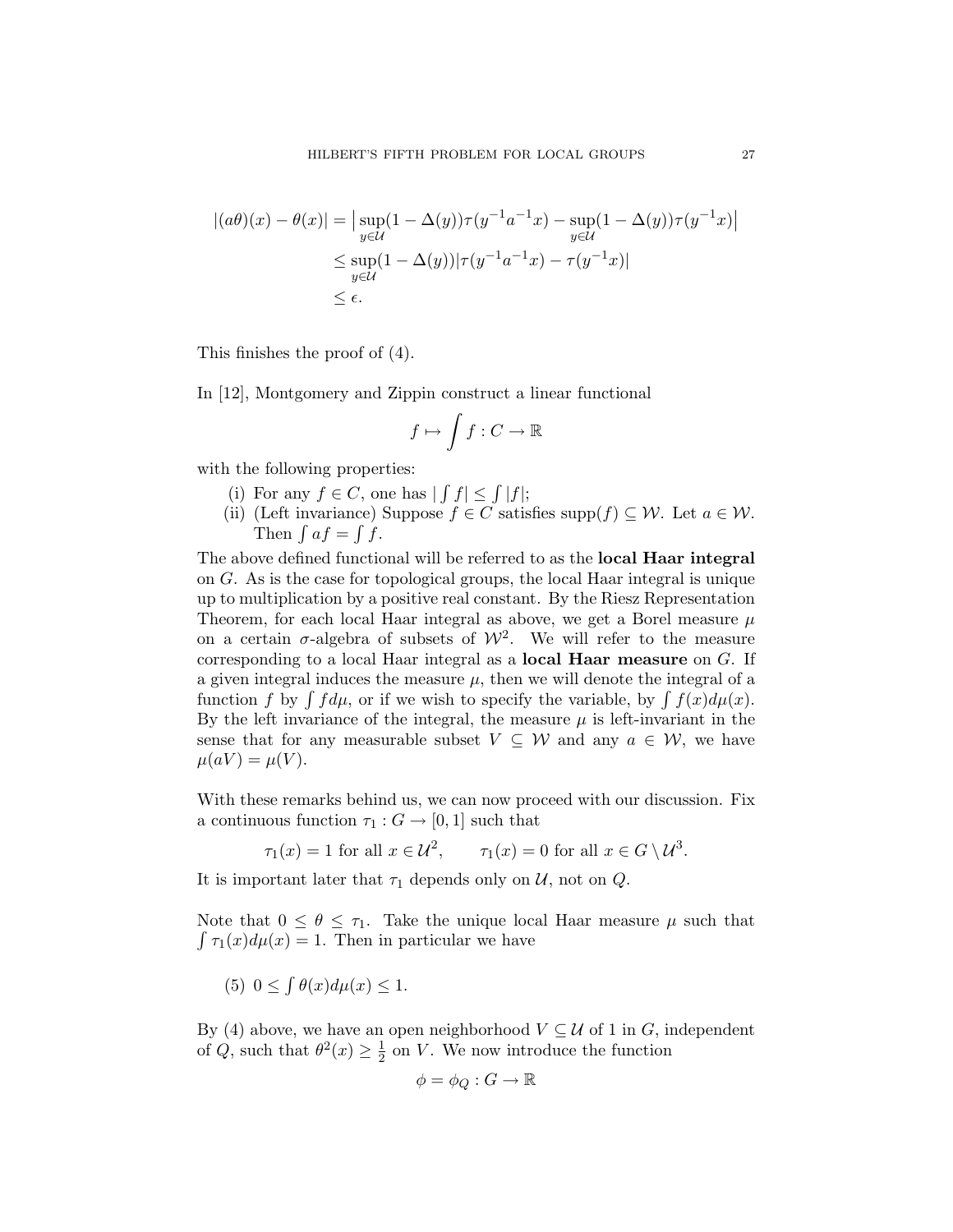defined by

$$
\phi(x) = \begin{cases} \int \theta(xu)\theta(u)d\mu(u) & \text{if } x \in \mathcal{W} \\ 0 & \text{if } x \in G \setminus \mathcal{W} \end{cases}
$$

It should be clear that  $\phi$  is continuous. The following are other useful properties of  $\phi$ :

- (6)  $\text{supp}(\phi) \subseteq \mathcal{U}^4 \subseteq \mathcal{W}$ ;
- (7)  $\phi(1) \geq \frac{\mu(V)}{2}$  $\frac{\nu}{2}$ ;
- (8) if  $a \in Q$ , then  $\|a\phi \phi\| \leq \frac{1}{N}$ ;
- (9)  $\|a\phi \phi\| \leq \|a\theta \theta\|$  for all  $a \in \mathcal{W}$ .

In verifying properties (8) and (9), one needs to perform the case distinctions that we have done earlier. As before, though, there is only one case where the first clause of the definition applies for both  $a\phi$  and  $\phi$  and in this case the results easily follow from the properties of the local Haar integral and the earlier derived properties (1)-(5). We use that  $\mathcal{U}^6 \subseteq \mathcal{W}$  in showing that there is only one genuine calculation to perform.

We should also point out that, by (6),  $\text{supp}(a\phi - \phi) \subseteq \mathcal{U}^5 \subseteq \mathcal{W}$  for all  $a \in \mathcal{W}$ , and so for all  $b \in \mathcal{W}$ , we can consider the function  $b(a\phi - \phi)$ . We are finally in the position to prove the local versions of the Gleason-Yamabe Lemmas.

**Lemma 5.3.** Let  $c, \epsilon \in \mathbb{R}^{>0}$ . Then there is a neighborhood  $U = U_{c,\epsilon} \subseteq \mathcal{U}$  of 1 in G, independent of Q, such that for all  $a \in Q$ ,  $b \in U$ , and  $m \leq cN$ ,

$$
||b \cdot m(a\phi - \phi) - m(a\phi - \phi)|| \le \epsilon, \qquad ||m(a\phi - \phi)|| \le c.
$$

*Proof.* Let  $a \in Q$ ,  $b \in \mathcal{U}$ . Note that supp $(b \cdot m(a\phi - \phi) - m(a\phi - \phi)) \subseteq \mathcal{U}^6$ . So let  $x \in \mathcal{U}^6$  and set  $y := b^{-1}x$ . Then

$$
(a\phi - \phi)(x) = \int [\theta(a^{-1}xu) - \theta(xu)]\theta(u) d\mu(u)
$$

$$
b(a\phi - \phi)(x) = (a\phi - \phi)(y) = \int [\theta(a^{-1}yu) - \theta(yu)]\theta(u) d\mu(u).
$$

Assuming P is large enough so that  $y^{-1}x \in \mathcal{W}$ , we can use left-invariance of the integral to replace u by  $x^{-1}yu$  in the function of u integrated in the first identity. So,

$$
(a\phi - \phi)(x) = \int [\theta(a^{-1}yu) - \theta(yu)]\theta(x^{-1}yu)d\mu(u).
$$

Taking differences gives

$$
[b \cdot (a\phi - \phi) - (a\phi - \phi)](x) = \int [(a\theta - \theta)(yu)][(\theta - y^{-1}x\theta)(u)]d\mu(u).
$$

By (4), we can take the neighborhood  $U_{c,\epsilon} \subseteq \mathcal{U}$  of 1 in G so small that for all  $b \in U_{c,\epsilon}$  and  $x \in \mathcal{U}^6$  we have  $y^{-1}x \in \mathcal{U}$  and

$$
\|\theta - y^{-1}x\theta\| < \frac{\epsilon}{c\mu(\mathcal{U}^3)}.
$$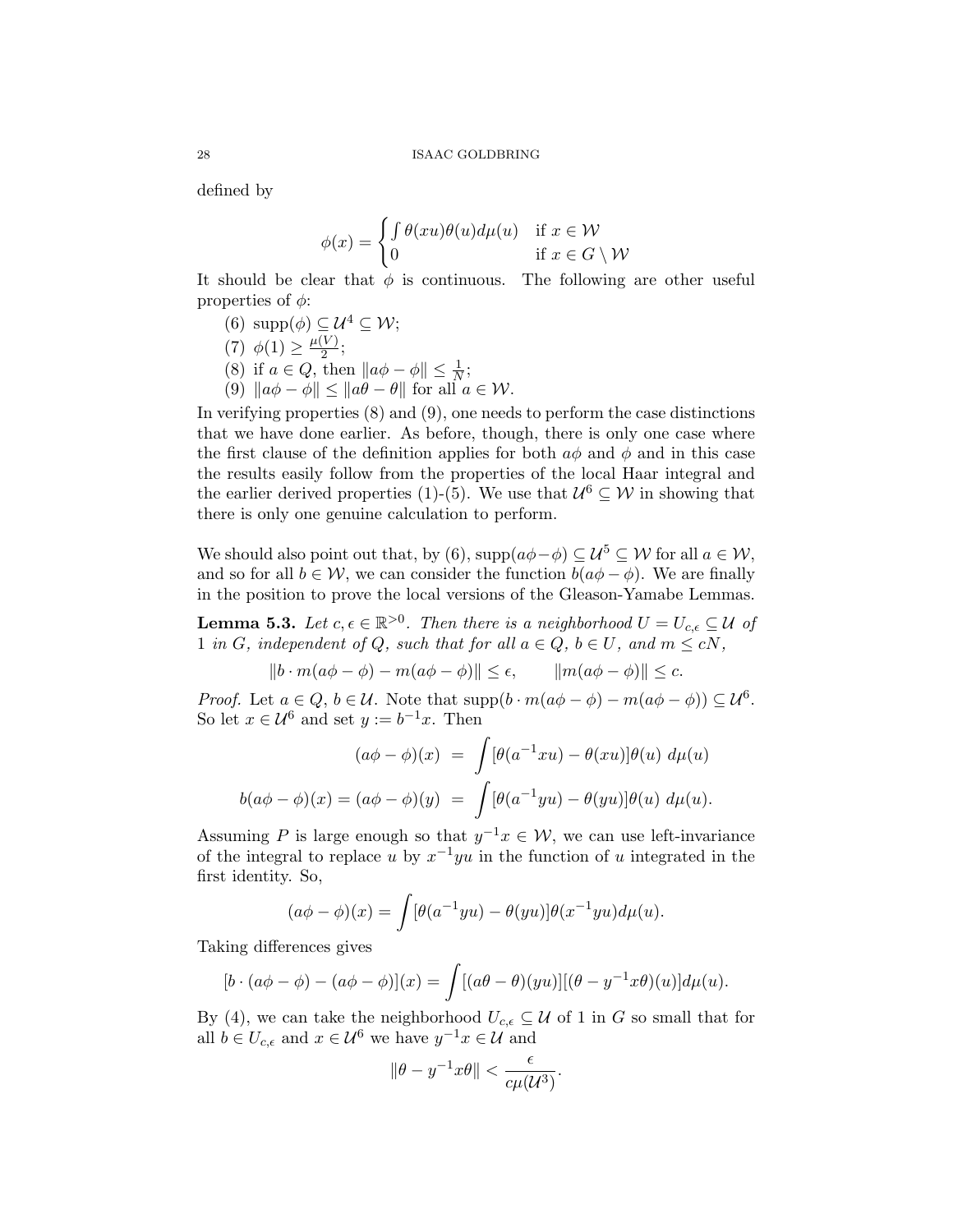It is straightforward to see that this choice of  $U_{c,\epsilon}$  works.

**Lemma 5.4.** With  $c, \epsilon \in \mathbb{R}^{>0}$ , let  $U = U_{c,\epsilon}$  be as in the previous lemma and let  $a \in Q$  and  $m, n$  be such that  $m \leq cN, n > 0, a<sup>n</sup>$  is defined, and  $a<sup>i</sup> \in U$ for  $i \in \{0, \ldots, n\}$ . Then

$$
\left\| \left( \frac{m}{n} \right) (a^n \phi - \phi) - m(a\phi - \phi) \right\| \le \epsilon.
$$

*Proof.* It is routine to check that  $m(a^n\phi - \phi) = \sum_{i=0}^{n-1} a^i m(a\phi - \phi)$ . Hence we have

$$
m(a^{n}\phi - \phi) - nm(a\phi - \phi) = \sum_{i=0}^{n-1} (a^{i}m(a\phi - \phi) - m(a\phi - \phi)).
$$

By the previous lemma, we have for  $i = 0, \ldots, n - 1$ ,

$$
||a^im(a\phi - \phi) - m(a\phi - \phi)|| \le \epsilon,
$$

which gives the desired result by summing and dividing by  $n$ .

Now suppose that Q is a symmetric internal subset of  $\mu$  with  $1 \in Q$  such that  $N := \text{ord}_{\mathcal{U}}(Q) \in \mathbb{N}^*$ . Note that  $N > \mathbb{N}$ . Then everything we have done so far in this section transfers to the nonstandard setting and yields internally continuous functions  $\theta: G^* \to [0,1]^*$  and  $\phi: G^* \to \mathbb{R}^*$  satisfying the internal versions of  $(1)-(9)$  and Lemmas 5.3 and 5.4. We now have the following lemma.

**Lemma 5.5.** Suppose  $a \in Q$ ,  $\nu = O(N)$ ,  $a^{\nu}$  is defined and  $a^{\sigma} \in \mu$  for all  $\sigma \leq \nu$ . Then  $\|\nu(a\phi - \phi)\|$  is infinitesimal.

*Proof.* Let  $\epsilon \in \mathbb{R}^{>0}$ . Choose  $c \in \mathbb{R}^{>0}$  such that  $\nu \leq cN$ . Then by Lemma 5.4, with  $m = n = \nu$ , we have

$$
||(a^{\nu}\phi - \phi) - \nu(a\phi - \phi)|| \le \epsilon.
$$

Also  $||a^{\nu}\phi - \phi|| \le ||a^{\nu}\theta - \theta|| < \epsilon$  by (9) and (4), so  $||\nu(a\phi - \phi)|| \le 2\epsilon$ .  $\Box$ 

### 6. Consequences of the Gleason-Yamabe Lemmas

In this section, we bear the fruits of our labors from the previous section. We derive some consequences of the Gleason-Yamabe lemmas which allow us to put a group structure on  $L(G)$ . From this group structure on  $L(G)$ , we obtain the important corollary that in an NSS local group, the image of the local exponential map is a neighborhood of 1, which later will allow us to conclude that NSS local groups are locally euclidean.

## Group structure on  $L(G)$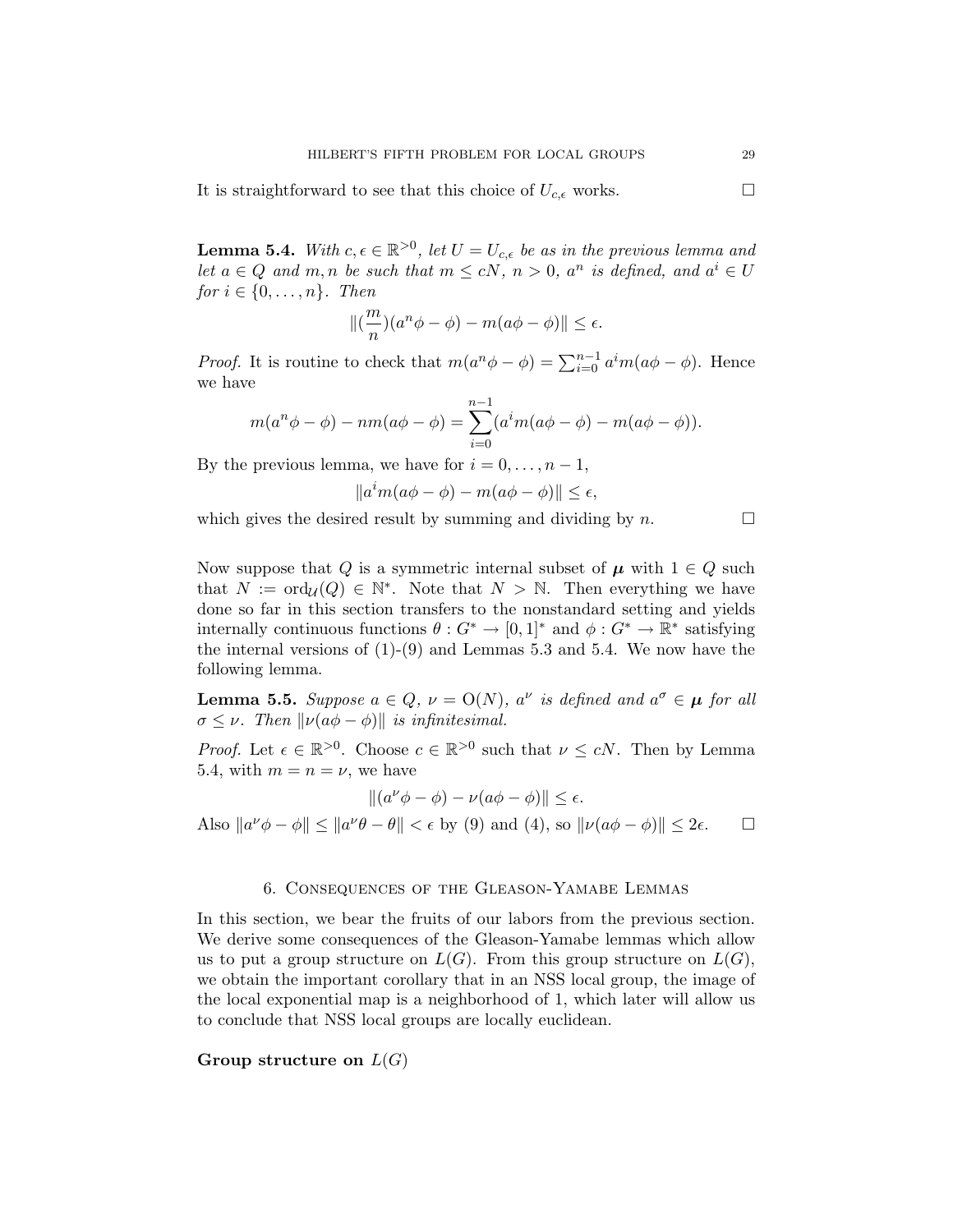**Lemma 6.1.** Suppose  $\nu \in \mathbb{N}^* \setminus \mathbb{N}$  and  $a_1, \ldots, a_{\nu}$  is a hyperfinite sequence such that  $a_i \in G^{\circ}(\nu)$  for all  $i \in \{1, ..., \nu\}$ . Let  $Q := \{1, a_1, ..., a_{\nu}, a_1^{-1}, ..., a_{\nu}^{-1}\}$ . Then  $Q^{\nu}$  is defined and  $Q^{\nu} \subseteq \mu$ .

*Proof.* We first show that if  $Q^{\nu}$  is defined, then  $Q^{\nu} \subseteq \mu$ . Suppose, towards a contradiction, that  $Q^{\nu} \nsubseteq \mu$ . Take a compact symmetric neighborhood U of 1 in G such that  $Q^{\nu+1} \nsubseteq U^*$ , so  $\text{ord}_U(Q) \leq \nu$ . Fix W as in the setting of the Gleason-Yamabe lemmas and choose U small enough so that  $U \subseteq W$ and  $U^P \subseteq W$ . By decreasing  $\nu$  if necessary, and Q accordingly, we arrange that  $\mathrm{ord}_U(Q) = \nu$ .

Consider first the special case that  $Q^i \subseteq \mu$  for all  $i = o(\nu)$ . Take  $b \in Q^{\nu}$ such that  $\text{st}(b) \neq 1$ . Choose U as in the setting of the Gleason-Yamabe lemmas so that  $\mathcal{U} \subseteq U$  and st(b)  $\notin \mathcal{U}^4$ . Let  $\eta := \text{ord}_{\mathcal{U}}(Q)$  and note that  $\nu = O(\eta)$ , else we would have that  $Q^{\eta} \subseteq \mu$ , a contradiction. By the Transfer Principle, the previous section yields the internally continuous function  $\phi = \phi_Q \colon G^* \to \mathbb{R}^*$  satisfying the internal versions of all of the properties and lemmas from that section. In particular,  $\phi(b^{-1}) = 0$  and  $\phi(1)$  is not infinitesimal. Hence  $||b\phi - \phi||$  is not infinitesimal. Take a hyperfinite sequence  $b_1, \ldots, b_{\nu}$  from Q such that  $b = b_1 \cdots b_{\nu}$ . Then by the Transfer Principle and Lemma 5.2, we have

$$
\|b\phi-\phi\|\leq \sum_{i=1}^{\nu}\|b_i\phi-\phi\|
$$

and the right hand side of the inequality is infinitesimal by Lemma 5.5, yielding a contradiction.

Now assume that  $Q^i \nsubseteq \mu$  for some  $i = o(\nu)$ . Then the compact subgroup  $G_U(Q)$  of G as defined in Lemma 3.9 is nontrivial (and contained in U). By a standard consequence of the Peter-Weyl Theorem (see [12], page 100), we can find a proper closed normal subgroup K of  $G_U(Q)$  and a compact symmetric neighborhood  $V \subseteq U$  of 1 in G such that  $K \subseteq$  interior(V) and every subgroup of  $G_U(Q)$  contained in V is contained in K. Put  $\mu :=$ ord $_V(Q)$ , so  $\mu \in \mathbb{N}^* \setminus \mathbb{N}$  and  $\mu \leq \nu$ . Since the compact subgroup  $G_V(Q)$ is contained in V, we must have  $G_V(Q) \subseteq K$ . Take  $b \in Q^{\mu}$  such that st(b)  $\notin$  interior(V). Then st(b)  $\notin K$ , so we can take a compact symmetric neighborhood  $U$  of 1 as in the setting of the Gleason-Yamabe lemmas such that  $K \subseteq \text{interior}(\mathcal{U}), \mathcal{U} \subseteq V$ , and  $\text{st}(b) \notin \mathcal{U}^4$ . Put  $\eta := \text{ord}_{\mathcal{U}}(Q)$ . If  $\eta = o(\mu)$ , then  $\text{st}(Q^{\eta}) \subseteq G_V(Q) \subseteq K$ , contradicting the fact that  $\text{st}(Q^{\eta}) \nsubseteq$ interior(U). Hence  $\mu = O(\eta)$ . The rest of the proof now proceeds as in the special case considered earlier, with  $\nu$  replaced by  $\mu$ , and  $b_1, \ldots, b_{\nu}$  by an internal sequence  $b_1, \ldots, b_\mu$  in Q such that  $b = b_1 \cdots b_\mu$ .

We now prove that  $Q^{\nu}$  is defined. To do this, we first fix an internal set  $E\subseteq\mu$ .

**Claim:** Let  $c_1, \ldots, c_n$  be an internal sequence such that  $c_i^j$  $i$  is defined and  $c_i^j \in E$  for all  $i, j \in \{1, \ldots, \eta\}$ . Let  $R = \{1, c_1, \ldots, c_{\eta}, c_1^{-1}, \ldots, c_{\eta}^{-1}\}$ . Then  $\dot{R}^{\eta}$  is defined.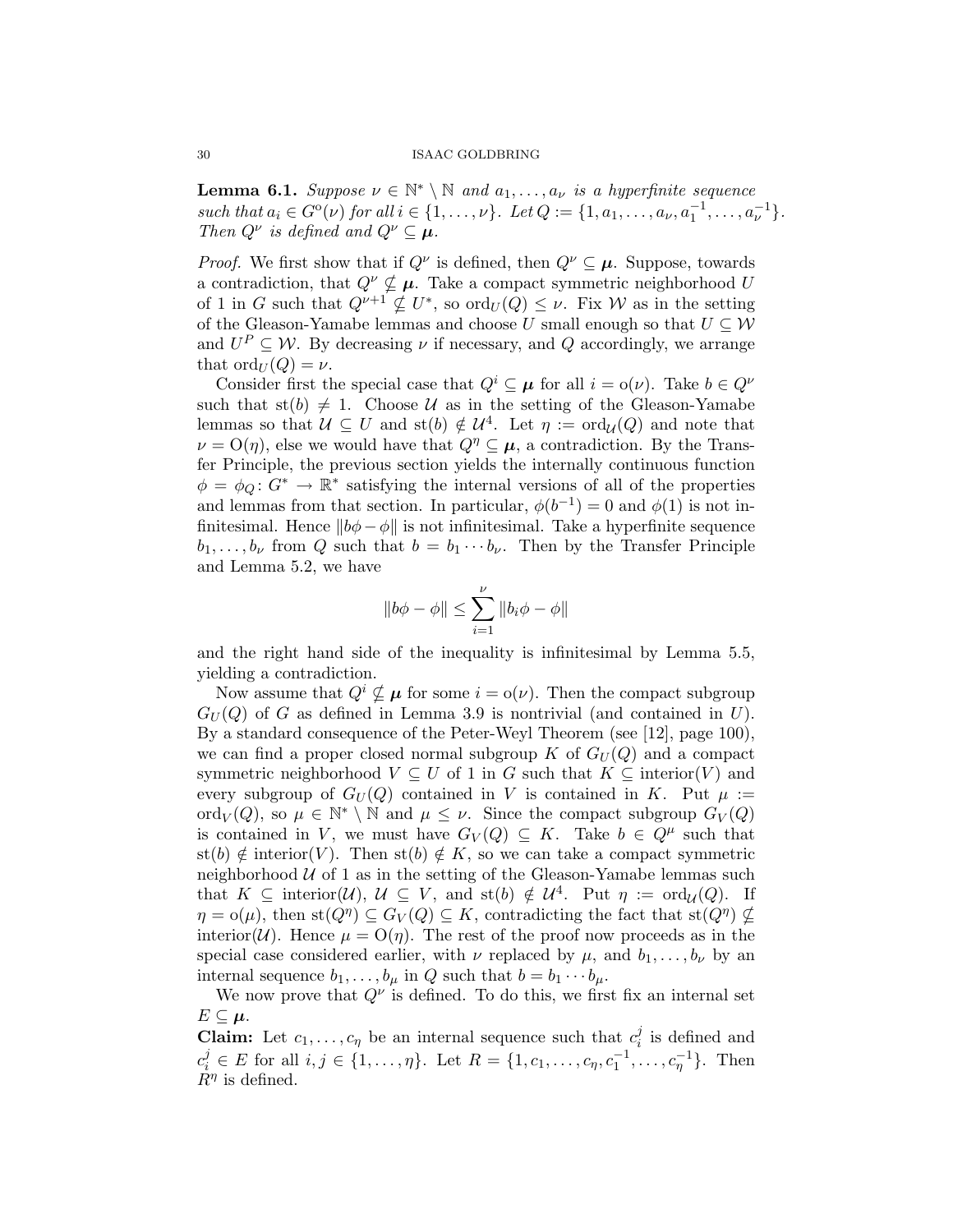We prove this claim by internal induction on  $\eta$ . The claim is clearly true for  $\eta = 1$  and we now suppose inductively that it holds for a given  $\eta$ . Suppose  $c_1, \ldots, c_{\eta+1}$  is an internal sequence such that  $c_i^j$  $i$  is defined and  $c_i^j \in E$  for all  $i, j \in \{1, \ldots, \eta + 1\}$ . Let  $R = \{1, c_1, \ldots, c_{\eta+1}, c_1^{-1}, \ldots, c_{\eta+1}^{-1}\}$ . Fix  $d_1, \ldots, d_{\eta+1} \in R$ . By the induction hypothesis and the first part of the proof,  $d_1 \cdots d_n$  is defined and infinitesimal; similarly,  $d_1 \cdots d_i$  and  $d_i \cdots d_{n+1}$ are defined and infinitesimal for all  $i \in \{2, \ldots, \eta + 1\}$ . By Lemma 2.18,  $d_1 \cdots d_{n+1}$  is defined. Since  $d_1, \ldots, d_{n+1}$  from R were arbitrary, we have that  $R^{\eta+1}$  is defined. This finishes the proof of the claim.

Now given an internal sequence  $a_1, \ldots, a_{\nu}$  as in the statement of the lemma, the claim implies that  $Q^{\nu}$  is defined by taking E to be the set of all  $a_i^j$  $i_i$  for  $i, j \in \{1, \ldots, \nu\}$ .

Remark 6.2. In the global version of this lemma appearing in [6], it was required that G was pure. Van den Dries was able to remove this assumption and in the proof of the previous lemma we have adapted his method to the local setting.

**Lemma 6.3.** Suppose U is a compact symmetric neighborhood of 1 in  $G$ with  $U \subseteq \mathcal{U}_2$ . Let  $\nu > \mathbb{N}$  be such that for all  $i \in \{1, \ldots, \nu\}$ ,  $a^i$  and  $b^i$  are defined and  $a^i \in U^*$ ,  $b^i \in \mu$ . Then for all  $i \in \{1, \ldots, \nu\}$ , we have that  $(ab)^i$ is defined and  $(ab)^i \sim a^i$ .

*Proof.* Suppose  $i \in \{1, ..., \nu\}$ . Then  $(a^i, b) \in \Omega^*$  and  $a^i b \sim a^i$ . Since  $(\text{st}(a^i), \text{st}(a^{-i})) \in \Omega$ , we have  $(a^i b, a^{-i}) \in \Omega^*$ . Similarly,  $(a^i, ba^{-i}) \in \Omega^*$ . Thus we can define the element  $b_i := a^i b a^{-i}$ . For similar reasons, for any  $i, j \in \{1, \ldots, \nu\}$ , we can define the element  $a^i b^j a^{-i}$ . Note that  $b_i \in \mu$  for all  $i \in \{1, \ldots, \nu\}.$ 

Claim 1: For all  $i, j \in \{1, \ldots, \nu\}, b_i^j$  $i_i^j$  is defined and  $b_i^j = a^i b^j a^{-i}$ .

We prove Claim 1 by internal induction on j. The case  $j = 1$  is obvious. Suppose the assertion is true for all  $j' \in \{1, \ldots, j\}$  and further suppose  $j+1 \leq \nu$ . We first show that  $b_i^{j+1}$  $i^{j+1}$  is defined. Let  $k, l \in \{1, \ldots, j\}$  be such that  $k + l = j + 1$ . By the induction hypothesis, we know that  $b_i^k$  is defined and  $b_i^k = a^i b^k a^{-i}$ . Since  $b^k \in \mu$ , we have  $b_i^k \in \mu$ . Similarly, we have  $b_i^l$  is defined and  $b_i^l \in \mu$ ; thus  $(b_i^k, b_i^l) \in \Omega^*$ . So by Lemma 2.18, we have that  $b_i^{j+1}$ i is defined. But now, using that  $b_i^j \in \mu$ , we have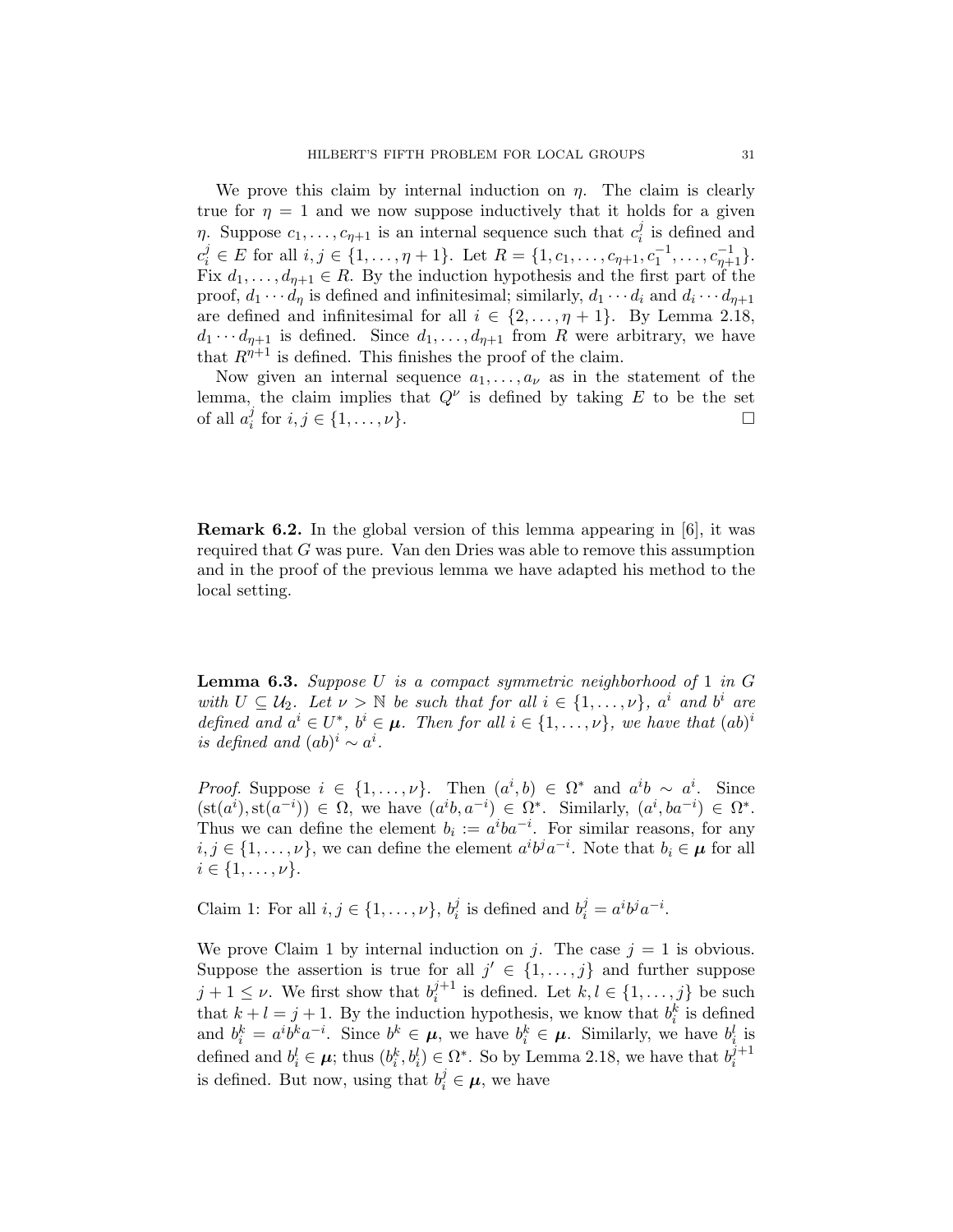$$
b_i^{j+1} = b_i^j \cdot b_i
$$
  
=  $(a^i b^j a^{-i})(a^i b a^{-i})$   
=  $((a^i b^j a^{-i}) \cdot (a^i)) \cdot (b a^{-i})$   
=  $(a^i b^j) \cdot (b a^{-i})$   
=  $((a^i b^j) \cdot b) a^{-i}$   
=  $a^i b^{j+1} a^{-i}$ .

This proves Claim 1. Note that we have also shown that  $b_i^j \in \mu$  for all  $i, j \in \{1, \ldots, \nu\}$ . Then by Lemma 6.1,  $b_1 \cdots b_i$  is defined and  $b_1 \cdots b_i \in \mu$ for all  $i \in \{1, \ldots, \nu\}.$ 

The following claim finishes the proof of the lemma.

 $\left($ 

Claim 2: For all  $i \in \{1, ..., \nu\}$ ,  $(ab)^i$  is defined and  $(ab)^i = (b_1 \cdots b_i)a^i$ .

We prove Claim 2 by internal induction on  $i$ . The assertion is clearly true for  $i = 1$  and now suppose it holds for all  $j \in \mathbb{N}^*$  with  $j \leq i$ . Suppose  $i+1 \leq \nu$ . To prove that  $(ab)^{i+1}$  is defined, it is enough to check that  $((ab)^k, (ab)^l) \in \Omega^*$  for all  $k, l \in \{1, \ldots, i\}$  with  $k+l = i+1$ . By the induction hypothesis,  $(ab)^k = (b_1 \cdots b_k)a^k \sim a^k$  and  $(ab)^l = (b_1 \cdots b_l)a^l \sim a^l$  and the desired result now follows from the fact that  $(a^k, a^l) \in U^* \times U^*$ . Next note that  $a^{i+1}b = (a^{i+1} \cdot b) \cdot (a^{-i-1}a^{i+1}) = (a^{i+1}ba^{-i-1})a^{i+1} = b_{i+1}a^{i+1}$ . Hence, by the induction hypothesis, we have

$$
(ab)^{i+1} = ((ab)^i) \cdot (ab)
$$
  
= ((b<sub>1</sub> ··· b<sub>i</sub>)a<sup>i</sup>) · (ab)  
= (b<sub>1</sub> ··· b<sub>i</sub>) · (a<sup>i</sup>(ab))  
= (b<sub>1</sub> ··· b<sub>i</sub>)(a<sup>i+1</sup>b)  
= (b<sub>1</sub> ··· b<sub>i</sub>)(b<sub>i+1</sub>a<sup>i+1</sup>)  
= ((b<sub>1</sub> ··· b<sub>i</sub>)b<sub>i+1</sub>)a<sup>i+1</sup>  
= (b<sub>1</sub> ··· b<sub>i+1</sub>)a<sup>i+1</sup>.

**Lemma 6.4.** Let  $\nu > \mathbb{N}$  and  $a \in G(\nu)$  be such that  $a^{\nu}$  is defined and  $a^i \in G_{\text{ns}}^*$ for all  $i \in \{1, \ldots, \nu\}$ . Suppose also that  $b \in \mu$  is such that  $b^{\nu}$  is defined and  $b^i \in G_{\text{ns}}^*$  and  $a^i \sim b^i$  for all  $i \in \{1, \ldots, \nu\}$ . Then  $a^{-1}b \in G^{\text{o}}(\nu)$ .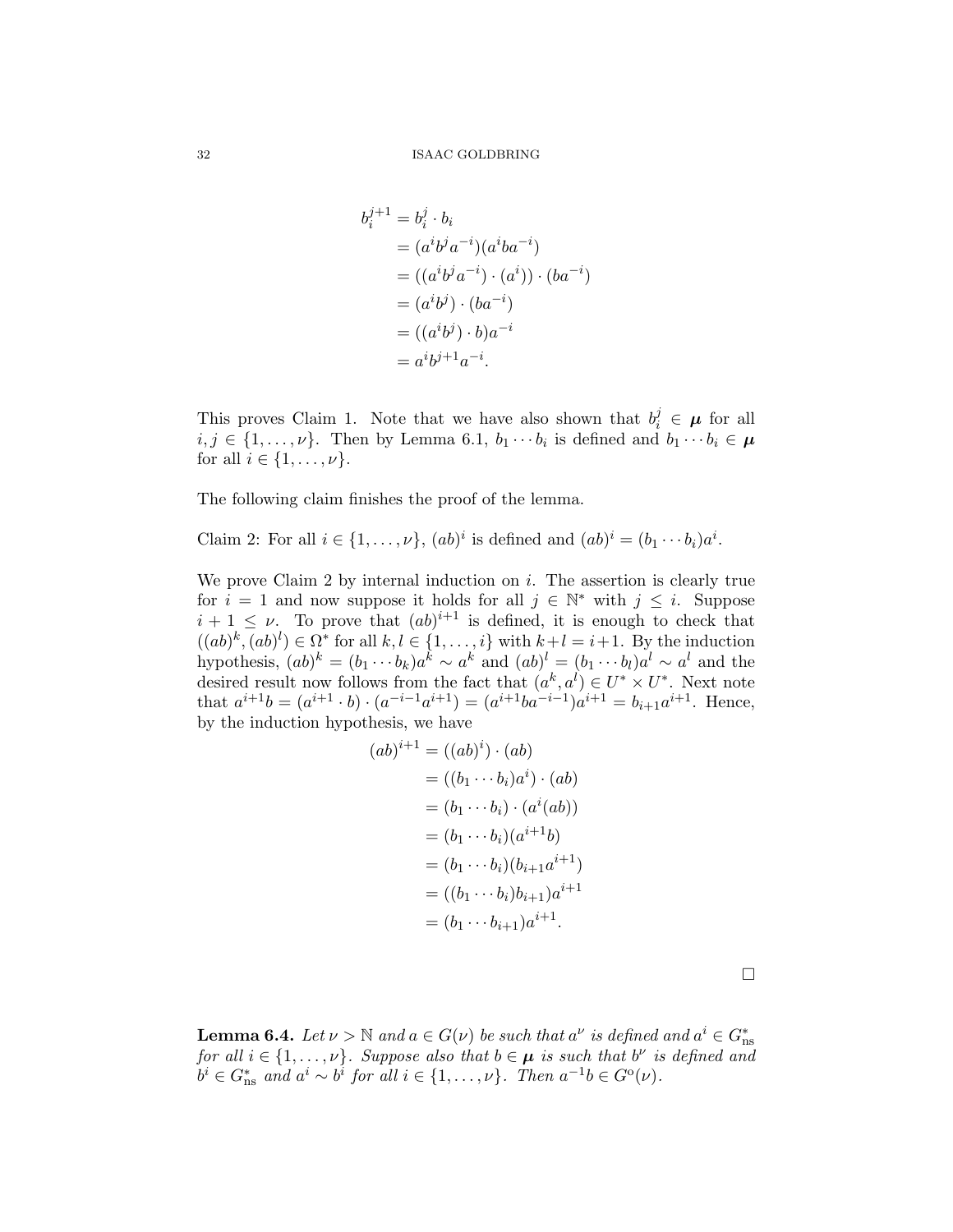Proof. We first make a series of reductions. Note that by Lemma 6.3, we have  $a^{-1}b \in G(\nu)$ . Let V be a compact symmetric neighborhood of 1 in G such that  $V \subseteq U_2$ . Then since  $\nu = O(\text{ord}_V(a^{-1}b))$ , by replacing  $\nu$  with ord $V(a^{-1}b)$  if  $\nu > \text{ord}_V(a^{-1}b)$ , we may as well assume that  $(a^{-1}b)^i$  is defined and  $(a^{-1}b)^i \in G_{\text{ns}}^*$  for all  $i \in \{1, \ldots, \nu\}$ . Let  $Q = \{1, a, a^{-1}, b, b^{-1}\}$ . Suppose that  $Q^{\nu}$  is not defined. Let  $\eta \in \mathbb{N}^* \setminus \mathbb{N}$  be the largest element of  $\mathbb{N}^*$  such that  $Q^{\eta}$  is defined. If  $\eta = o(\nu)$ , then by Lemma 6.1,  $Q^i \subseteq \mu$  for all  $i \in \{1, ..., \eta\}$ . But then, by Lemma 2.18,  $Q^{\eta+1}$  is defined, a contradiction. Thus  $\nu = O(\eta)$ . So, by replacing  $\nu$  by  $\eta$  if necessary, we can assume  $Q^{\nu}$  is defined. If  $a \in$  $G^{\circ}(\nu)$ , then by Lemma 6.3,  $(a^{-1}b)^i$  is defined and  $(a^{-1}b)^i \sim a^{-i} \in \mu$  for all  $i \in \{1, \ldots, \nu\}$ , yielding the desired conclusion. So we may as well assume that  $a \notin G^{\circ}(\nu)$  and by replacing  $\nu$  by a smaller element of its archimedean class, we may as well assume that  $a^{\nu} \notin \mu$ .

Now suppose, towards a contradiction, that there is  $j \in \{1, \ldots, \nu\}$  such that  $(a^{-1}b)^j \notin \mu$ . Note we must have  $\nu = O(j)$ . Choose compact symmetric neighborhoods  $U$  and  $W$  of 1 in G as in the previous section so that

$$
a^{\nu} \in \mathcal{W}^* \setminus \mathcal{U}^*
$$
 and  $(a^{-1}b)^j \in \mathcal{W}^* \setminus (\mathcal{U}^*)^4$ .

Let  $\sigma = \text{ord}_{\mathcal{U}}(Q)$ . Then  $\nu = \text{O}(\sigma)$  by Lemma 6.1. Let  $\phi = \phi_Q : G^* \to \mathbb{R}^*$  be the internally continuous function constructed in the previous section. Then we know that  $\phi((a^{-1}b)^j) = 0$  and  $\epsilon := \phi(1) > 0$  and is not infinitesimal. Also, note

$$
\epsilon \le ||(b^{-1}a)^{j}\phi - \phi||
$$
  
\n
$$
\le j||(b^{-1}a)\phi - \phi||
$$
  
\n
$$
= j||a\phi - b\phi||
$$
  
\n
$$
= ||j(a\phi - \phi) - j(b\phi - \phi)||.
$$

We will obtain a contradiction by showing that  $||j(a\phi - \phi) - j(b\phi - \phi)|| < \epsilon$ . By Lemma 5.4, there is a compact symmetric neighborhood  $U \subseteq \mathcal{U}$  of 1 in G such that for all  $k > 0$  in  $\mathbb{N}^*$ , if  $a^i \in U^*$  and  $b^i \in U^*$  for all  $i \in \{1, \ldots, k\}$ , then

$$
\begin{aligned} &\|(\frac{j}{k})(a^k\phi-\phi)-j(a\phi-\phi)\|<\frac{\epsilon}{3},\\ &\|(\frac{j}{k})(b^k\phi-\phi)-j(b\phi-\phi)\|<\frac{\epsilon}{3}. \end{aligned}
$$

Let  $k = \min\{\text{ord}_U(a), \text{ord}_U(b)\}\text{.}$  Then the above equalities hold for this k. Note that  $\nu = O(k)$  and hence  $j = O(k)$ . Since  $k < \nu$ , we have  $a^k \sim b^k$  and so

$$
\|(\frac{j}{k})(a^k\phi - \phi) - (\frac{j}{k})(b^k\phi - \phi)\| = \frac{j}{k} \|a^k\phi - b^k\phi\| \sim 0.
$$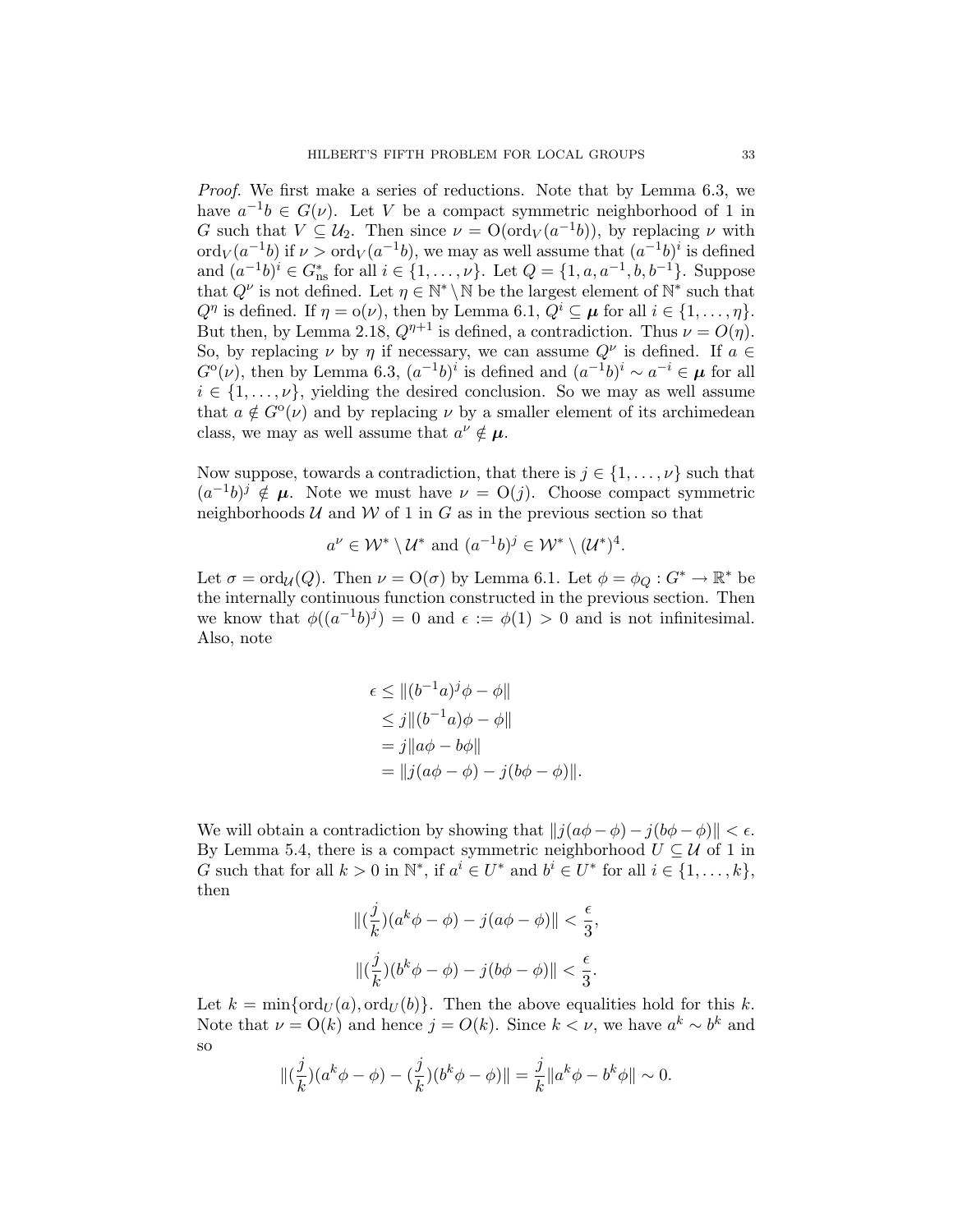Combining this fact with the previous inequalities yields

$$
||j(a\phi - \phi) - j(b\phi - \phi)|| < \epsilon,
$$

giving the desired contradiction.

### **Theorem 6.5.** Suppose  $\sigma > \mathbb{N}$ . Then

- (1)  $G(\sigma)$  and  $G^{\circ}(\sigma)$  are normal subgroups of  $\mu$ ;
- (2) if  $a \in G(\sigma)$  and  $b \in \mu$ , then  $aba^{-1}b^{-1} \in G^{\circ}(\sigma)$ ;
- (3)  $G(\sigma)/G^{\circ}(\sigma)$  is abelian.

*Proof.* We have already remarked that  $G(\sigma)$  and  $G^{\circ}(\sigma)$  are symmetric and that  $G(\sigma)$  is closed under multiplication. That  $G(\sigma)$  is a normal subgroup of  $\mu$  is part of the content of Lemma 4.6, (2). Lemma 6.3 implies that  $G^{\circ}(\sigma)$ is a group. Now suppose  $a \in G^{\circ}(\sigma)$  and  $b \in \mu$ . We need  $bab^{-1} \in G^{\circ}(\sigma)$ . One can show by internal induction on  $\eta \leq \sigma$  that  $(bab^{-1})^{\eta}$  is defined and equal to  $ba^{\eta}b^{-1}$ . In particular, this shows that  $bab^{-1} \in G^{\circ}(\sigma)$ . This finishes the proof of (1).

Let  $a \in G(\sigma)$  and  $b \in \mu$ . We need to show that  $aba^{-1}b^{-1} \in G^{\circ}(\sigma)$ . Note that  $ba^{-1}b^{-1} \in G(\sigma)$  by (1). Let  $U \subseteq \mathcal{U}_2$  be a compact symmetric neighborhood of 1. Choose  $\tau \in \{1, ..., \sigma\}$  such that  $\sigma = O(\tau)$ ,  $a^{\tau}$  and  $(ba^{-1}b^{-1})^{\tau}$  are defined, and  $a^i \in U^*$  for  $i \in \{1, \ldots, \tau\}$ . One can prove by internal induction that for  $i \in \{1, ..., \tau\}$ ,  $(ba^{-1}b^{-1})^i = ba^{-i}b^{-1}$  and hence  $a^{-i} \sim (ba^{-1}b^{-1})^i$ . By Lemma 6.4,  $aba^{-1}b^{-1} \in G^{\circ}(\tau) \subseteq G^{\circ}(\sigma)$ . This finishes (2) and (2) obviously implies (3).

Observe that if  $X \in L(G)$  and  $\sigma > N$ , then  $X(\frac{1}{\sigma})$  $(\frac{1}{\sigma}) \in G(\sigma)$ . To see this, suppose that  $i = o(\sigma)$ . Then  $(\mathbb{X}(\frac{1}{\sigma}))$  $(\frac{1}{\sigma}))^i = \mathbb{X}(\frac{i}{\sigma})$  $\frac{\imath}{\sigma})\in\boldsymbol{\mu}.$ 

**Theorem 6.6.** The map  $S: L(G) \to G(\sigma)/G^{\circ}(\sigma)$  defined by  $S(\mathbb{X}) = \mathbb{X}(\frac{1}{n})$  $\frac{1}{\sigma}$ ) $G^{\rm o}(\sigma)$ 

is a bijection.

*Proof.* Suppose  $X, Y \in L(G)$  and  $S(X) = S(Y)$ . Letting  $a := X(\frac{1}{a})$  $\frac{1}{\sigma}$ ) and  $b := \mathbb{Y}(\frac{1}{\sigma})$  $\frac{1}{\sigma}$ ), we have that  $a^{-1}b \in G^{\circ}(\sigma)$ . Let U be a compact symmetric neighborhood of 1 in G with  $U \subseteq \mathcal{U}_2$ . Let  $\tau := \min\{\text{ord}_U(a), \sigma\}$ . By Lemma 6.3, we have  $(a \cdot (a^{-1}b))^i$  is defined, nearstandard and infinitely close to  $a^i$  for all  $i \in \{1, ..., \tau\}$ , i.e.  $a^i \sim b^i$  for all  $i \in \{1, ..., \tau\}$ . Then for all  $i \in \{1, \ldots, \tau\}$  such that  $\frac{i}{\sigma} \in \text{domain}(\mathbb{X}) \cap \text{domain}(\mathbb{Y})$ , we have  $\mathbb{X}(\frac{i}{\sigma})$  $\frac{i}{\sigma}) = \mathbb{Y}(\frac{i}{\sigma})$  $\frac{\imath}{\sigma}$ ). Since  $\sigma = O(\tau)$ , this implies that  $\mathbb{X} = \mathbb{Y}$ . Hence S is 1-1.

Now suppose  $b \in G(\sigma) \setminus G^{\circ}(\sigma)$ . Consider the local 1-ps  $X_b$  of G defined by  $X_b(t) = \text{st}(b^{[t\sigma]})$  on its domain; see Lemma 3.14. Let  $b_1 = X_b(\frac{1}{\sigma})$  $(\frac{1}{\sigma}) \in \mu$ .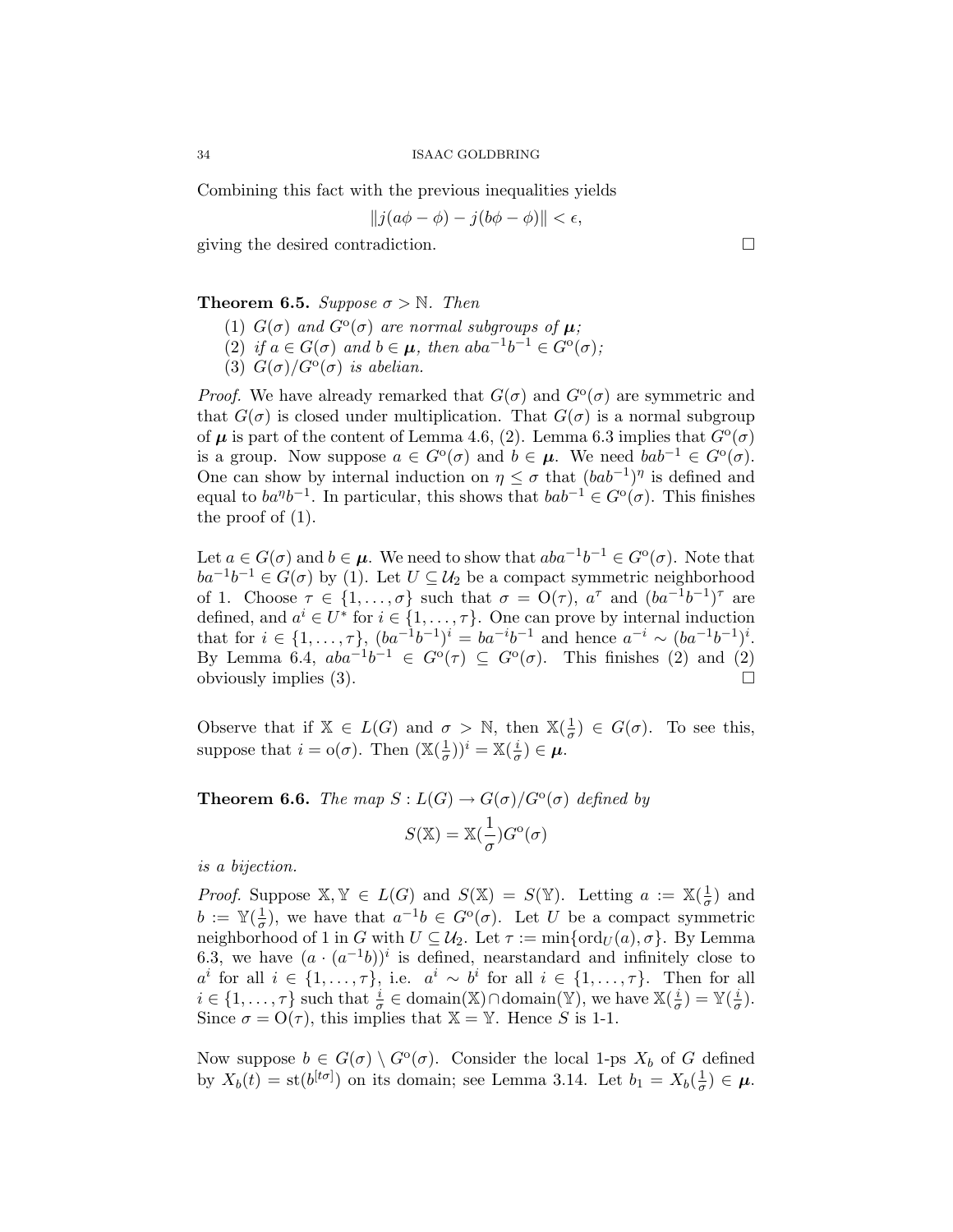Choose  $\tau \in \{1, \ldots, \sigma\}$  such that  $\sigma = O(\tau)$  and  $\frac{\tau}{\sigma} \in \text{domain}(X_b)$ . Note then that  $b_1^{\tau}$  is defined. For any  $i \in \{1, \ldots, \tau\}$ ,  $b^i$  is defined and  $b^i \sim b_1^i$ . By Lemma 6.4,  $b^{-1}b_1 \in G^{\circ}(\tau) \subseteq G^{\circ}(\sigma)$  and hence  $bG^{\circ}(\sigma) = b_1G^{\circ}(\sigma)$ . Hence S is onto.  $\Box$ 

We use Theorem 6.6 to equip  $L(G)$  with an abelian group operation  $+_{\sigma}$ . More explicitly, for  $X, Y \in L(G)$ , we define  $X + \sigma Y := S^{-1}(S(X) \cdot S(Y))$ . By the proof of Theorem 6.6, we see that if  $t \in \text{domain}(\mathbb{X} + \sigma \mathbb{Y})$  and  $\nu$  is such that  $\frac{\nu}{\sigma} \sim t$ , then

$$
(\mathbb{X} +_{\sigma} \mathbb{Y})(t) \sim [\mathbb{X}(\frac{1}{\sigma})\mathbb{Y}(\frac{1}{\sigma})]^{\nu}.
$$

In [6], a proof is given, in the global setting, that this group operation is independent of  $\sigma$ . A local version of that proof is probably possible, but this independence also follows from the Local H5, which we prove without using that  $\pm_{\sigma}$  is independent of  $\sigma$ . In light of this independence of  $\sigma$ , we write  $\mathbb{X} + \mathbb{Y}$  instead of  $\mathbb{X} +_{\sigma} \mathbb{Y}$ .

# Existence of Square Roots

In the rest of this section, we assume that G is NSS and that  $U$  is a special neighborhood of 1 in G. We now lead up to the proof of the crucial fact that the image of the local exponential map is a neighborhood of 1 in G. In particular, we will see that there is an open neighborhood of 1 in G which is ruled by local 1-parameter subgroups in the sense that every element in this open neighborhood lies on some local 1-ps of G. In the rest of this section, we do not follow [6], but rather [3], which contains the following series of lemmas in the global setting.

**Lemma 6.7.** Suppose  $\sigma > \mathbb{N}$  and  $a, b \in G(\sigma)$ . Then  $[X_a] + [X_b] = [X_{ab}]$ .

Proof. From Theorem 6.6, we have

$$
S([X_a] + [X_b]) = S([X_a]) \cdot S([X_b])
$$
  
=  $(aG^{\circ}(\sigma))(bG^{\circ}(\sigma))$   
=  $(ab)G^{\circ}(\sigma)$   
=  $S([X_{ab}]).$ 

The result now follows since S is injective.  $\square$ 

The global version of the next lemma is in Singer [17], but the proof there is unclear.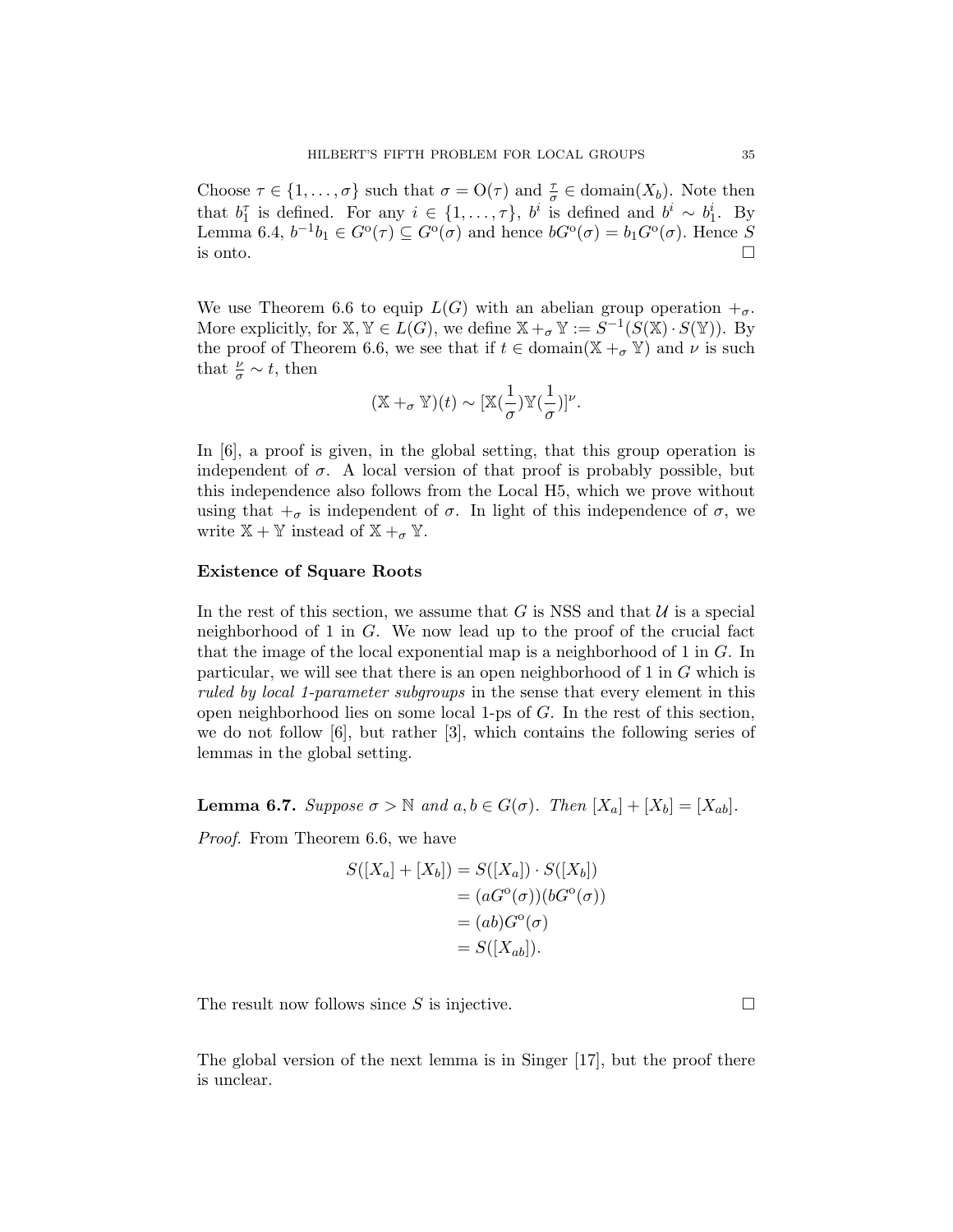**Lemma 6.8.** Suppose  $\sigma > \mathbb{N}$  and  $a \in G(\sigma)$ . Then  $a = bc^2$  with  $b \in G^{\circ}(\sigma)$ and  $c \in G(\sigma)$ .

*Proof.* Let  $c := X_a \left( \frac{1}{2a} \right)$  $(\frac{1}{2\sigma}) \in \boldsymbol{\mu}$ . Then  $c^{-2} = X_a(-\frac{1}{\sigma})$  $\frac{1}{\sigma})=X_{a^{-1}}(\frac{1}{\sigma})$  $(\frac{1}{\sigma})$ , which implies that  $[X_{c^{-2}}] = [X_{a^{-1}}]$ . From this, we conclude that

$$
[X_{ac^{-2}}] = [X_a] + [X_{c^{-2}}] = [X_1] = \mathbb{O}.
$$

Let  $b := ac^{-2}$ . Then since  $[X_b] = \mathbb{O}$ , we have  $b \in G^{\circ}(\sigma)$ .

$$
\sqcup
$$

**Lemma 6.9.** There exists  $q \in \mathbb{Q}^{>0}$  such that for all  $a, b, c \in \mu$ , if  $a = bc^2$ and  $\text{ord}(b) \geq \text{ord}(a)$ , then  $\text{ord}(c) \geq q \cdot \text{ord}(a)$ .

*Proof.* Suppose no such q exists. Then for all  $n \geq 1$ , there are  $a_n, b_n, c_n \in \mu$ such that  $a_n = b_n c_n^2$  with  $\text{ord}(b_n) \geq \text{ord}(a_n)$  and  $n \text{ord}(c_n) < \text{ord}(a_n)$ . By saturation, we have  $a, b, c \in \mu$  such that  $a = bc^2$ ,  $\text{ord}(b) \geq \text{ord}(a)$  and  $n \text{ ord}(c) < \text{ord}(a)$  for all n. Let  $\sigma := \text{ord}(c) > \mathbb{N}$ . Then

$$
\mathbb{O} = [X_a] = [X_{bc^2}] = [X_b] + [X_{c^2}] = \mathbb{O} + 2[X_c],
$$

implying that  $[X_c] = \mathbb{O}$ , an obvious contradiction.

Fix q as in the above lemma. For  $a, b \in \mu$ , we let  $[a, b] := aba^{-1}b^{-1}$ , the commutator of a and b. We will frequently use the identity  $ab = [a, b]ba$ .

**Lemma 6.10.** Let  $a \in \mu$ . Then for all  $\nu \geq 1$ , there are  $b_{\nu}, c_{\nu} \in G^*$  such that  $b_{\nu} \cdot c_{\nu} \cdot c_{\nu}$  is defined,  $a = b_{\nu} c_{\nu}^2$ ,  $\text{ord}(b_{\nu}) \geq \nu \text{ord}(a)$  and  $\text{ord}(c_{\nu}) \geq q \text{ord}(a)$ .

*Proof.* Note that the assertion is trivial if  $a = 1$  and so we suppose  $a \neq 1$ . Next note that if the assertion is true for a given  $\nu$ , then we have  $b_{\nu}, c_{\nu} \in \mu$ as they will have infinite order. By Lemmas 6.8 and 6.9, the assertion is true for some  $\nu > \mathbb{N}$ . It is clearly then true for every  $\nu' \in \{1, \ldots, \nu\}$ . Hence, if we can prove the assertion for  $\nu + 1$ , then we will be done by internal induction. If  $b_{\nu} = 1$ , then the assumed factorization witnesses the truth of the assertion for all  $\nu'$ . We thus assume  $b_{\nu} \neq 1$ . By Lemma 6.8, there are  $b, c \in \mu$  and  $\tau_1 > \mathbb{N}$  such that  $b_{\nu} = bc^2$  with  $\text{ord}(b) \geq \tau_1 \text{ord}(b_{\nu}).$ Note that then  $\text{ord}(b) \geq \tau_1 \nu \text{ord}(a)$ . By Lemma 6.9, we also know that  $\text{ord}(c) \geq q \text{ord}(b_{\nu}) \geq q \nu \text{ord}(a)$ . Since  $\mu$  is a group, we have

$$
a = bc^2 c_{\nu}^2 = b c c c_{\nu} c_{\nu}
$$
  
= bc[c, c\_{\nu}]c\_{\nu} c c\_{\nu}  
= b[c, [c, c\_{\nu}]][c, c\_{\nu}] c c\_{\nu} c c\_{\nu}  
= b[c, [c, c\_{\nu}]][c, c\_{\nu}] (c c\_{\nu})^2  
= b\_{\nu+1} (c\_{\nu+1})^2,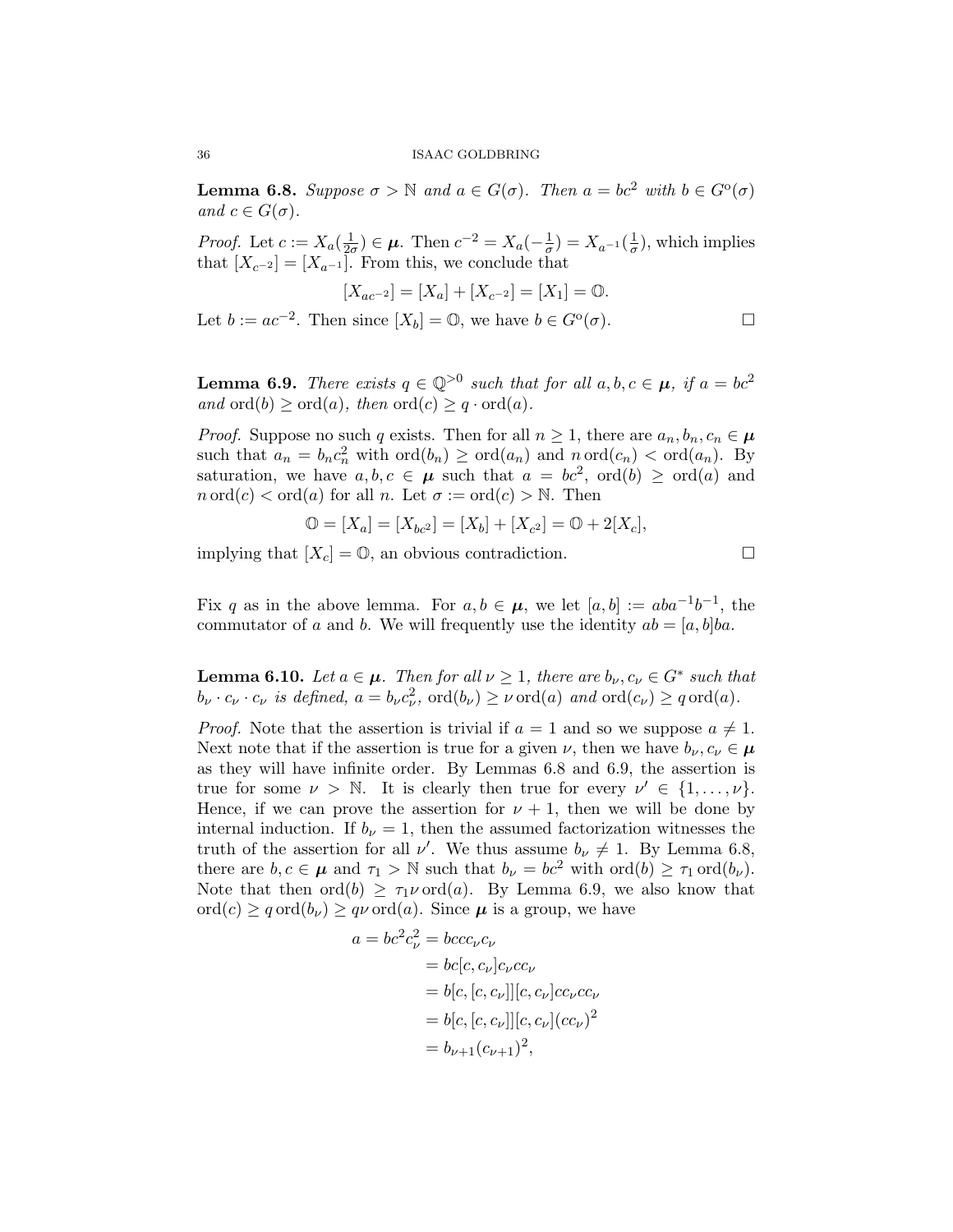where  $b_{\nu+1} := b[c, [c, c_{\nu}]] [c, c_{\nu}]$  and  $c_{\nu+1} := cc_{\nu}$ . Now note that there is  $\tau_2 > N$  such that

$$
\operatorname{ord}([c, c_{\nu}]) \ge \tau_2 \operatorname{ord}(c) \ge \tau_2 q \nu \operatorname{ord}(a).
$$

Also there is  $\tau_3 > N$  such that

ord $([c, [c, c_{\nu}]]) \geq \tau_3 \tau_2 \text{ ord}(c) \geq \tau_3 \tau_2 q \nu \text{ ord}(a).$ 

In combination with the facts that  $\text{ord}(b) \geq \tau_1 \nu \text{ord}(a)$  and  $G(\tau \text{ord}(a))$  is a group, where  $\tau := \min(\tau_1, \tau_2)$ , we have that  $\text{ord}(b_{\nu+1}) \geq (\nu+1)\text{ord}(a)$ . Finally, Lemma 6.9 yields that  $\text{ord}(c_{\nu+1}) \geq q \text{ord}(a)$  and so we are finished.  $\Box$ 

**Lemma 6.11.** For every  $a \in \mu$ , there is  $b \in \mu$  with  $a = b^2$ .

*Proof.* Fix  $\nu > \mathbb{N}$ . Then by the previous lemma, the internal set of all  $\eta \in \mathbb{N}$ such that for each  $x \in V_\eta$  there are  $y, z \in \mathcal{U}^*$  such that  $y \cdot z \cdot z$  is defined,  $x = yz^2$ , ord $(y) \ge \nu$  ord $(x)$  and ord $(z) \ge q$  ord $(x)$  includes all infinite  $\eta$ . By underspill, there is some  $n > 0$  in this set. Now let  $x \in V_n$ . Then there are  $y, z \in \mathcal{U}^*$  such that  $y \cdot z \cdot z$  is defined,  $x = yz^2$  and  $\text{ord}(y) \geq \nu \text{ord}(x)$ . Since ord(y) is infinite,  $y \in \mu$ . Hence  $x = \text{st}(z)^2$ , i.e. every element of  $V_n$ has a square root in U. By transfer, this implies that every  $a \in \mu$  has a square root  $b \in \mathcal{U}^*$  and  $b \in \mu$ , else the group  $\{1, st(b)\}\$ is contained in  $\mathcal{U}$ , a contradiction.  $\Box$ 

**Lemma 6.12.** Suppose  $a \in \mu$ ,  $b \in G^*$  and  $\nu > 0$  are such that ord(b)  $\geq \nu$ and  $a = b^{\nu}$ . Then for all  $i \in \{1, \ldots, \nu\}$ , we have  $b^{i} \in \mu$ .

Proof. We begin the proof with a claim.

Claim: For all  $n, b^{n\nu}$  is defined.

We prove this claim by induction on n, the case  $n = 1$  being true by assumption. Assume inductively that  $b^{n\nu}$  is defined. We claim that

$$
b^j \in \mathcal{U}_2^* \text{ for all } j \in \{1, \dots, n\nu\}. \quad (\dagger)
$$

To see this, write  $j = n'\nu + j'$ , where  $n' \in \mathbb{N}$  and  $j' \in \{1, ..., \nu - 1\}$ . Then

$$
b^j = (b^{\nu})^{n'} \cdot b^{j'} \sim b^{j'} \in \mathcal{U}^*.
$$

In order to show that  $b^{n\nu+\nu}$  is defined, we prove by internal induction on i that  $b^{n\nu+i}$  is defined and  $b^{n\nu+i} \in \mathcal{U}_2^*$  for all  $i \in \{0, ..., \nu\}$ . The case  $i = 0$  is true since  $b^{n\nu} = a^n \in \mu$ . Suppose, inductively, that it holds for a given i and that  $i+1 \leq \nu$ . Let  $k, l \in \{1, \ldots, n\nu+i\}$  be such that  $k+l = n\nu+i+1$ . Then by (†) and the inductive assumption,  $(b^k, b^i) \in \mathcal{U}_2^* \times \mathcal{U}_2^* \subseteq \Omega^*$ . Hence  $b^{n\nu+i+1}$ is defined. But then  $b^{i+1} \in \mathcal{U}^*$  and  $b^{n\nu+i+1} \sim b^{i+1}$ . Hence  $b^{n\nu+i+1} \in \mathcal{U}^*_2$ . This proves the claim.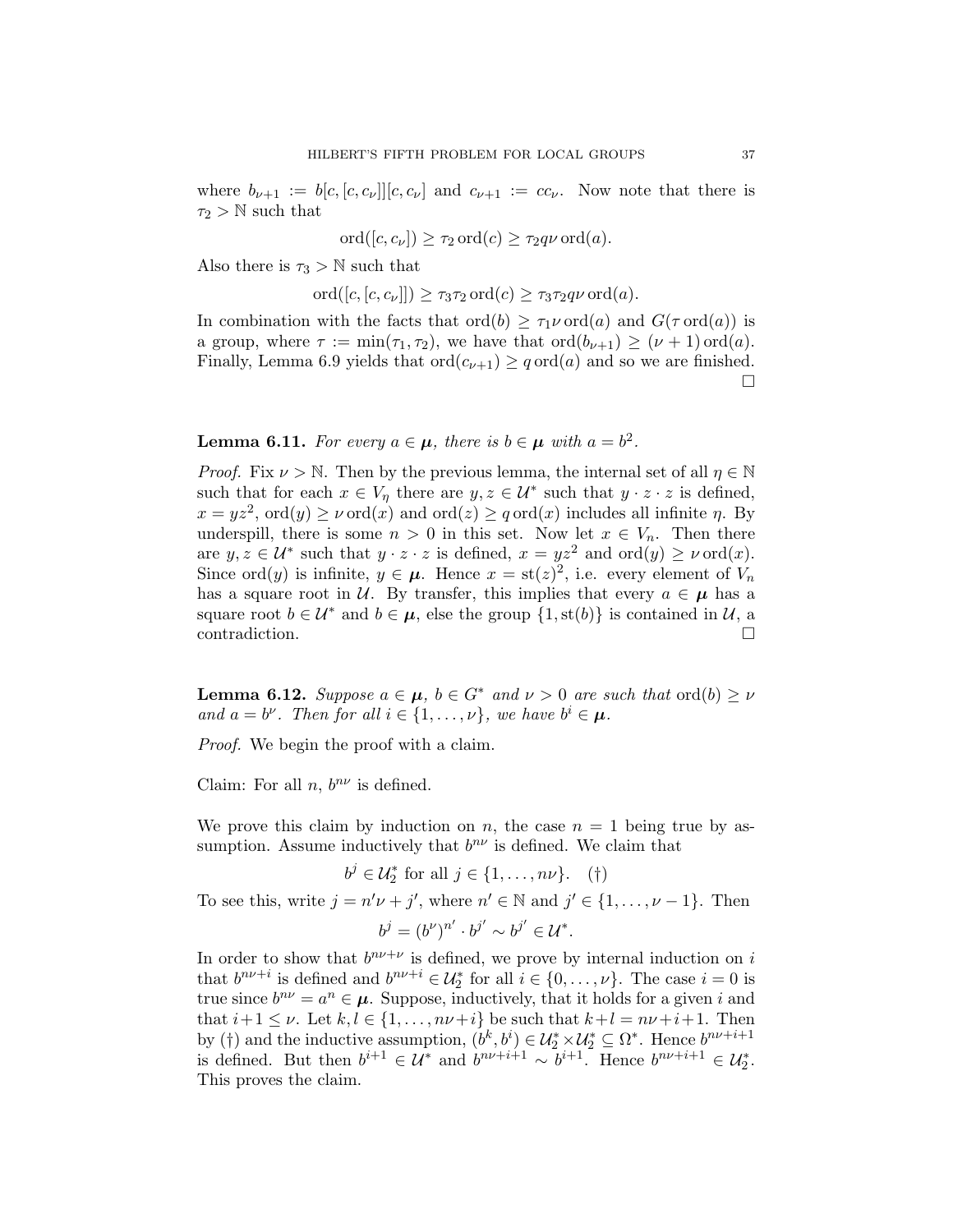Now suppose, towards a contradiction, that there is  $i \in \{1, \ldots, \nu-1\}$  such that  $b^i \notin \mu$ . Let  $x := \operatorname{st}(b^i) \in \mathcal{U} \setminus \{1\}$ . From the claim, we see that if  $x^n$  is defined for a given n, then  $x^n \in \mathcal{U}$ . From this, one can show by induction that for all  $n, x^n$  is defined and  $x^n \in \mathcal{U}$ . Hence  $x^{\mathbb{Z}} \subseteq \mathcal{U}$ , a contradiction.  $\Box$ 

**Lemma 6.13.** Given  $a \in \mu$  and  $\nu$ , there is  $b \in \mu$  such that  $\text{ord}(b) \geq 2^{\nu}$  and  $a = b^{2^{\nu}}.$ 

*Proof.* We prove this by internal induction on  $\nu$ , noting that the assertion is internal since  $b \in \mu$  can be replaced by  $b \in G^*$  by the previous lemma. The assertion is true for  $\nu = 1$  by Lemma 6.11. Now suppose the assertion is true for  $\nu$ , i.e. that  $a = b^{2\nu}$  with  $\text{ord}(b) \geq 2^{\nu}$ . Since  $b \in \mu$ , there is  $c \in \mu$ with  $b = c^2$  by Lemma 6.11.

Claim: For all  $i \in \{1,\ldots,2^{\nu}\}, c^{2i}$  is defined and  $(c^2)^i = c^{2i}$ .

We prove the claim by internal induction. It is obviously true for  $i = 1$  and suppose it is true for a given  $i \leq 2^{\nu}$ . Suppose  $i+1 \leq 2^{\nu}$ . We first show  $c^{2i+1}$ is defined. By induction, we know that  $c^{2i}$  is defined, and so by Lemma 2.18, it is enough to show  $(c^k, c^l) \in \Omega^*$  for  $k, l \in \{1, \ldots, 2i\}$  with  $k + l = 2i + 1$ . If  $k$  is even, then

$$
c^k = (c^2)^{\frac{k}{2}} = b^{\frac{k}{2}} \in \boldsymbol{\mu}
$$

by Lemma 6.12 since  $\frac{k}{2} \leq i \leq 2^{\nu}$ . Similarly, if k is odd, then

$$
c^k = c \cdot (c^2)^{\frac{k-1}{2}} = cb^{\frac{k-1}{2}} \in \mu.
$$

Thus, for  $k, l \in \{1, ..., 2i\}$ , one has  $(c^k, c^l) \in \boldsymbol{\mu} \times \boldsymbol{\mu} \subseteq \Omega^*$ . Now one can repeat the same argument using that  $c^{2i+1}$  is defined to conclude that  $c^{2i+2}$ is defined. Now that we know that  $c^{2i+2}$  is defined, we have, by induction, that  $(c^2)^{i+1} = (c^2)^i \cdot c^2 = c^{2i} \cdot c^2 = c^{2i+2}.$ 

By the claim, we have that  $a = (c^2)^{2^{\nu}} = c^{2^{\nu+1}}$ . It remains to show that ord $(c) \geq 2^{\nu+1}$ . Let  $i \in \{1, \ldots, 2^{\nu+1}\}$ . Then if i is even, we have  $c^i = b^{\frac{i}{2}} \in \mu$ by Lemma 6.12 since  $\frac{i}{2} \leq 2^{\nu} \leq \text{ord}(b)$ . If i is odd, then  $c^i = c \cdot c^{\frac{i-1}{2}} \in \mu$ for the same reason. Thus  $c^i \in \mu$  for all  $i \in \{1, ..., 2^{\nu+1}\}\$ and so ord $(c) \geq$  $2^{\nu+1}$ .

## **Theorem 6.14.** K is a neighborhood of 1.

*Proof.* Fix  $\nu > \mathbb{N}$ . Then the internal set of all  $\eta$  such that for each  $x \in V_n$ there is  $y \in \mathcal{U}^*$  such that  $\text{ord}(y) \geq 2^{\nu}$  and  $x = y^{2^{\nu}}$  contains all infinite  $\eta$ . So by underspill, there is some  $n > 0$  in this set. Now given  $x \in V_n$ , there is  $a \in \mathcal{U}^*$  such that  $\text{ord}(a) \geq 2^{\nu}$  and  $x = a^{2^{\nu}}$ . Let  $\sigma := 2^{\nu}$ . Then for  $t \in I$ ,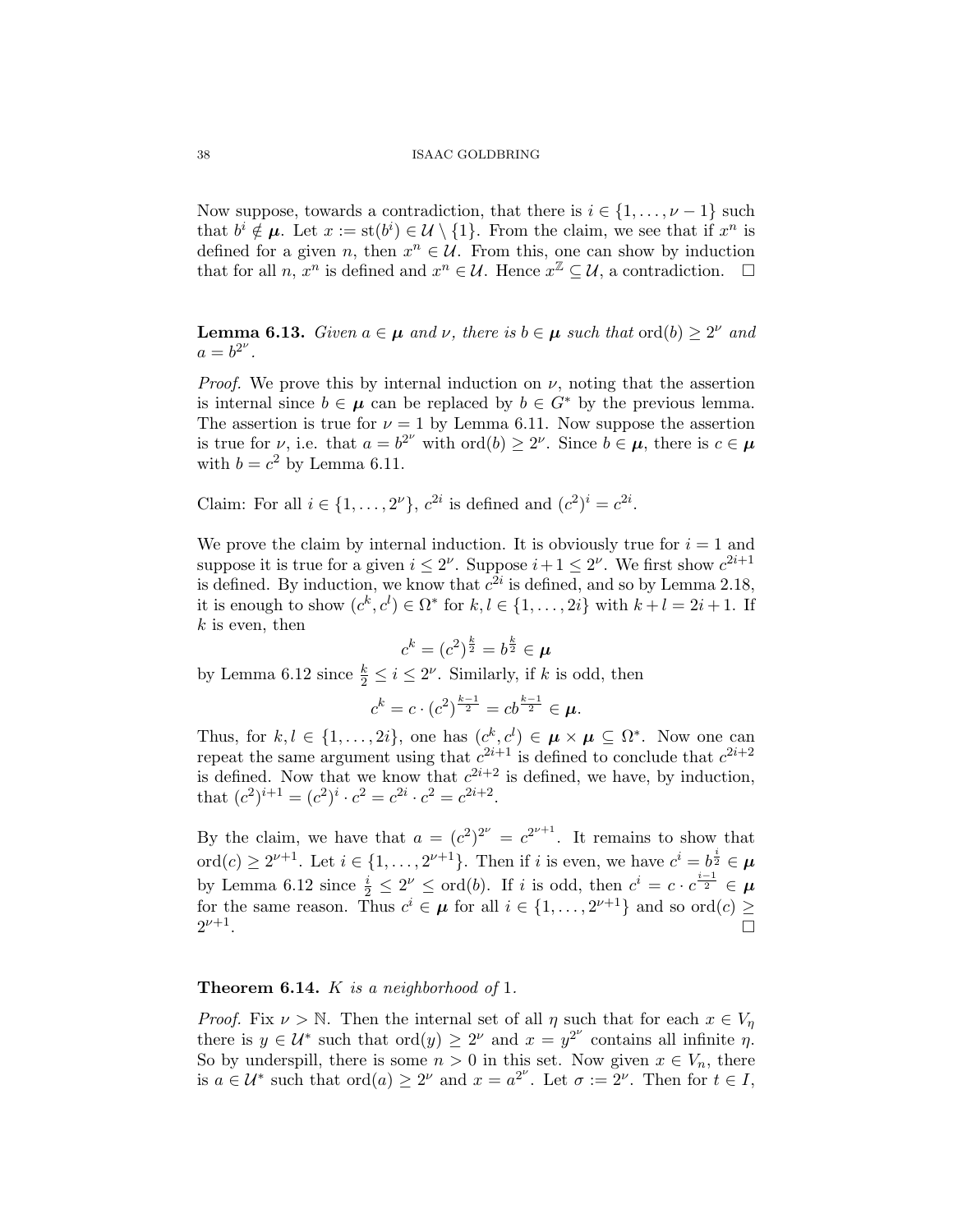$X_a(t) = \text{st}(a^{[t\sigma]}) \in \mathcal{U}$  and  $X_a(1) = x$ . Thus  $[X_a] \in \mathcal{K}$  and  $x = [X_a](1) \in K$ . We have shown  $V_n \subseteq K$  and this completes the proof.  $\Box$ 

# 7. THE SPACE  $L(G)$

Throughout this section, we assume that our (locally compact)  $G$  is NSS. We fix a special neighborhood  $U$  of 1 in G. We will equip  $L(G)$  with a topology in such a way that it becomes a locally compact finite dimensional real topological vector space, where the operations of scalar multiplication and vector addition are as previously defined. The section culminates with the important fact that locally compact NSS local groups are locally euclidean.

### The Compact-Open Topology

We first recall that if  $X, Y$  are hausdorff spaces, we can turn  $C(X, Y)$ , the set of continuous maps from  $X$  to  $Y$ , into a topological space by equipping it with the compact-open topology. This topology has as a subbasis the sets  $B(C, U) := \{f \in C(X, Y) \mid f(C) \subseteq U\}$ , where C ranges over all compact subsets of X and U ranges over all open subsets of Y. In the solution of the H5, one equipped the space  $C(\mathbb{R}, G)$  with the compact-open topology and then gave the space of 1-parameter subgroups the corresponding subspace topology.

Analogously, we will define a topology on  $L(G)$  by declaring the subbasic open set to be the sets  $B_{C,U} := \{ \mathbb{X} \in L(G) \mid C \subseteq \text{domain}(\mathbb{X}) \text{ and } \mathbb{X}(C) \subseteq$ U}, where C ranges over all compact subsets of  $(-2, 2)$  and U ranges over all open subsets of G. We next describe the monad structure of  $L(G)$  with respect to this topology.

**Lemma 7.1.** Let  $X \in L(G)$  and  $Y \in L(G)^*$ . Then  $Y \in \mu(X)$  if and only if domain(X) ∩ (−2, 2) ⊆ domain(Y) and for every  $t \in \text{domain}(\mathbb{X}) \cap (-2, 2)$ and every  $t' \in \mu(t)$ ,  $\mathbb{Y}(t') \in \mu(\mathbb{X}(t))$ .

*Proof.* First suppose that  $\mathbb{Y} \in \mu(\mathbb{X})$ . Since  $\mathbb{Y} \in B^*_{C,G}$  for every compact  $C \subseteq \text{domain}(\mathbb{X}) \cap (-2, 2)$ , we have domain $(\mathbb{X}) \cap (-2, 2) \subseteq \text{domain}(\mathbb{Y})$ . Now suppose  $t \in \text{domain}(\mathbb{X}) \cap (-2, 2)$  and U is an open neighborhood of  $\mathbb{X}(t)$  in G. Let C be a compact neighborhood of t with  $C \subseteq \text{domain}(\mathbb{X}) \cap (-2, 2)$ and such that  $\mathbb{X}(C) \subseteq U$ . Since  $\mathbb{Y} \in B^*_{C,U}$ , we have  $\mathbb{Y}(C^*) \subseteq U^*$  and so in particular  $\mathbb{Y}(t') \in U^*$ . Thus  $\mathbb{Y}(t') \in \mu(\mathbb{X}(t))$ .

For the converse, suppose domain(X)  $\cap$  (-2, 2)  $\subseteq$  domain(Y) and for all  $t \in \text{domain}(\mathbb{X}) \cap (-2, 2)$  and  $t' \in \mu(t)$ , we have  $\mathbb{Y}(t') \in \mu(\mathbb{X}(t))$ . Suppose  $\mathbb{X} \in B_{C,U}$ . Then for all  $t \in C^*$ , we have  $\mathbb{Y}(t) \in \mu(\mathbb{X}(\text{st}(t))) \subseteq U^*$ . This implies that  $\mathbb{Y} \in B^*_{C,U}$  and thus  $\mathbb{Y} \in \mu(\mathbb{X})$ .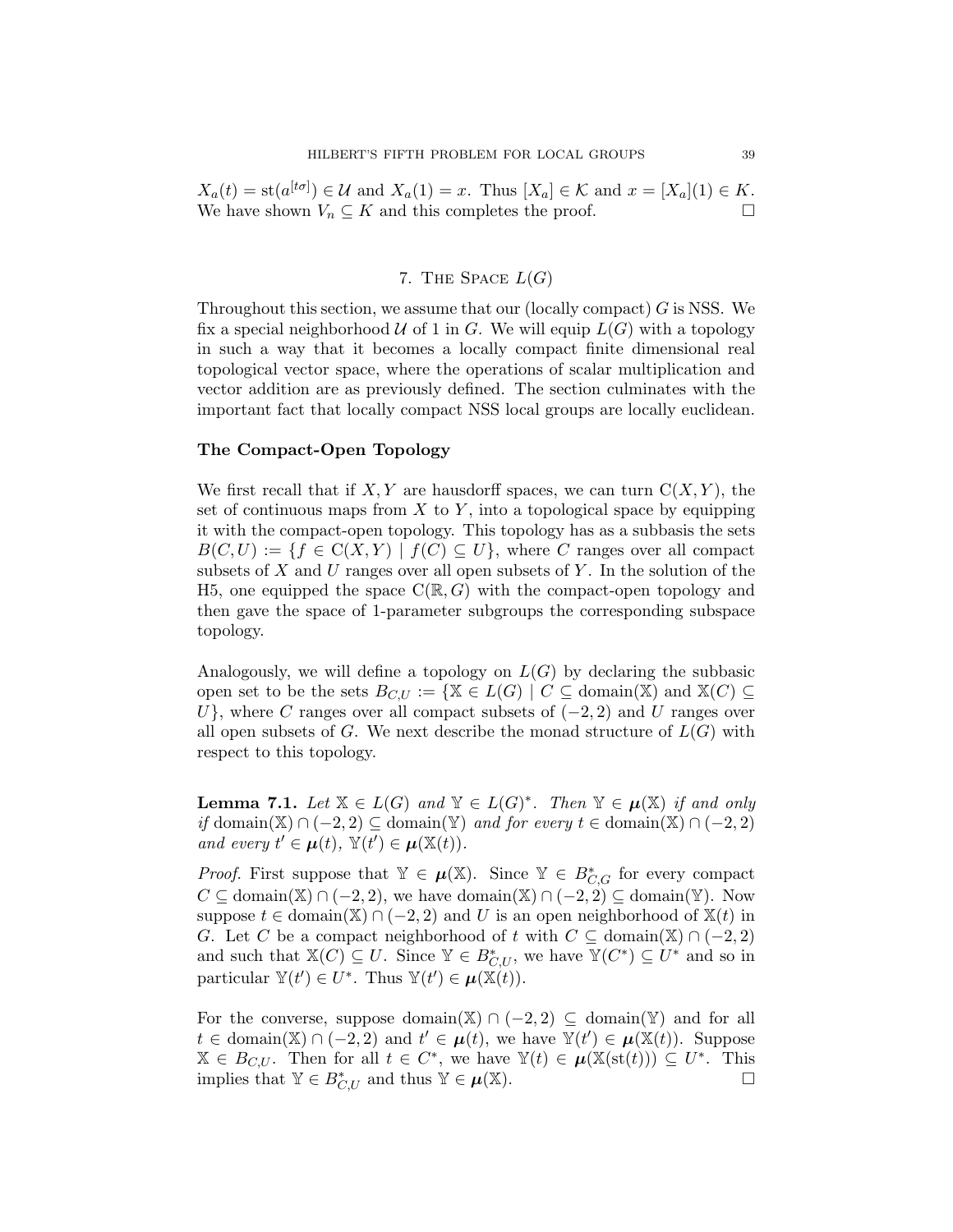In the rest of the paper, we assume the special neighborhood  $U$  of an NSS local group is chosen so small that  $\mathcal{U} \subseteq \mathcal{U}_6$ .

## **Lemma 7.2.** K is a compact neighborhood of  $\mathbb{O}$  in  $L(G)$ .

*Proof.* To see that K is a neighborhood of  $\mathbb{O}$ , choose an open  $W \subseteq \mathcal{U}$  with  $1 \in W$ . Let  $\mathcal{K}_W := \{ \mathbb{X} \in L(G) \mid I \subseteq \text{domain}(\mathbb{X}) \text{ and } \mathbb{X}(I) \subseteq W \} \subseteq \mathcal{K}$ . Clearly  $\mathbb{O} \in \mathcal{K}_W$  and  $\mathcal{K}_W$  is an open set in  $L(G)$  by the definition of the topology.

We now prove that K is compact. Let  $\mathbb{Y} \in \mathcal{K}^*$ . It suffices to find  $\mathbb{X} \in L(G)$ such that  $\mathbb{Y} \in \mu(\mathbb{X})$ . Choose  $Y \in \mathbb{Y}$  with  $I^* \subseteq \text{domain}(Y)$ . Now define  $X: I \to G$  by  $X(t) = \text{st}(Y(t))$ . By Lemma 3.15, we may extend the domain of X to ensure that it is a local 1-ps. We claim that  $X := [X]$  is such that  $\mathbb{Y} \in \mu(\mathbb{X})$ . We first note that  $(-2, 2)^* \subseteq \text{domain}(\mathbb{Y})$ . To see this, suppose  $t \in (1,2)^*$ . Then  $(Y(t-1), Y(1)) \in \mathcal{U}^* \times \mathcal{U}^* \subseteq \Omega^*$ , so one can define  $Y(t) := Y(t-1)Y(1)$ . One defines  $Y(t)$  for  $t \in (-2, -1)^*$  in a similar fashion. An easy check verifies that  $Y: (-2,2)^* \to G^*$  is an internal local 1-parameter subgroup. Furthermore, if  $t \in \text{domain}(\mathbb{X}) \cap (1, 2)$  and  $t' \in \mu(t)$ , we have

$$
\mathbb{Y}(t') = \mathbb{Y}(t'-1)\mathbb{Y}(1) \in \mu(X(t-1)X(1)) = \mu(X(t)).
$$

A similar argument deals with the case that  $t \in \text{domain}(\mathbb{X}) \cap (-2, -1)$ , finishing the proof of the lemma.  $\Box$ 

### Corollary 7.3.  $E : \mathcal{K} \to K$  is a homeomorphism.

*Proof.* By Lemma 7.1, it is clear that  $E$  is continuous. The corollary is now immediate from the fact that E is a continuous bijection and K is  $\Box$ compact.

Suppose  $\mathbb{X} \in L(G)$  and  $s \in (0,2)$  is such that  $[-s,s] \subseteq \text{domain}(\mathbb{X})$  and  $\mathbb{X}([-s,s]) \subseteq \mathcal{U}_2$ . Let  $U \subseteq \mathcal{U}_2$  be a neighborhood of 1. Consider the set

$$
N_{\mathbb{X}}(s,U) := \{ \mathbb{Y} \in L(G) \mid \mathbb{Y}(t) \in \mathbb{X}(t)U \text{ for all } t \in [-s,s] \}.
$$

**Lemma 7.4.** For each neighborhood U of 1 in G with  $U \subseteq \mathcal{U}_2$ ,  $N_{\mathbb{X}}(s, U)$  is a neighborhood of  $X$  in  $L(G)$  and the collection

 ${N_\mathbb{X}(s, U) \mid U \text{ is a neighborhood of } 1 \text{ in } G \text{ and } U \subseteq U_2}$ 

is a neighborhood base of  $X$  in  $L(G)$ .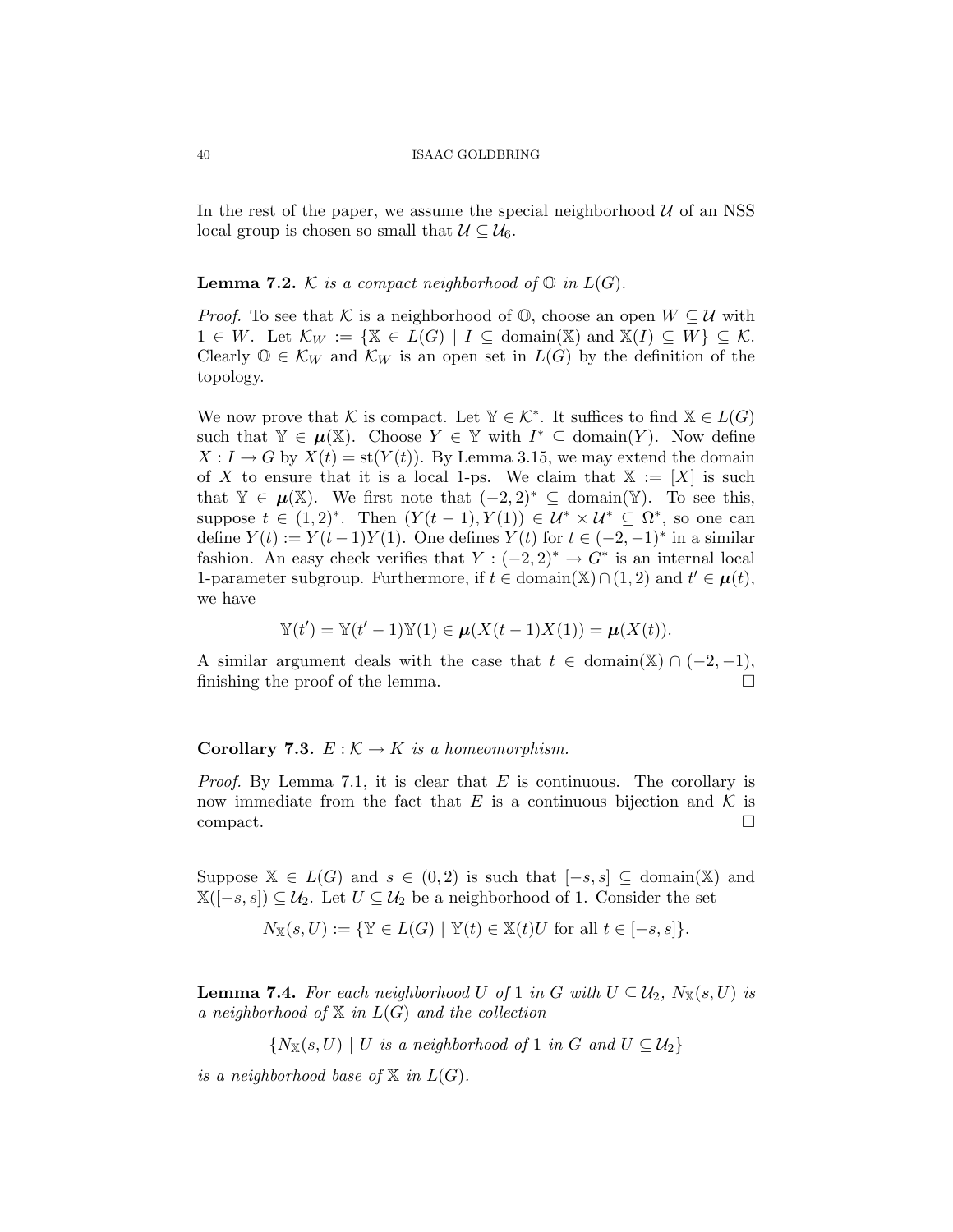*Proof.* Let  $\mathbb{Y} \in \mu(\mathbb{X})$ . Since  $[-s, s]$  ⊆ domain(X) ∩  $(-2, 2)$  ⊆ domain(Y), we have  $[-s, s]^* \subseteq \text{domain}(\mathbb{Y})$ . Now fix  $t \in [-s, s]^*$  and  $U \subseteq \mathcal{U}_2$  a neighborhood of 1 in G. Then  $\mathbb{Y}(t), \mathbb{X}(t) \in \mu(\mathbb{X}(\text{st}(t)), \text{ whence } \mathbb{X}(t)^{-1}\mathbb{Y}(t) \in \mu$ . Thus  $\mathbb{Y}(t) \in \mathbb{X}(t)U^*$  and hence  $\mathbb{Y} \in N_{\mathbb{X}}(s,U)^*$ . This implies that  $\mu(\mathbb{X}) \subseteq$  $N_{\mathbb{X}}(s,U)^*$ , whence  $N_{\mathbb{X}}(s,U)$  is a neighborhood of X.

Now suppose that  $\mathbb{Y} \in N_{\mathbb{X}}(s, U)^*$  for every neighborhood U of 1 in G with  $U \subseteq \mathcal{U}_2$ . We must show  $\mathbb{Y} \in \mu(\mathbb{X})$ . We first need to check that domain $(\mathbb{X}) \cap$  $(-2, 2)$  ⊆ domain(Y). Say domain(X) ∩  $(-2, 2) = (-r, r)$ . Choose  $n > 0$ such that  $\frac{1}{n}(-r, r) \subseteq [-s, s]$ . Since  $\mathbb{Y} \in N_{\mathbb{X}}(s, \mathcal{U}_{2n})^*$ , we see that the domain of Y contains  $(-r, r)$  since the rule  $\mathbb{Y}(t) = \mathbb{Y}(\frac{t}{n})$  $(\frac{t}{n})^n$  for  $t \in (-r, r)$  defines an internal local 1-parameter subgroup. Now fix  $t \in (-r, r)$  and  $t' \in \mu(t)$ . We must show that  $\mathbb{Y}(t') \in \mu(\mathbb{X}(t))$ . Let U be a neighborhood of  $\mathbb{X}(t)$ . We will show that  $\mathbb{Y}(t') \in U^*$ . Since  $\mathbb{X}(\frac{t}{n})$  $(\frac{t}{n}) \in \text{domain}(p_n)$ , there is an open neighborhood  $W_1$  of  $\mathbb{X}(\frac{t}{n})$  $\frac{t}{n}$ ) such that  $W_1 \subseteq \text{domain}(p_n)$  and  $p_n(W_1) \subseteq U$ . By local compactness, we can choose a compact neighborhood  $W$  of 1 in  $G$ with  $W \subseteq \mathcal{U}_2$  such that  $\{X(\frac{t}{n})\}$  $(\frac{t}{n})\}\times W\subseteq \Omega$  and  $\mathbb{X}(\frac{t}{n})$  $\frac{\tilde{t}}{n}$ ) $W \subseteq W_1$ . Since  $\mathbb{Y} \in$  $N_{\mathbb{X}}(s, W)^{*}$ , we know that  $\mathbb{Y}(\frac{t^{2}}{n})$  $\frac{t'}{n}$ )  $\in \mathbb{X}(\frac{t'}{n})$  $\frac{t'}{n}W^* \subseteq W_1^*$ . Indeed, suppose  $a \in W^*$ . Then  $\mathbb{X}(\frac{t'}{n})$  $\frac{t'}{n}$ ) $a = \mathbb{X}(\frac{t}{n})$  $\frac{t}{n})\cdot(\mathbb{X}(\frac{t-t'}{n}% ,\infty))$  $\frac{-t'}{n}$ )a) and  $\mathbb{X}(\frac{t-t'}{n})$  $\frac{-t'}{n}$ )a ~ a, whence st( $\mathbb{X}(\frac{t-t'}{n})$  $\frac{-t'}{n}(a) \in W.$ Since  $W_1$  is open, we see that  $\mathbb{X}(\frac{t^n}{n})$  $\frac{t'}{n}$ )a ∈  $W_1^*$ . We now see that  $\mathbb{Y}(\frac{t'}{n})$  $\frac{t'}{n}$ )  $\in$ domain $(p_n)^*$  and  $\mathbb{Y}(t') = \mathbb{Y}(\frac{t'}{n})$  $\frac{t'}{n}$ <sup>n</sup>  $\in U^*$ . В последните последните последните и последните и последните и последните и последните и последните и послед<br>В последните последните последните последните последните последните последните последните последните последнит

**Theorem 7.5.**  $L(G)$  is a locally compact, finite dimensional real topological vector space.

*Proof.* If we can prove that  $L(G)$  is a topological vector space, then since it is locally compact by Lemma 7.2, it is finite-dimensional by a theorem of Riesz. We first prove that scalar multiplication is continuous. Let  $r \in \mathbb{R} \setminus \{0\}$ and let  $f_r: L(G) \to L(G)$  be defined by  $f_r(\mathbb{X}) = r \cdot \mathbb{X}$ . Suppose  $r' \in \mu(r)$  and  $\mathbb{X}' \in \mu(\mathbb{X})$ . We must show that  $r'\mathbb{X}' \in \mu(r\mathbb{X})$ . Since domain $(\mathbb{X}) \cap (-2, 2) \subseteq$ domain(X'), it is easy to see that domain( $r\mathbb{X}$ )  $\cap$  (-2, 2)  $\subseteq$  domain( $r'\mathbb{X}'$ ). Furthermore, for  $t \in \text{domain}(r\mathbb{X}) \cap (-2, 2)$  and  $t' \in \mu(t)$ , one has

$$
(r'\mathbb{X}')(t') = \mathbb{X}'(r't') \in \boldsymbol{\mu}(\mathbb{X}(rt)) = \boldsymbol{\mu}((r\mathbb{X})(t)),
$$

whence  $r' \mathbb{X}' \in \mu(r\mathbb{X})$ .

We next prove that  $+$  is continuous. We first show that  $+$  is continuous at  $(\mathbb{O}, \mathbb{O})$ . To do this, it suffices to show that for any subbasic open set  $B_{CLU}$ of  $L(G)$  containing  $\mathbb{O}$  (so that  $1 \in U$ ), there is a subbasic open set  $B_{C,W}$  of  $L(G)$  containing  $\mathbb O$  such that  $B_{C,W} + B_{C,W} \subseteq B_{C,U}$ . Let  $U_1$  be a compact neighborhood of 1 such that  $U_1 \subseteq U$ . Let  $Z \subseteq \mu$  be an internally open set. Then by Lemma 6.3, we know that for every  $a, b \in \mathbb{Z}$  and for every  $\sigma$  such that for all  $i \in \{1, ..., \sigma\}$ ,  $a^i$  and  $b^i$  are defined and  $a^i, b^i \in Z$ , we have  $(ab)^{\sigma}$ is defined and  $(ab)^{\sigma} \in U_1^*$ . Hence, by transfer, there is an open set W such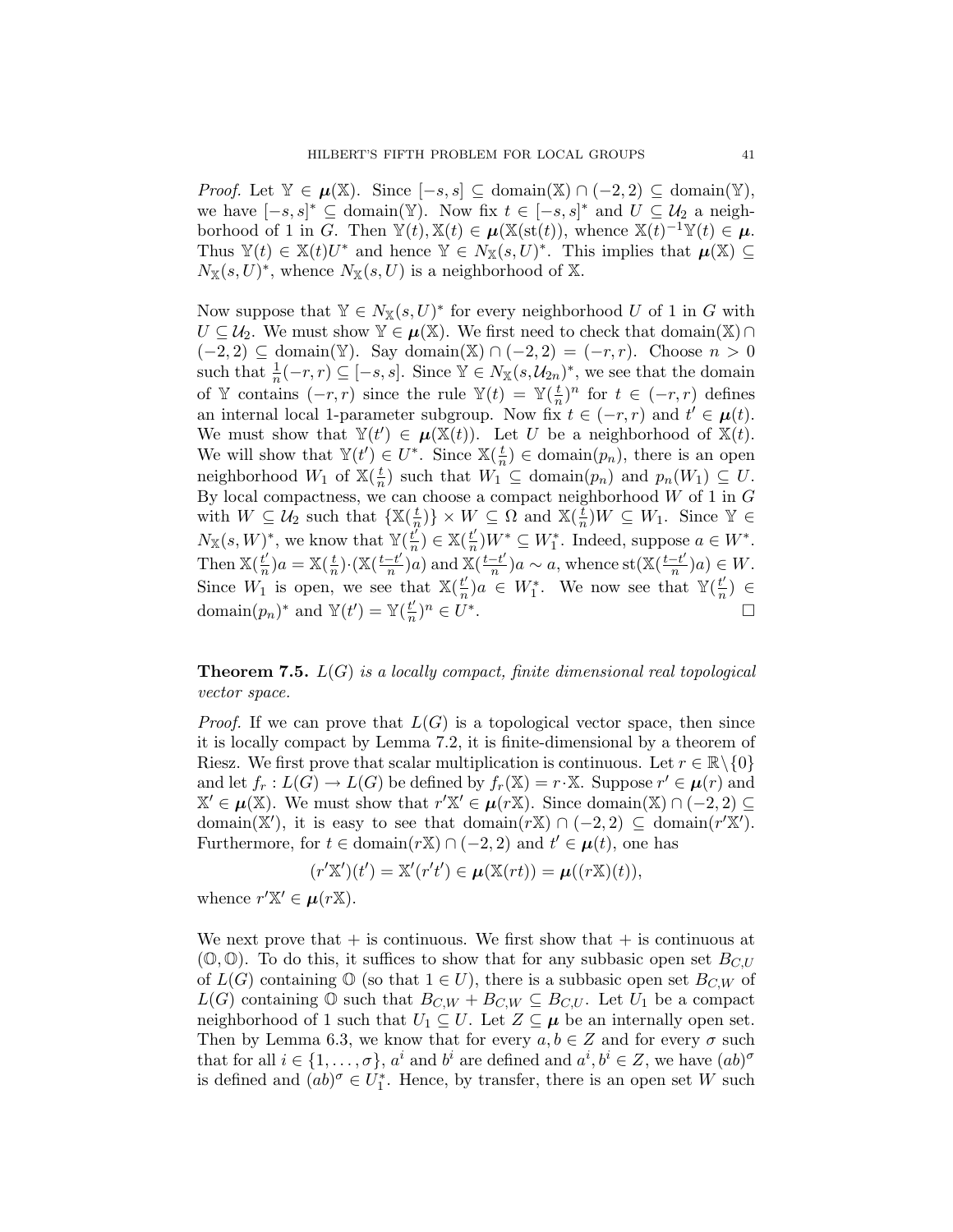that for all  $a, b \in W$  and all n with  $a^i$  and  $b^i$  defined and  $a^i, b^i \in W$  for all  $i \in \{1, \ldots, n\}$ , we have  $(ab)^n$  defined and  $(ab)^n \in U_1$ . We claim that this is the desired W. Suppose  $X, Y \in B_{C,W}$ . Let  $t \in C$  and suppose  $\nu$  is such that  $\frac{\nu}{\sigma} \sim t$ . Then  $(\mathbb{X} + \mathbb{Y})(t) \sim [\mathbb{X}(\frac{1}{\sigma})]$  $\frac{1}{\sigma})\mathbb{Y}(\frac{1}{\sigma})$  $(\frac{1}{\sigma})^{\nu}$ . Let  $a := \mathbb{X}(\frac{1}{\sigma})$  $(\frac{1}{\sigma})$  and  $b := \mathbb{Y}(\frac{1}{\sigma})$  $\frac{1}{\sigma}$ ). By assumption, for all  $i \in \{1, \ldots, \nu\}$ ,  $a^i$  and  $b^i$  are defined and  $a^i, b^i \in W^*$ . Thus,  $(ab)^{\nu} \in U_1^*$ , implying that  $(\mathbb{X} + \mathbb{Y})(t) \in U_1 \subseteq U$  and so  $\mathbb{X} + \mathbb{Y} \in B_{C,U}$ .

In order to finish the proof that  $+$  is continuous, it is enough to show that, for any  $\mathbb{Y} \in L(G)$ , the map  $\mathbb{X} \mapsto \mathbb{X} + \mathbb{Y} : L(G) \to L(G)$  is continuous at  $\mathbb{O}$ and the map  $X \mapsto X - Y : L(G) \to L(G)$  is continuous at Y. Let  $W \subseteq L(G)$ be a neighborhood of Y in  $L(G)$ . Fix  $s \in \text{domain}(\mathbb{Y}) \cap (-2, 2)$  such that  $\mathbb{Y}([-s,s]) \subseteq \mathcal{U}_2$ . Fix a compact neighborhood U of 1 in G with  $U \subseteq \mathcal{U}_2$ so that  $N_{\mathbb{Y}}(s,U) \subseteq W$ . Suppose  $X \in \mu(\mathbb{O}) \subseteq L(G)^*$ . By Lemma 6.2, for all  $i \leq [s\sigma]$  we have  $(\mathbb{X}(\frac{1}{\sigma}))$  $\frac{1}{\sigma})$ Y( $\frac{1}{\sigma}$  $(\frac{1}{\sigma})^i$  is defined and infinitely close to  $\mathbb{Y}(\frac{i}{\sigma})$  $\frac{i}{\sigma}$ ). In particular, this means that for every  $\mathbb{X} \in \boldsymbol{\mu}(\mathbb{O})$ , whenever  $i \leq [s\sigma]$ , we have  $\left(\left(\mathbb{X}\right)\right)^{\frac{1}{\sigma}}$  $\frac{1}{\sigma})\mathbb{Y}(\frac{1}{\sigma})$  $(\frac{1}{\sigma})^i$  is defined and

$$
(\mathbb{X}(\frac{1}{\sigma})\mathbb{Y}(\frac{1}{\sigma}))^i\in Y(\frac{i}{\sigma})U^*.
$$

By overspill, this gives a neighborhood V of  $\mathbb{O}$  in  $L(G)$  such that for all  $\mathbb{X} \in V$  we have  $(\mathbb{X}(\frac{1}{\sigma}))$  $\frac{1}{\sigma})\mathbb{Y}(\frac{1}{\sigma})$  $(\frac{1}{\sigma})^i$  is defined and

$$
(\mathbb{X}(\frac{1}{\sigma})\mathbb{Y}(\frac{1}{\sigma}))^i\in Y(\frac{i}{\sigma})U^*
$$

whenever  $i \leq [s\sigma]$ . It now follows that for  $\mathbb{X} \in V$ , we have

$$
t \in \text{domain}(\mathbb{X} + \mathbb{Y})
$$
 and  $(\mathbb{X} + \mathbb{Y})(t) \in \mathbb{Y}(t)U$ 

for all  $t \in [-s, s]$ , whence  $X + Y \in N_Y(s, U) \subseteq W$ . This proves the continuity of  $X \mapsto X + Y$  at  $\mathbb{O}$ .

The continuity of  $X \rightarrow X - Y$  at Y is proved in a similar fashion. Let  $W \subseteq L(G)$  be a neighborhood of  $\mathbb{O}$ . Fix  $s \in \text{domain}(\mathbb{Y}) \cap (-2, 2)$ . Choose a compact neighborhood U of 1 in G with  $U \subseteq U_2$  so that  $N_0(s, U) \subseteq W$ . Suppose  $\mathbb{X} \in \mu(\mathbb{Y}) \subseteq L(G)^*$ . By Lemma 6.3,  $(\mathbb{X}(\frac{1}{\sigma}))$  $\frac{1}{\sigma})\mathbb{Y}(-\frac{1}{\sigma})$  $(\frac{1}{\sigma})^i$  is defined and infinitesimal whenever  $i \leq [s\sigma]$ . In particular,

$$
(\mathbb{X}(\frac{1}{\sigma})\mathbb{Y}(-\frac{1}{\sigma}))^i\in U^*
$$

whenever  $i \leq [s\sigma]$ . By overspill, this gives a neighborhood V of Y in  $L(G)$ such that for all  $X \in V$ , we have  $(X(\frac{1}{\sigma}))$  $\frac{1}{\sigma})\mathbb{Y}(-\frac{1}{\sigma})$  $(\frac{1}{\sigma})^i$  is defined and

$$
(\mathbb{X}(\frac{1}{\sigma})\mathbb{Y}(-\frac{1}{\sigma}))^i\in U^*
$$

whenever  $i \leq [s\sigma]$ . It now follows that for  $\mathbb{X} \in V$ , we have

$$
t \in \text{domain}(\mathbb{X} - \mathbb{Y})
$$
 and  $(\mathbb{X} - \mathbb{Y})(t) \in U$ 

for all  $t \in [-s, s]$ , whence  $\mathbb{X} - \mathbb{Y} \in N_0(s, U) \subseteq W$ .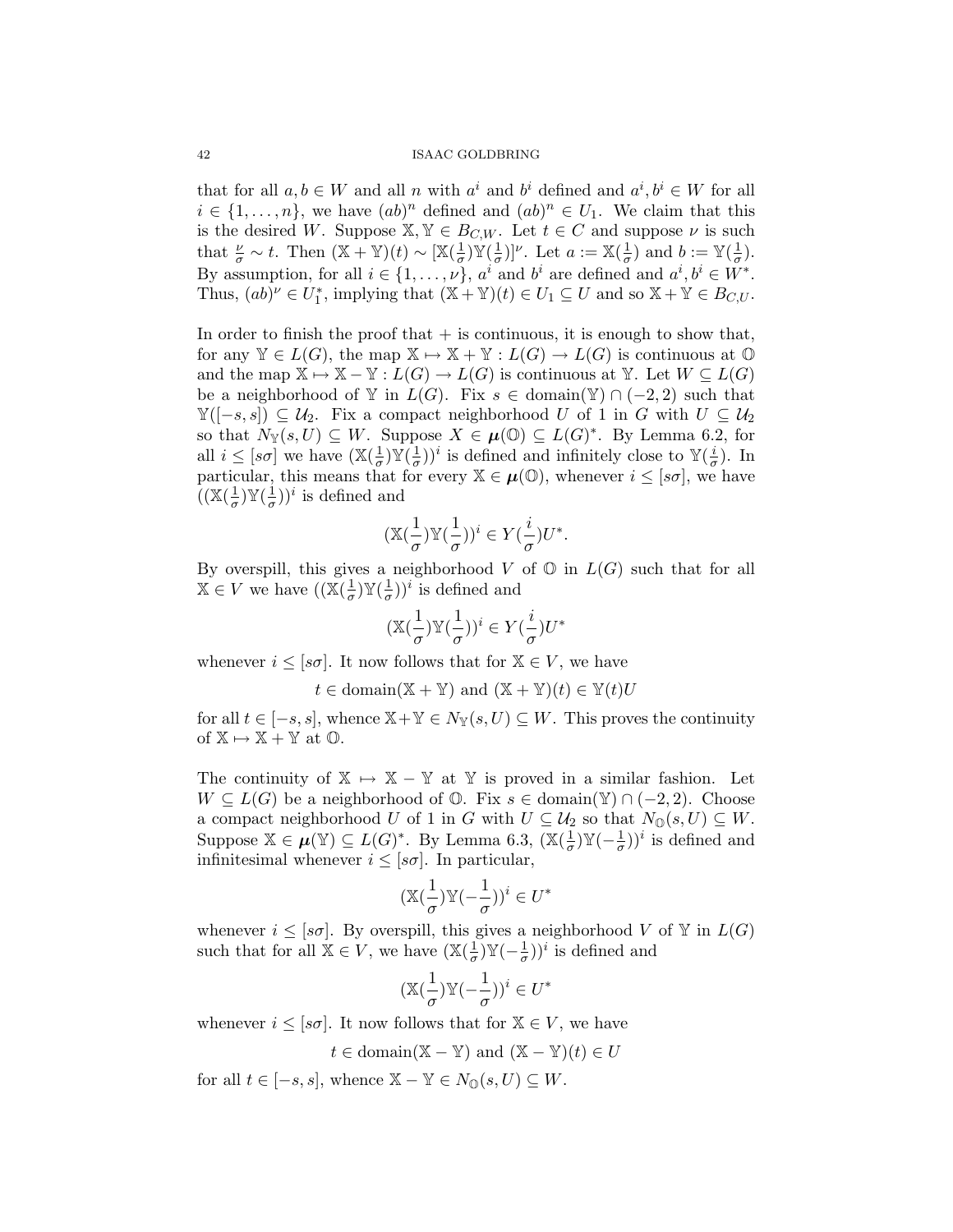We now need to prove that  $L(G)$  is a vector space. There is only one vector space axiom which is not trivial to verify, namely that  $r \cdot (\mathbb{X} + \mathbb{Y}) = r \cdot \mathbb{X} + r \cdot \mathbb{Y}$ . We first consider the case that  $r \in \mathbb{Z}$ . Let  $a := \mathbb{X}(\frac{1}{\sigma})$  $\frac{1}{\sigma}$ ) and  $b := \mathbb{Y}(\frac{1}{\sigma})$  $\frac{1}{\sigma}$ ). So  $S(r \cdot X + r \cdot Y) = (a^r b^r) G^{\circ}(\sigma)$ . Meanwhile,  $S(r \cdot (X + Y)) = ((ab)^r) G^{\circ}(\sigma)$ . But  $G(\sigma)/G^{\rm o}(\sigma)$  is abelian, so

$$
S(r \cdot (\mathbb{X} + \mathbb{Y})) = ((ab)^r)G^{\circ}(\sigma) = (a^r b^r)G^{\circ}(\sigma) = S(r \cdot \mathbb{X} + r \cdot \mathbb{Y}).
$$

We have thus proven this axiom for the case  $r \in \mathbb{Z}$ .

Once again suppose  $r \in \mathbb{Z}$ ,  $r \neq 0$ . We now know that  $r \cdot (\frac{1}{r}\mathbb{X} + \frac{1}{r})$  $\frac{1}{r}Y$ ) =  $\mathbb{X} + \mathbb{Y}$ , i.e. that  $\frac{1}{r} \cdot (\mathbb{X} + \mathbb{Y}) = \frac{1}{r} \mathbb{X} + \frac{1}{r} \mathbb{Y}$ . So for  $r \in \mathbb{Q}$ , we have  $r \cdot (\mathbb{X} + \mathbb{Y}) = r \cdot \mathbb{X} + r \cdot \mathbb{Y}$ . We finally conclude that the axiom holds for all  $r \in \mathbb{R}$  from the fact that the operations of addition and scalar multiplication are continuous.  $\Box$ 

*Remark.* Suppose  $H$  and  $H'$  are locally compact pure local groups. Then the proof of Theorem 7.5 shows that  $L(H)$  is a real topological vector space. The NSS assumption was only used to obtain local compactness, and hence finite-dimensionality. Moreover, given any local morphism  $f: H \to H'$ , one can verify that the map  $L(f): L(H) \to L(H')$  is R-linear and continuous.

## Corollary 7.6. G is locally euclidean.

*Proof.* Since  $L(G)$  is a finite dimensional topological vector space over  $\mathbb{R}$ , we have an isomorphism  $L(G) \cong \mathbb{R}^n$  of real vector spaces for some n, and any such isomorphism must be a homeomorphism. Hence, by Lemma 7.2,  $K$  contains an open neighborhood U of 1 which is homeomorphic to an open subset of  $\mathbb{R}^n$ . Shrink U if necessary so that  $E(U) \subseteq W$ , where W is an open neighborhood of 1 in G contained in  $K$ ; such a W exists by Theorem 6.14. Then by Corollary 7.3,  $E(U)$  is an open neighborhood of 1 in G homeomorphic to an open subset of  $\mathbb{R}^n$ . — Первый процесс в процесс в принципальном странет и продавать в собстании с продавать не собстания и просто<br>В собстании с продавать в собстании с просто продавать в собстании с продавать с продавать с просто просто про

### 8. Local H5 for NSS local groups

The goal of this section is to prove the Local H5 for NSS local groups using the local version of the Adjoint Representation Theorem.

In this section we assume  $G$  is NSS. Recall that our special neighborhood has been chosen so that  $\mathcal{U} \subseteq \mathcal{U}_6$ .

## Local Adjoint Representation Theorem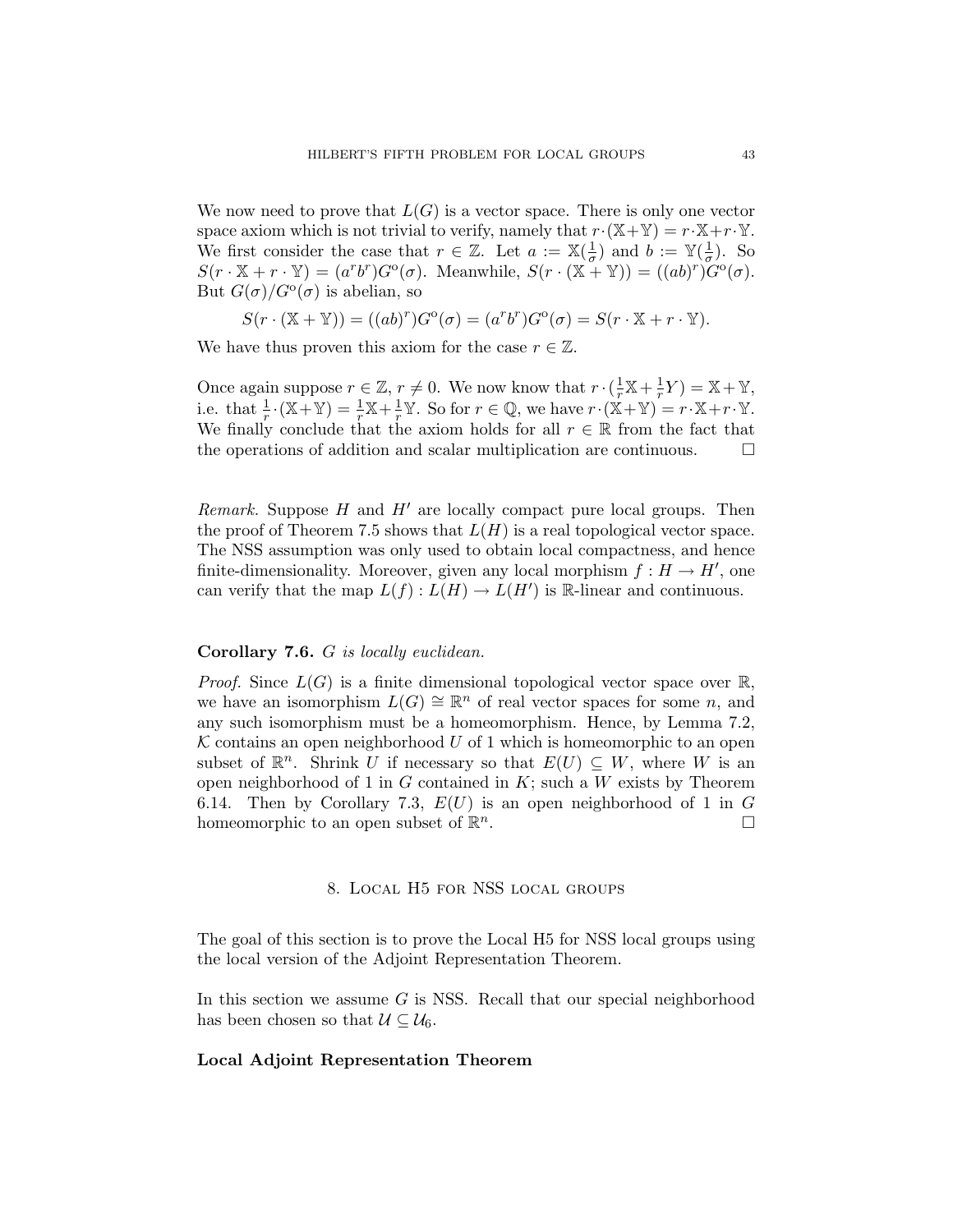Fix  $g \in \mathcal{U}_6$ . Let  $\mathbb{X} \in L(G)$  and  $X \in \mathbb{X}$ . Choose  $r \in \text{domain}(X) \cap \mathbb{R}^{>0}$ such that  $X((-r,r)) \subseteq \mathcal{U}_6$ . Define the function  $gXg^{-1} : (-r,r) \to G$  by the rule  $(gXg^{-1})(t) = gX(t)g^{-1}$ . We claim that  $gXg^{-1}$  is a local 1-ps of G. Certainly  $gXg^{-1}$  is continuous. Suppose  $s, t, s + t \in (-r, r)$ . Then since  $g, g^{-1}, X(t), X(s) \in \mathcal{U}_6$ , we have

$$
(gXg^{-1})(t+s) = g(X(t)X(s))g^{-1}
$$
  
=  $(gX(t)g^{-1})(gX(s)g^{-1})$   
=  $(gXg^{-1})(t) \cdot (gXg^{-1})(s)$ 

Thus  $gXg^{-1}$  is a local 1-ps of G and  $\text{Ad}_g(\mathbb{X}) := g\mathbb{X}g^{-1} := [gXg^{-1}] \in L(G)$ is easily seen to be independent of the choice of  $X \in \mathbb{X}$  and  $r \in \text{domain}(X)$ as chosen above.

**Lemma 8.1.** Suppose  $\sigma > \mathbb{N}$ ,  $a \in G(\sigma)$  and  $g \in \mathcal{U}_6$ . Then

(1)  $gag^{-1} \in G(\sigma);$ (2)  $\text{Ad}_q([X_a]) = [X_{aaa^{-1}}].$ 

*Proof.* Let  $\tau := \text{ord}(a)$ . Note that  $\sigma = O(\tau)$ .

Claim: If  $i \in \{1, ..., \tau\}$ , then  $(gag^{-1})^i$  is defined and  $(gag^{-1})^i = ga^ig^{-1}$ .

We prove this by internal induction on i. This is certainly true for  $i = 1$ and we now assume that it holds for a given i and that  $i + 1 \leq \tau$ . Since we have assumed that  $(gag^{-1})^i$  is defined, to show  $(gag^{-1})^{i+1}$  is defined, it is enough to show, by Lemma 2.18, that  $((gag^{-1})^k, (gag^{-1})^l) \in \Omega^*$  for all  $k, l \in \{1, \ldots, i\}$  such that  $k + l = i + 1$ . However, by induction,  $(gag^{-1})^k = ga^k g^{-1}$  and  $(gag^{-1})^l = ga^l g^{-1}$ , and since  $g, a^k, a^l \in \mathcal{U}_6^*$ , we have  $(ga^kg^{-1}, ga^lg^{-1}) \in \Omega^*$ . We thus know that  $(gag^{-1})^{i+1}$  is defined. Now  $(gag^{-1})^{i+1} = (gag^{-1})^i(gag^{-1}) = (ga^ig^{-1})(gag^{-1}) = ga^{i+1}g^{-1}$  since  $g, a^i, a, g^{-1} \in \mathcal{U}_6^*$ .

By the claim, if  $i = o(\sigma)$ , then  $(gag^{-1})^i$  is defined and  $(gag^{-1})^i = ga^ig^{-1} \in \mu$ since  $a \in G(\sigma)$ . This proves (1).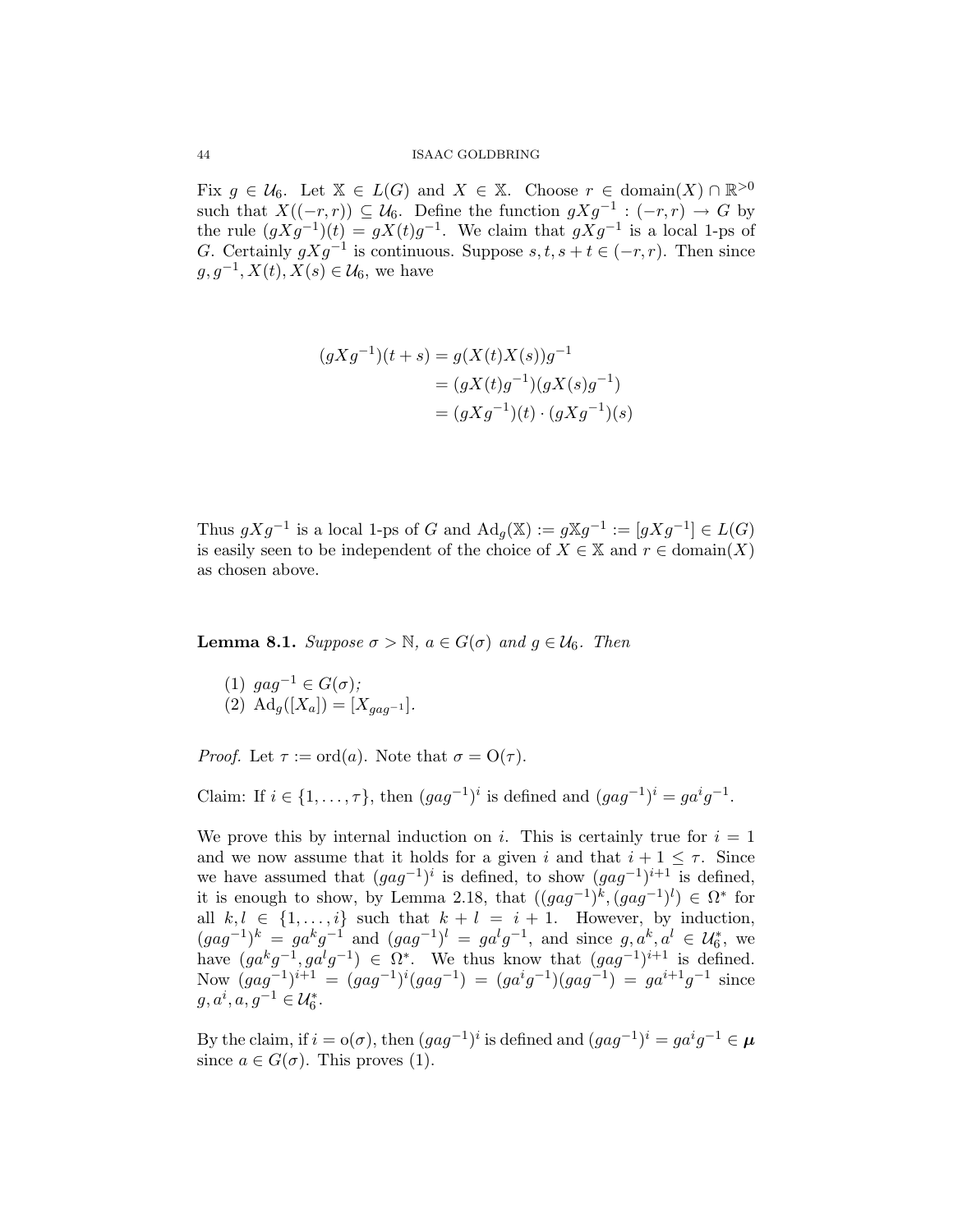We now must prove (2). Fix  $r \in \mathbb{R}^{>0}$  such that  $[r\sigma] \leq \tau$ ,  $X_a((-r,r)) \subseteq \mathcal{U}_6$ and  $gX_a((-r,r))g^{-1} \subseteq \mathcal{U}$ . Then for  $t \in (-r,r)$ , we have

$$
(\mathrm{Ad}_g([X_a])(t)) = gX_a(t)g^{-1}
$$
  
=  $g(\mathrm{st}(a^{[t\sigma]}))g^{-1}$   
=  $\mathrm{st}(ga^{[t\sigma]}g^{-1})$   
=  $\mathrm{st}((gag^{-1})^{[t\sigma]})$   
=  $X_{gag^{-1}}(t)$ ,

which finishes the proof.  $\Box$ 

The proof of the following lemma is routine.

**Lemma 8.2.** For  $g \in \mathcal{U}_6$ ,  $\text{Ad}_g: L(G) \to L(G)$  is a vector space automorphism with inverse  $\text{Ad}_{q^{-1}}$ .

Let  $Aut(L(G))$  denote the group of vector space automorphisms of  $L(G)$ . Suppose dim<sub>R</sub>( $L(G)$ ) = n. Take an R-linear isomorphism  $L(G) \cong \mathbb{R}^n$ ; it induces a group isomorphism  $\text{Aut}(L(G)) \cong \text{GL}_n(\mathbb{R}) \subseteq \mathbb{R}^{n^2}$ , and we take the topology on  $Aut(L(G))$  that makes this group isomorphism a homeomorphism. (This topology does not depend on the choice of R-linear isomorphism  $L(G) \cong \mathbb{R}^n$ .) For  $T \in \text{Aut}(L(G))^*$ , we see that T is nearstandard if  $T(\mathbb{X}) \in L(G)_{\text{ns}}^{*}$  for all  $\mathbb{X} \in L(G)$ . For  $T, T' \in \text{Aut}(L(G))_{\text{ns}}^{*}$ , we see that  $T \sim T'$  if and only if  $T(\mathbb{X}) \sim T'(\mathbb{X})$  for all  $\mathbb{X} \in L(G)$ .

Theorem 8.3. (Local Adjoint Representation Theorem) We have a morphism  $\text{Ad}: G|\mathcal{U}_6 \to \text{Aut}(L(G))$  of local groups given by  $\text{Ad}(g) := \text{Ad}_g$ .

*Proof.* Suppose  $g, h, gh \in \mathcal{U}_6$  and  $[X_a] \in L(G)$ . Then

$$
\begin{aligned} \mathrm{Ad}_{gh}([X_a]) &= [X_{(gh)a(gh)^{-1}}] \\ &= [X_{g(hah^{-1})g^{-1}}] \\ &= \mathrm{Ad}_g(\mathrm{Ad}_h([X_a])) . \end{aligned}
$$

Thus  $\text{Ad}(gh) = \text{Ad}(g) \circ \text{Ad}(h)$ . All that remains to prove is that Ad is continuous. To do this, it suffices to prove that Ad is continuous at 1. Suppose  $a \in \mu$  and  $\mathbb{X} \in L(G)$ .

Claim: domain( $\mathbb{X}$ ) = domain( $\mathrm{Ad}_a(\mathbb{X})$ ) ∩  $\mathbb{R}$ .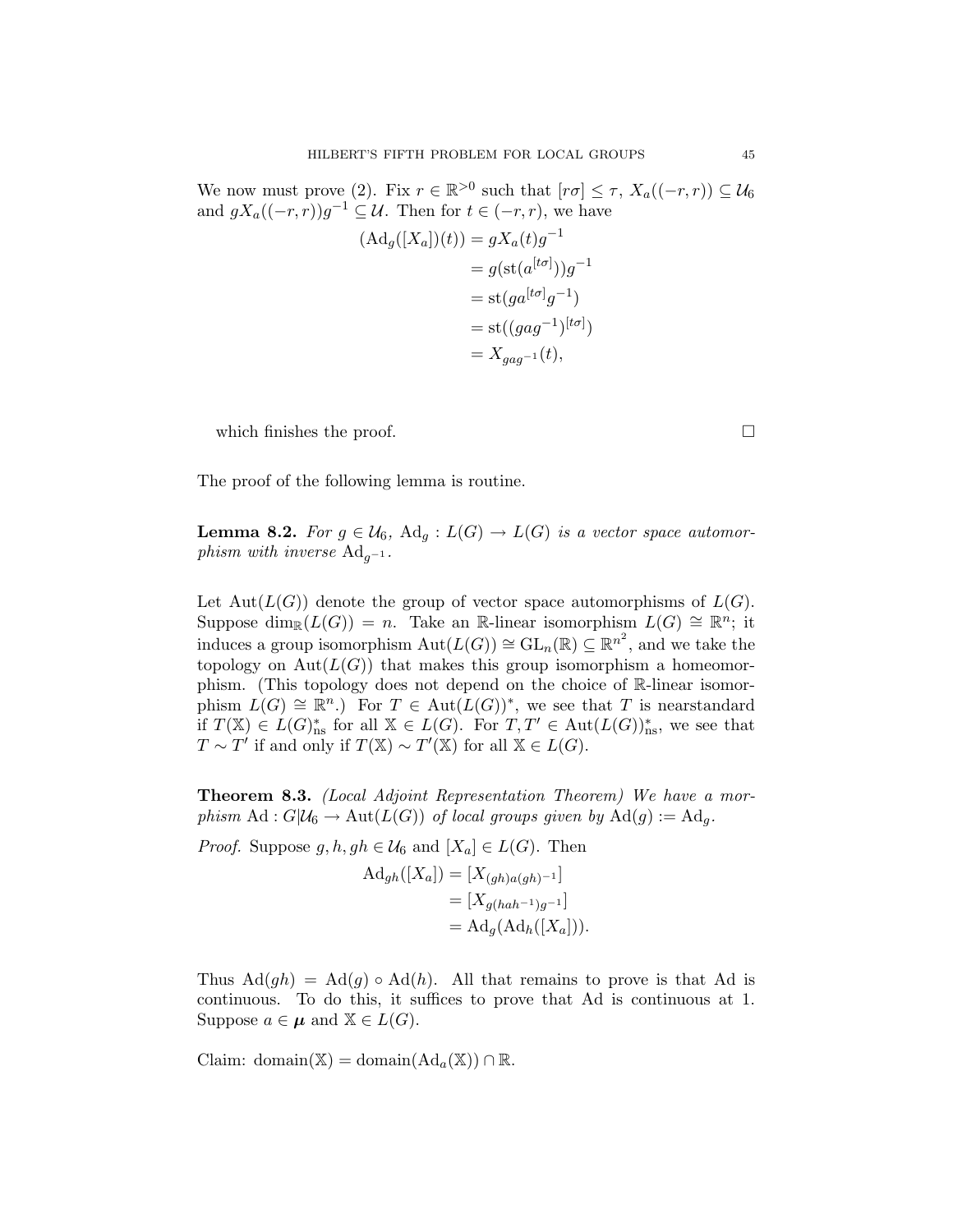In order to verify the claim, suppose  $(-r, r) \subseteq \text{domain}(\mathbb{X})$ . We must verify that if  $s, t, s + t \in (-r, r)$ , then  $(a\mathbb{X}(s)a^{-1}, a\mathbb{X}(t)a^{-1}) \in \Omega^*$  and  $(a\mathbb{X}(s)a^{-1})(a\mathbb{X}(t)a^{-1}) = a\mathbb{X}(s+t)a^{-1}$ . From the fact that  $(\mathbb{X}(s), \mathbb{X}(t)) \in \Omega$ and  $a \in \mu$ , we have that  $(a\mathbb{X}(s)a^{-1}, a\mathbb{X}(t)a^{-1}) \in \Omega^*$  and we have that  $(a\mathbb{X}(s)a^{-1})(a\mathbb{X}(t)a^{-1}) = a\mathbb{X}(s+t)a^{-1}$  from the usual calculations involving associativity when working with infinitesimals and nearstandard elements.

Now notice that if  $t \in \text{domain}(\mathbb{X})$ , then  $(\text{Ad}_a(\mathbb{X}))(t) = a\mathbb{X}(t)a^{-1} \sim \mathbb{X}(t)$ . So by Lemma 7.1,  $\text{Ad}_a(\mathbb{X}) \sim \mathbb{X}$ . By the nonstandard characterization of the topology on  $\text{Aut}(L(G))$ , we have  $\text{Ad}_a \sim \text{id}_{L(G)}$ , and hence Ad is continuous.  $\Box$ 

#### Some Facts About Local Lie Groups

In the global setting, the Adjoint Representation Theorem and some elementary Lie group theory imply that locally compact NSS groups are Lie groups. In the local group setting, we have to work a little harder. We need a few ways of obtaining local Lie groups and the results that follow serve this purpose.

**Definition 8.4.** A local group G is **abelian** if there is a neighborhood U of 1 in G such that  $U \subseteq \mathcal{U}_2$  and  $ab = ba$  for all  $a, b \in U$ .

**Theorem 8.5.** Suppose G is abelian. Then G is locally isomorphic to a Lie group.

*Proof.* Suppose we have chosen our special neighborhood  $U$  so small that elements of  $U$  commute with each other. Recall that we are still assuming that  $U \subseteq \mathcal{U}_6$ .

Claim: Suppose  $a, b \in \mathcal{U}$  are such that  $(ab)^n, a^n$  and  $b^n$  are all defined and  $a^i, b^i \in \mathcal{U}$  for all  $i \in \{1, \ldots, n\}$ . Then  $(ab)^n = a^n b^n$ .

We prove the claim by induction on n. The case  $n = 1$  is trivial. Now suppose  $(ab)^{n+1}$  is defined as are  $a^{n+1}$  and  $b^{n+1}$ . Also suppose  $a^i$  and  $b^i$  are in U for all  $i \in \{1, \ldots, n+1\}$ . Then

$$
(ab)^{n+1} = (ab)^n \cdot (ab) = (a^n b^n) \cdot ab = a^n b^n ab = a^{n+1} b^{n+1}.
$$

This proves the claim.

Choose a symmetric open neighborhood  $V$  of  $\mathbb{O}$  in  $L(G)$  such that  $V \subseteq \mathcal{K}$ and  $\mathbb{X} + \mathbb{Y} \in \mathcal{K}$  for all  $\mathbb{X}, \mathbb{Y} \in \mathcal{V}$ . By the transfer of the claim, if  $\mathbb{X}, \mathbb{Y} \in \mathcal{V}$ , then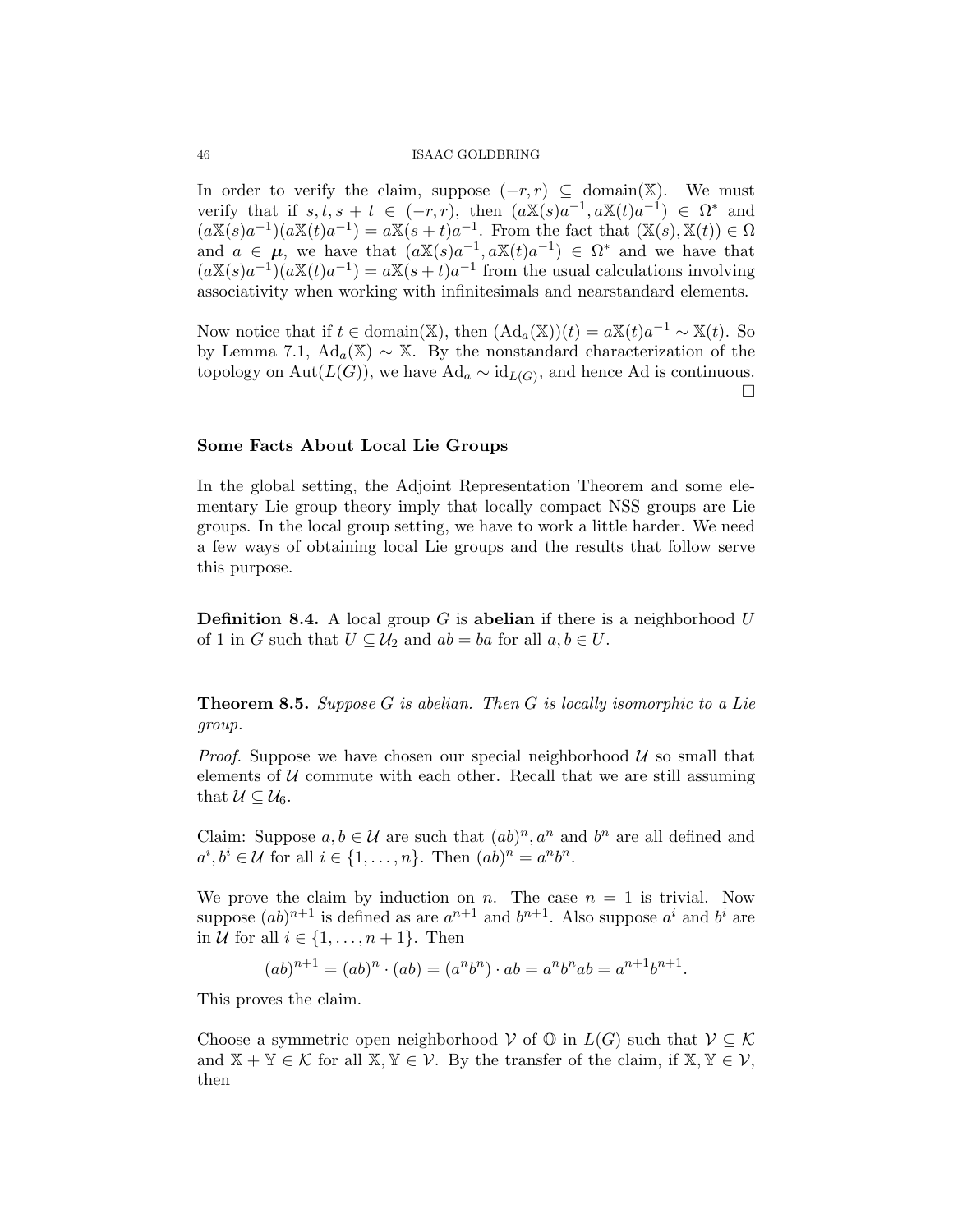$$
(\mathbb{X} + \mathbb{Y})(1) = \operatorname{st}((\mathbb{X}(\frac{1}{\sigma})\mathbb{Y}(\frac{1}{\sigma}))^{\sigma})
$$

$$
= \operatorname{st}(\mathbb{X}(\frac{1}{\sigma})^{\sigma}\mathbb{Y}(\frac{1}{\sigma})^{\sigma})
$$

$$
= \mathbb{X}(1)\mathbb{Y}(1).
$$

After possibly shrinking  $V$ , we can choose a symmetric open neighborhood V of 1 in G such that  $E(V) = V$ . This witnesses that the equivalence class of the local exponential map is a local isomorphism from  $L(G)$  to G. Since  $L(G)$  is a Lie group, we are done.

To prove the next lemma, we need the following well-known theorem.

**Theorem 8.6.** (von Neumann, [12], pg. 82) If  $H$  is a hausdorff topological group which admits an injective continuous homomorphism into  $GL_n(\mathbb{R})$  for some *n*, then *H* is a Lie group.

**Lemma 8.7.** Suppose  $f: G \to GL_n(\mathbb{R})$  is an injective morphism of local groups. Then G is a local Lie group.

*Proof.* Let  $G' = f(G) \subseteq GL_n(\mathbb{R})$ . Let H be the subgroup of  $GL_n(\mathbb{R})$  generated by G'. Let  $\mathcal{F}'$  be the filter of neighborhoods of 1 in G and  $\mathcal{F}''$  be the image of  $\mathcal{F}'$  under f. Finally, let  $\mathcal F$  be the filter in H generated by  $\mathcal{F}''$ . It is routine to verify that  $\mathcal F$  satisfies the properties needed to make it a neighborhood filter at 1 for a topology on  $H$  which makes  $H$  a topological group. By the definition of this topology, the inclusion map  $H \hookrightarrow GL_n(\mathbb{R})$ is continuous. By von-Neumann's theorem,  $H$  is a Lie group. The result now follows from the fact that G is homeomorphic with  $f(G)$  when  $f(G)$  is given the induced topology from  $H$ .

We use the following theorem of Kuranishi [10] to finish our proof of the NSS case.

**Theorem 8.8.** Let G be a locally compact local group and let H be a normal sublocal group of G. Consider the local coset space  $(G/H)_W$  as in Lemma 2.13. Suppose

- (1)  $H$  is an abelian local Lie group;
- (2)  $(G/H)_W$  is a local Lie group;
- (3) there is a set  $M \subseteq W$  containing 1 and  $W' \subseteq W$ , an open neighborhood of 1 in G, such that for every  $(zH) \cap W \in \pi(W')$ , there is exactly one  $a \in M$  such that  $a \in (zH) \cap W$ ; moreover, the map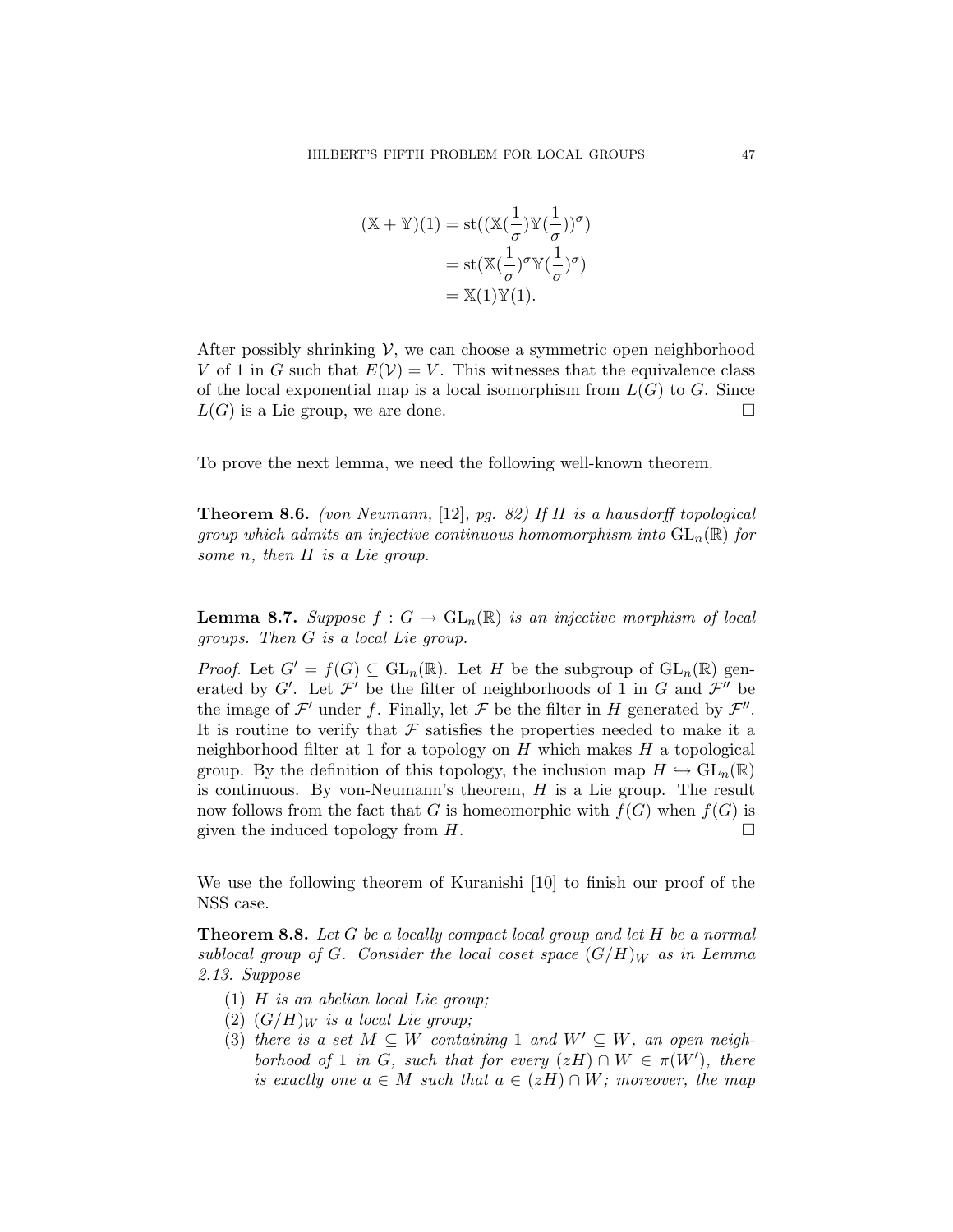$\pi(W') \to M$  that assigns to each element of  $\pi(W')$  the corresponding a in M is continuous.

Then  $G|W$  is a local Lie group.

## Proof of the NSS Case

We can now finish the proof that the Local H5 holds for NSS local groups. Let  $G' := G | \mathcal{U}_6$ . Recall the morphism of local groups  $\mathrm{Ad}: G' \to \mathrm{Aut}(L(G))$ . Then  $H := \text{ker}(\text{Ad})$  is a normal sublocal group of G'. Since H is also a locally compact NSS local group, we know that H must have an open (in H) neighborhood V of 1 ruled by local 1-parameter subgroups of  $H$ , which are also local 1-parameter subgroups of G. We claim  $gh = hg$  for all  $g, h \in V$ , implying that H is abelian. Note that if  $\mathcal{U}' \subseteq \mathcal{U}$  is a special neighborhood for H and if  $X \in L(H)$  is such that  $I \subseteq \text{domain}(\mathbb{X})$  and  $X(I) \subseteq \mathcal{U}'$ , then  $I \subseteq \text{domain}(g \mathbb{X} g^{-1})$ . So for  $g, h \in V$ , writing  $h = \mathbb{X}(1)$  for some  $\mathbb{X} \in L(H)$ , we have  $ghg^{-1} = h$ .

By Theorem 8.5, we have that a restriction of  $H$  is a local Lie group. Let us abuse notation and denote this restriction, which is an equivalent sublocal group of G', by H. Note that if we let  $G'' := (G'/H)_W$  be some local coset space, then the adjoint representation induces an injective morphism  $G'' \to \text{Aut}(L(G))$ . Thus  $G''$  is a local Lie group by Lemma 8.7. In order to finish the proof, we need to show that condition (3) of Kuranishi's theorem is satisfied.

Since  $G''$  is a local Lie group, we can introduce *canonical coordinates of the* second kind. More precisely, we can find an open neighborhood  $\mathcal{U}'$  of 1 in  $G''$  and a basis  $\mathbb{X}'_1, \ldots, \mathbb{X}'_r$  of  $L(G'')$  such that every element of  $\mathcal{U}'$  is of the form  $\mathbb{X}'_1(s_1)\cdots\mathbb{X}'_r(s_r)$  for a unique tuple  $(s_1,\ldots,s_r)\in[-\beta',\beta']^r$ . Without loss of generality, we can suppose the closure of  $\mathcal{U}'$  is a special neighborhood of G''. Choose a special neighborhood U of G' such that  $\pi(\mathcal{U}) \subseteq \mathcal{U}'$ . Let  $Z \subseteq U$  be an open neighborhood of 1 ruled by local 1-parameter subgroups of G'. Fix  $s_0 \in (0, \beta')$  such that  $\mathbb{X}'_1(s_0), \ldots, \mathbb{X}'_r(s_0) \in \pi(Z)$ . Choose  $x_i \in Z$ such that  $\pi(x_i) = \mathbb{X}'_i(s_0)$ . Let  $\mathbb{X}_i \in L(G')$  be such that  $\mathbb{X}_i(s_0) = x_i$ .

Let  $\beta < s_0$  be so that  $\mathbb{X}_i(s) \in \mathcal{U}_{2r}$  if  $|s| \leq \beta$  and  $\mathbb{X}_1(s_1) \cdots \mathbb{X}_r(s_r) \in W$  if  $|s_i| \leq \beta$  for all  $i \in \{1, \ldots, r\}$ . A uniqueness of root argument yields that  $\pi(\mathbb{X}_i(s)) = \mathbb{X}'_i(s)$  for  $|s| \leq \beta$ . Set

$$
M := \{ \mathbb{X}_1(s_1) \cdots \mathbb{X}_r(s_r) \mid |s_i| \leq \beta \text{ for all } i = 1, \ldots, r \}
$$

and let  $W' \subseteq W$  be an open neighborhood of 1 in G contained in the image of the map

$$
(s_1,\ldots,s_r)\mapsto \mathbb{X}_1(s_1)\cdots\mathbb{X}_r(s_r):[-\beta,\beta]^r\to G.
$$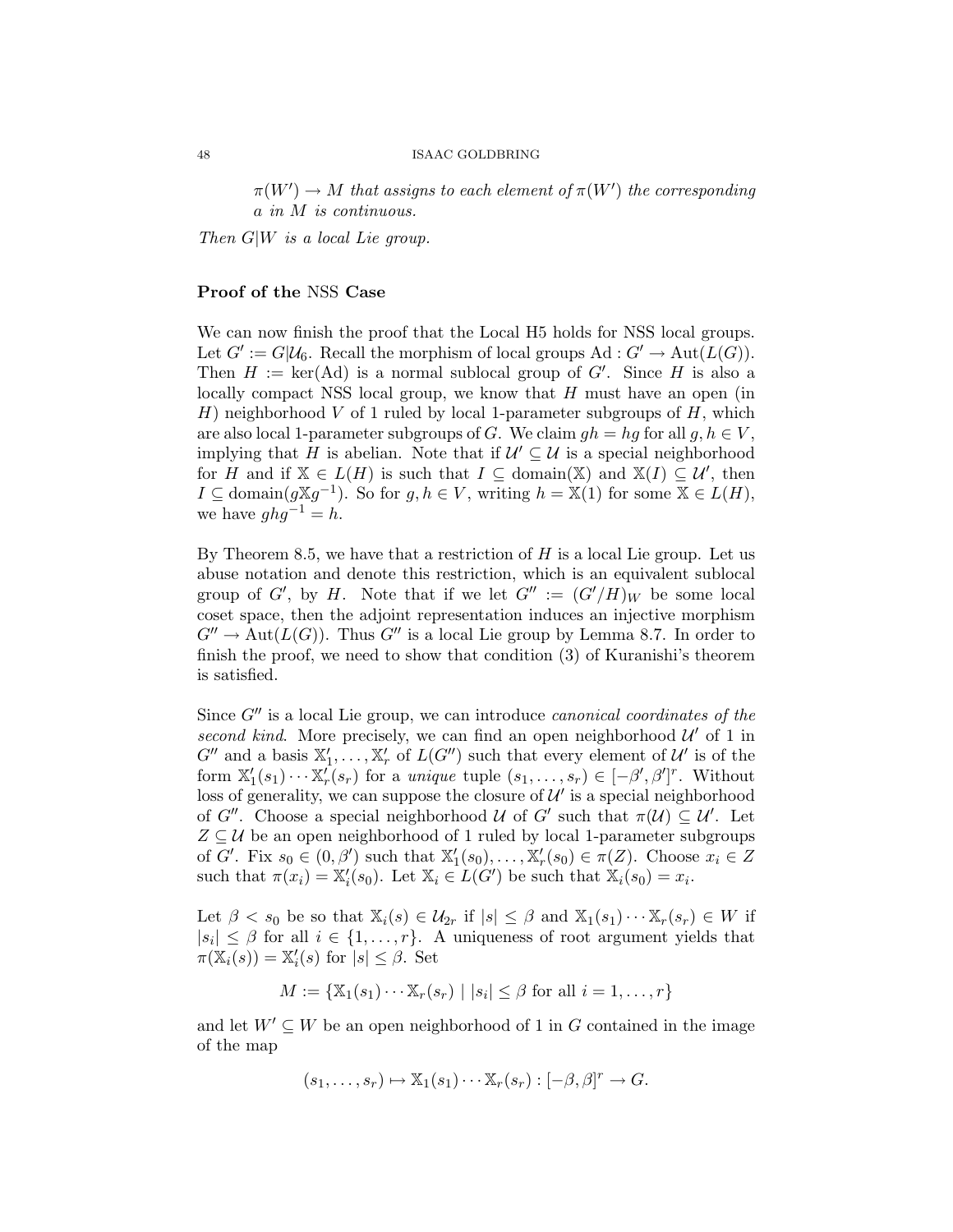One can check that the choices of  $M$  and  $W'$  fulfill condition (3) of Kuranishi's theorem.

## 9. Locally Euclidean local groups are NSS

In order to finish the proof of the Local H5, we must now prove that every locally euclidean local group is NSS. This proceeds in two stages: locally euclidean local groups are NSCS and locally connected NSCS local groups are NSS.

### Locally euclidean local groups are NSCS

We will need the following facts.

**Theorem 9.1.** ([12], pg. 105) Every compact connected nontrivial hausdorff topological group has a nontrivial 1-parameter subgroup.

**Lemma 9.2.** Let H be a topological group and  $X : \mathbb{R} \to H$  a 1-parameter subgroup.

- (1) If  $H_1$  is a closed subgroup of H, then either  $X(\mathbb{R}) \subseteq H_1$  or there is a neighborhood D of 0 in R such that  $X(D) \cap H_1 = \{1\}.$
- (2) If X is nontrivial, then there is a neighborhood D of 0 in  $\mathbb R$  on which X is injective.

Proof. This is immediate from the well-known fact that a closed subgroup of the additive group of  $\mathbb R$  different from  $\{0\}$  and  $\mathbb R$  is of the form  $\mathbb Z_r$  with  $r \in \mathbb{R}^{>0}$ . В последните последните се од селото на селото на селото на селото на селото на селото на селото на селото н<br>Селото на селото на селото на селото на селото на селото на селото на селото на селото на селото на селото на

The following lemma is the local group version of Theorem 5.1 in [6].

**Lemma 9.3.** Suppose V is a neighborhood of 1 in G. Then V contains a compact subgroup  $H$  of  $G$  and a neighborhood  $W$  of  $1$  in  $G$  such that every subgroup of G contained in W is contained in H.

*Proof.* Let W be an internal neighborhood of 1 in  $G^*$  such that  $W \subseteq \mu$ . Note that if  $E_1, \ldots, E_{\nu}$  is an internal sequence of internal subgroups of  $G^*$ contained in W and  $a_1, \ldots, a_{\nu}$  is an internal sequence such that  $a_i \in E_i$ for all  $i \in \{1, \ldots, \nu\}$ , then  $a_1 \cdots a_{\nu}$  is defined by Lemma 6.1. We let S be the set of all products  $a_1 \cdots a_{\nu}$ , where  $E_1, \ldots, E_{\nu}$  is an internal sequence of internal subgroups of  $G^*$  contained in W and  $a_1, \ldots, a_{\nu}$  is an internal sequence such that  $a_i \in E_i$  for all  $i \in \{1, \ldots, \nu\}$ . By Lemma 6.1, S is an internal subgroup of  $G^*, S \subseteq \mu$ , and every internal subgroup of  $G^*$  contained

 $\Box$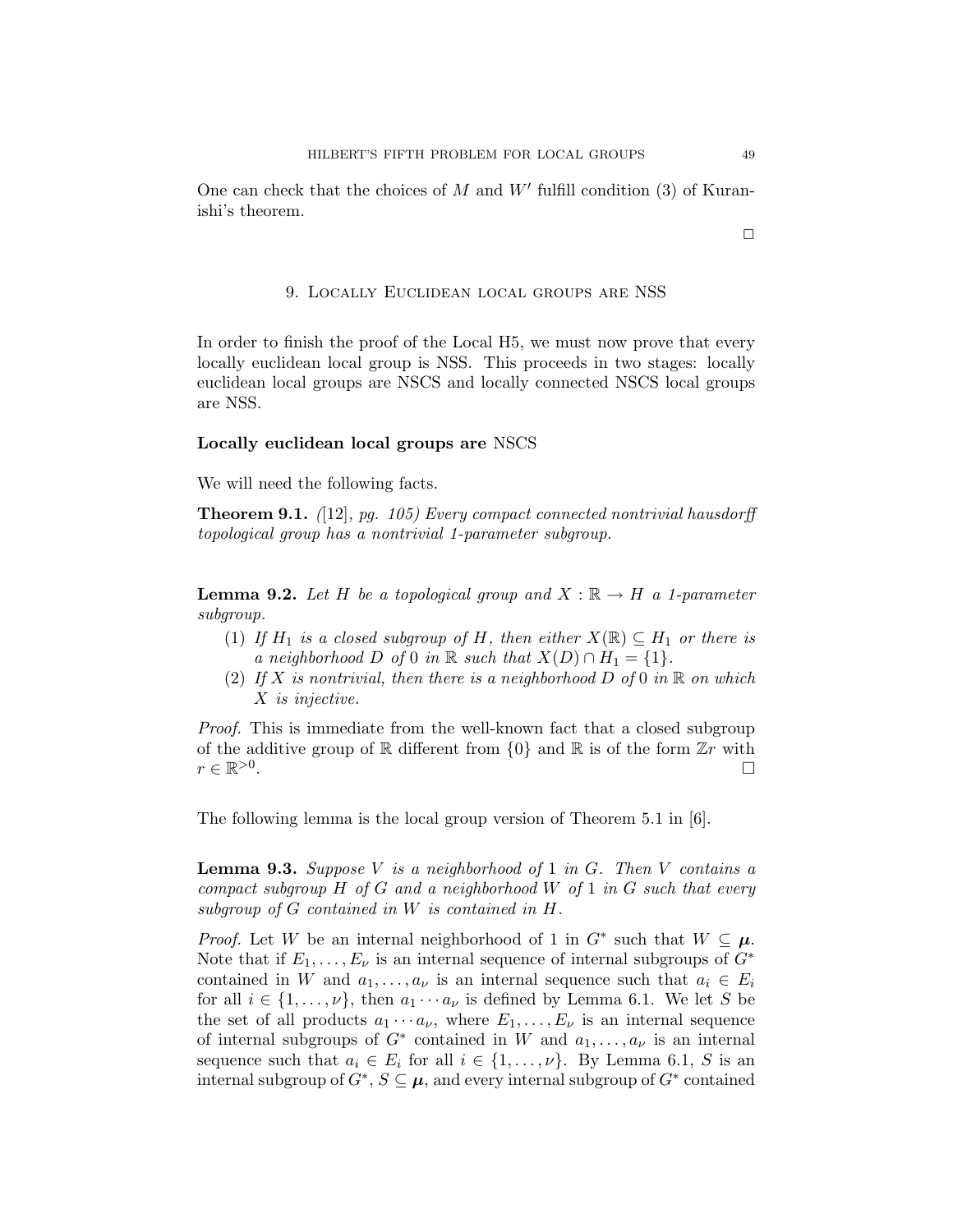in W is contained in S. Furthermore, if H is the internal closure of S in  $G^*$ , then  $H$  is an internally compact internal subgroup of  $G^*$  containing all of the subgroups of W and  $H \subseteq V^*$ . The desired result follows by transfer.  $\Box$ 

Definition 9.4. Following Kaplansky [9], we call a topological space feebly **finite-dimensional** if, for some  $n$ , it does not contain a homeomorphic copy of  $[0, 1]^n$ .

Clearly locally euclidean local groups are feebly finite-dimensional.

## **Lemma 9.5.** If G is feebly finite-dimensional, then G is NSCS.

*Proof.* Suppose that  $G$  is feebly finite-dimensional but, towards a contradiction, that  $G$  is not NSCS. We claim that for every compact symmetric neighborhood U of 1 in G contained in  $\mathcal{U}_2$  and for every n, there is a compact subgroup of  $G$  contained in  $U$  which contains a homeomorphic copy of  $[0, 1]^n$ . Assume this holds for a given n and let U be given. Lemma 9.3 implies that there is a compact symmetric neighborhood V of 1 in G containing 1 and a compact subgroup  $H \subseteq U$  that contains every subgroup of  $G$  contained in  $V$ . Since, by assumption,  $V$  contains a nontrivial connected compact subgroup of  $G$ , we have a nontrivial 1parameter subgroup  $X$  of  $H$ . By shrinking  $V$  if necessary, we can suppose  $X(\mathbb{R}) \nsubseteq V$ . By assumption, we have a compact subgroup  $G(V) \subseteq V$ of G and a homeomorphism  $Y : [0,1]^n \to Y([0,1]^n) \subseteq G(V)$ . After replacing X by rX for suitable  $r \in (0,1)$ , we can assume  $X([0,1]) \subseteq V$ , X is injective on [0,1], and  $X([0,1]) \cap G(V) = \{1\}$ . Since H is a group, we can define  $Z : [0,1] \times [0,1]^{n} \rightarrow H$  by  $Z(s,t) = X(s)Y(t)$ , which is clearly continuous. Suppose  $Z(s,t) = Z(s',t')$  with  $s \geq s'$ . Then we have  $X(s - s') = Y(t')Y(t)^{-1} \in X([0, 1]) \cap G(V) = \{1\}.$  Since X is injective on [0, 1], we have  $s = s'$ , and since Y is injective, we have  $t = t'$ . It follows that  $Z$  is injective, and thus a homeomorphism onto its image.  $\Box$ 

### Locally connected NSCS local groups are NSS

The next lemma is the local analogue of Lemma 5.3 and Corollary 5.4 in [6]. The proof there has a gap, which can be filled by changing the hypotheses as in our lemma.

**Lemma 9.6.** Suppose  $H$  is a normal sublocal group of  $G$  which is totally disconnected. Let  $\pi: G \to G/H$  be the canonical projection. Then  $L(\pi)$  is surjective.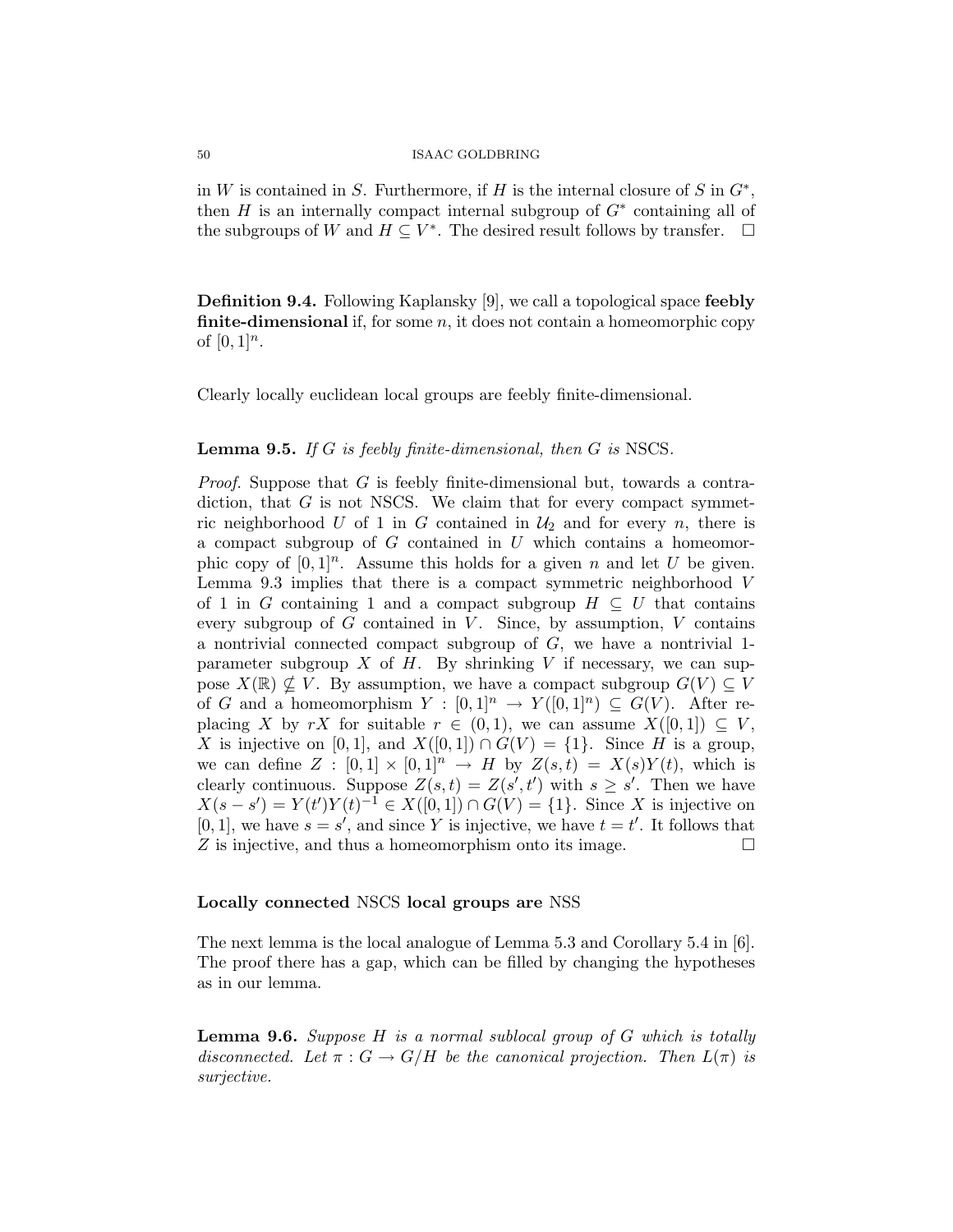*Proof.* Let  $G' := (G/H)_W$ , where W is as in Lemma 2.13, and let  $\mathbb{Y} \in L(G')$ . We seek  $\mathbb{X} \in L(G)$  so that  $\pi \circ \mathbb{X} = \mathbb{Y}$ . If Y is trivial, this is obvious. Thus we may assume, without loss of generality, that  $1 \in \text{domain}(\mathbb{Y})$  and  $\mathbb{Y}(1) \neq 1_{G'}$ . Fix  $\nu > \mathbb{N}$  and let  $h := \mathbb{Y}(\frac{1}{\nu})$  $(\frac{1}{\nu}) \in \mu(1_{G'})$ . Take a compact symmetric neighborhood V of  $1_{G'}$  in  $G'$  such that  $\mathbb{Y}(1) \notin V$ . Take a compact symmetric neighborhood U of 1 in G with  $U \subseteq W$  such that  $\pi(U) \subseteq V$ . Since  $\pi$  is an open map, we have  $\mu(1_{G'}) \subseteq \pi(\mu)$ . Choose  $a \in \mu$  with  $\pi(a) = h$ . Let  $\sigma := \text{ord}_U(a)$ . If  $\nu \leq \sigma$ , then  $\pi(a^{\nu}) \in V^*$ , contradicting the fact that  $\pi(a^{\nu}) = h^{\nu} = 1_{G'} \notin V$ . Thus we must have  $\sigma < \nu$ . If  $i = o(\sigma)$ , then  $\pi(\text{st}(a^i)) = \text{st}(h^i) = 1_{G'}$ , so  $G_U(a) = \{\text{st}(a^i) \mid i = o(\sigma)\}\$ is a connected subgroup of  $G$  contained in  $H$ . Since  $H$  is totally disconnected, we must have  $G_U(a) = \{1_G\}$ , i.e.  $a \in G(\sigma)$ . Since  $a \notin G^{\circ}(\sigma)$ , we have  $[X_a] \neq \mathbb{O}$ . Suppose  $\sigma = o(\nu)$  and let  $t \in \text{domain}(\pi \circ [X_a])$ . Then  $\pi([X_a](t)) = \text{st}(h^{[t\sigma]}) = 1$ , whence  $[X_a] \in L(H)$ . Since H is totally disconnected,  $L(H)$  is trivial and hence  $[X_a] = \mathbb{O}$ , a contradiction. Thus we have  $\sigma = (r + \epsilon)\nu$  for some  $r \in \mathbb{R}^{>0}$  and infinitesimal  $\epsilon \in \mathbb{R}^*$ . Thus  $\pi \circ [X_a] = r \mathbb{Y}$  and  $\mathbb{X} := \frac{1}{r}[X_a]$  is the desired lift of  $Y$ .

We need one fact from the global setting that we include here for completeness. It is taken from [6].

**Lemma 9.7.** Suppose G is a pure topological group such that there are no nontrivial 1-parameter subgroups  $X : \mathbb{R} \to G$ . Then G has a neighborhood base at 1 of open subgroups of G. In particular, G is totally disconnected.

Since locally euclidean local groups are locally connected, the next theorem, in combination with Lemma 9.5, finishes the proof of the Local H5.

#### **Theorem 9.8.** If G is locally connected and NSCS, then G is NSS.

*Proof.* Let V be a compact symmetric neighborhood of 1 in  $G$  such that V contains no nontrivial connected subgroups. Choose an open neighborhood W of 1 in G with  $W \subseteq V$  and a compact subgroup  $H_1$  of G with  $H_1 \subseteq V$ with the property that every subgroup of  $G$  contained in  $W$  is contained in  $H<sub>1</sub>$ ; these are guaranteed to exist by Lemma 9.3. Without loss of generality, we can assume  $W \subseteq \mathcal{U}_6$ . We now observe that if  $a \in \mu$  is degenerate, then  $a \in H_1^*$ , for the internal subgroup internally generated by a is contained in  $\mu \subseteq W^*$ . Since G is pure, if  $a \in \mu$  is nondegenerate, then it is pure; for such an a, if  $a \in H_1^*$ , then  $a^{\nu} \in H_1^* \subseteq V^*$  for all  $\nu$ , contradicting the fact that some power of  $a$  lives outside of  $V$ . Hence, nondegenerate infinitesimals live outside of  $H_1^*$ .

Since  $H_1 \subseteq V$ ,  $H_1$  admits no nontrivial 1-parameter subgroups, and hence  $H_1$  must be totally disconnected by Lemma 9.7. Choose an open (in  $H_1$ )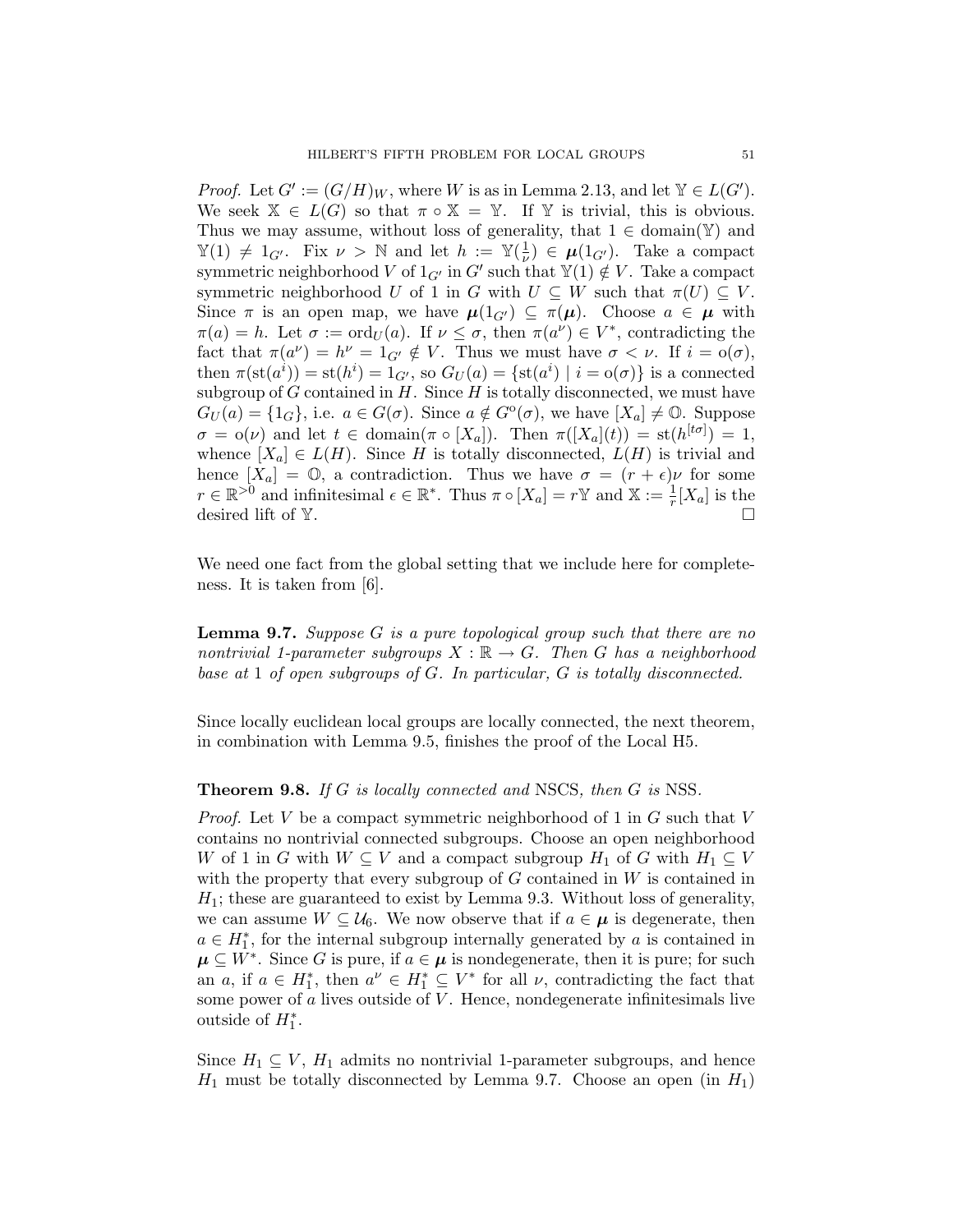subgroup H of  $H_1$  contained in  $H_1 \cap W$ . Write  $H = H_1 \cap W_1$  with  $W_1$  an open neighborhood of 1 in G and  $W_1 \subseteq W$ . Since H is an open subgroup of  $H_1$ , it is also closed in  $H_1$ , and thus H is a compact subset of G. This implies that the set  $U := \{a \in W_1 \mid aHa^{-1} \subseteq W_1\}$  is open. Fix  $a \in U$ . Since  $aHa^{-1}$  is a subgroup of G contained in  $W_1 \subseteq W$ , we have  $aHa^{-1} \subseteq H_1$ . Thus  $aHa^{-1} \subseteq H_1 \cap W_1 = H$  implying that H, considered as a sublocal group of G, is normal. Replacing U by  $U \cap U^{-1}$ , we can take U as the associated normalizing neighborhood for H.

Note that  $H \subseteq \mathcal{U}_6$  and  $H^6 \subseteq U$ . Find symmetric open neighborhoods  $W_2$ and  $W_3$  of 1 in G so that  $H \subseteq W_3 \subseteq \overline{W_3} \subseteq W_2$  and so that  $W_2 \subseteq U_6$  and  $W_2^6 \subseteq U$ ; this is possible by the regularity of G as a topological space and the fact that H is compact. Let  $G' := (G/H)_{W_2}$ . Suppose  $a \in \mu$ . If a is degenerate, then we have that  $a \in H_1^* \cap W_1^* = H^*$ , whence  $\pi(a) = 1_{G'}$ . Now suppose that a is nondegenerate. Let  $\tau := \text{ord}_{\overline{W_3}}(a)$ . Then  $a^{\tau} \in (\overline{W_3})^*$ , but  $a^{\tau+1} \in W_2^* \setminus (\overline{W_3})^*$ . Choose an open neighborhood  $U'$  of 1 in G so that  $U'H \subseteq \overline{W}_3$ . Suppose  $\pi(a^{\tau+1}) = \pi(x)$  for some  $x \in (U')^*$ . Then  $a^{\tau+1} = xh$  for some  $h \in H^*$ , whence  $a^{\tau+1} \in W_3^*$ , a contradiction. Hence  $\pi(a)^{\tau+1} \notin \pi((U')^*)$ . Meanwhile, for  $i = o(\tau)$ , we have  $\pi(a)^i \in \mu(G')$ . Thus  $\pi(a)$  is pure in G' and we have shown that  $G/H$  has no degenerate infinitesimals other than  $1_{G'}$ ; in other words, we have shown that  $G'$  is NSS.

Since G and G' are pure,  $L(\pi): L(G) \to L(G')$  is a continuous R-linear map. Since H is totally disconnected,  $L(\pi)$  is surjective by Lemma 9.6. Note that if  $X \in \text{ker}(L(\pi))$ , then X can be considered a local 1-ps of H. Since H is totally disconnected,  $L(H)$  is trivial, and hence  $\mathbb{X} = \mathbb{O}$ . Since  $L(G')$  is finite-dimensional, we can conclude that the map  $L(\pi)$  is an isomorphism of real topological vector spaces.

Now take a special neighborhood  $\mathcal{U}'$  of  $G'$  and let  $E': \mathcal{K}' \to K'$  denote the local exponential map for  $G'$ . Take a connected neighborhood  $U$  of 1 in  $G$ such that  $\mathcal{U} \subseteq W_2$  and  $\pi(\mathcal{U}) \subseteq K'$ . Let  $x \in \mathcal{U}$ . Since E' is a bijection, there is a unique  $\mathbb{Y} \in \mathcal{K}'$  such that  $\pi(x) = E(\mathbb{Y})$ . Since  $L(\pi)$  is a bijection, there is a unique  $\mathbb{X} \in L(G)$  such that  $\pi \circ \mathbb{X} = \mathbb{Y}$ . Thus we can write  $x = \mathbb{X}(1)x(H)$ where  $x(H) \in H$ . One can easily verify that the map which assigns to each  $x \in \mathcal{U}$  the above  $\mathbb{Y} \in L(G')$  is continuous. From this and the fact that  $L(\pi)$ is a homeomorphism, we see that the map  $x \mapsto x(H) : U \to H$  is continuous. Since U is connected, H is totally disconnected, and  $1(H) = 1$ , it follows that  $x(H) = 1$  for all  $x \in \mathcal{U}$ . Now by the injectivity of  $L(\pi)$  and  $E'$ , we have that  $\pi|\mathcal{U}$  is injective, implying that G cannot have any subgroups other than  $\{1\}$  contained in U. We thus conclude that G is NSS.

#### **REFERENCES**

[1] D. Brown and R.S. Houston, Cancellative semigroups on manifolds, Semigroup Forum 35 (1987), 279-302.